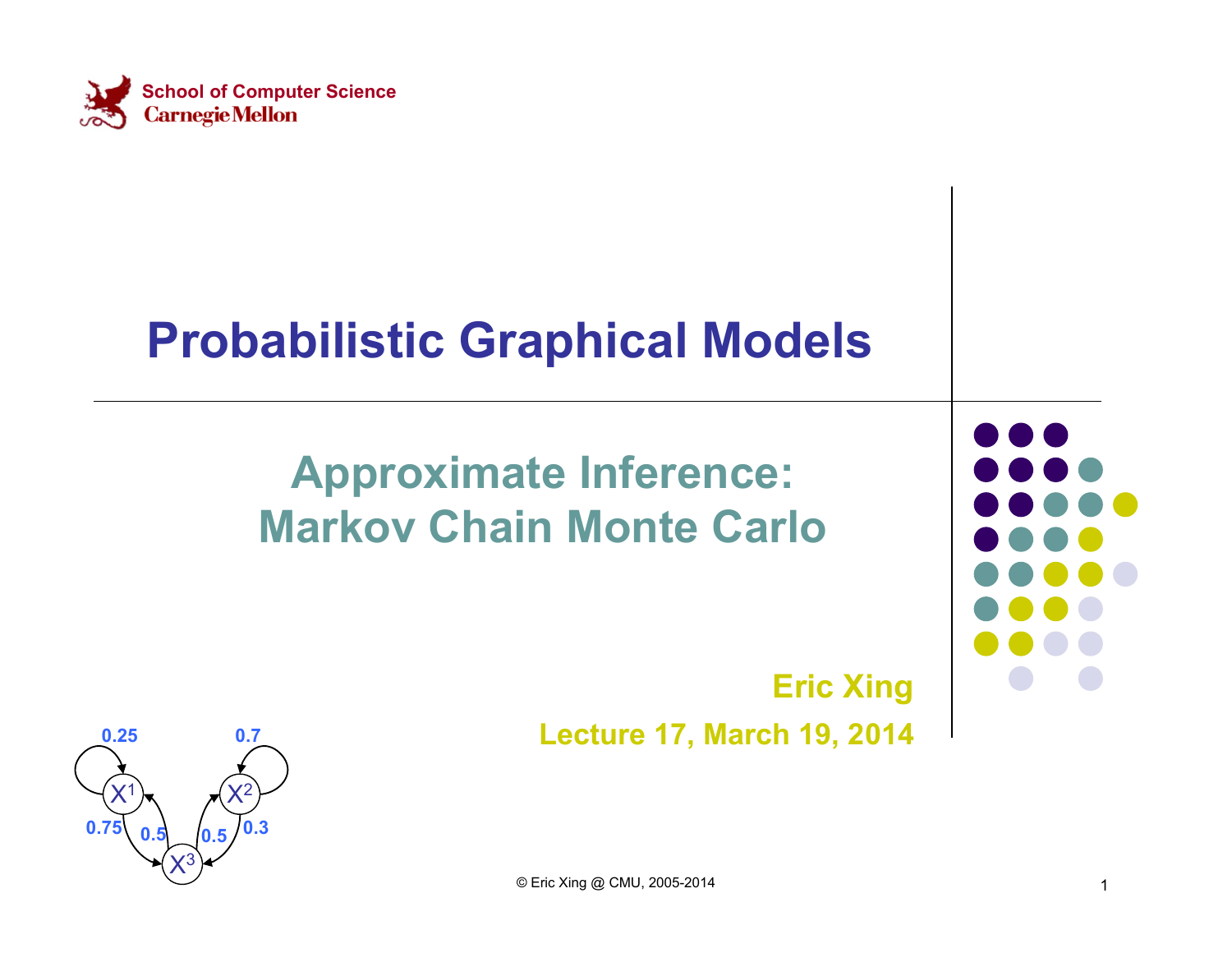#### **Recap of Monte Carlo**



- $\bullet$  Monte Carlo methods are algorithms that:
	- $\bullet$ Generate samples from a given probability distribution *p*(*x*)
	- $\bullet$ • Estimate expectations of functions  $E[f(x)]$  under a distribution  $p(x)$
- Why is this useful?
	- $\bullet$ • Can use samples of  $p(x)$  to approximate  $p(x)$  itself
		- $\bullet$ Allows us to do graphical model inference when we can't compute *p*(*x*)
	- $\bullet$ • Expectations  $E[f(x)]$  reveal interesting properties about  $p(x)$ 
		- $\bullet$  $\bullet$  e.g. means and variances of  $p(x)$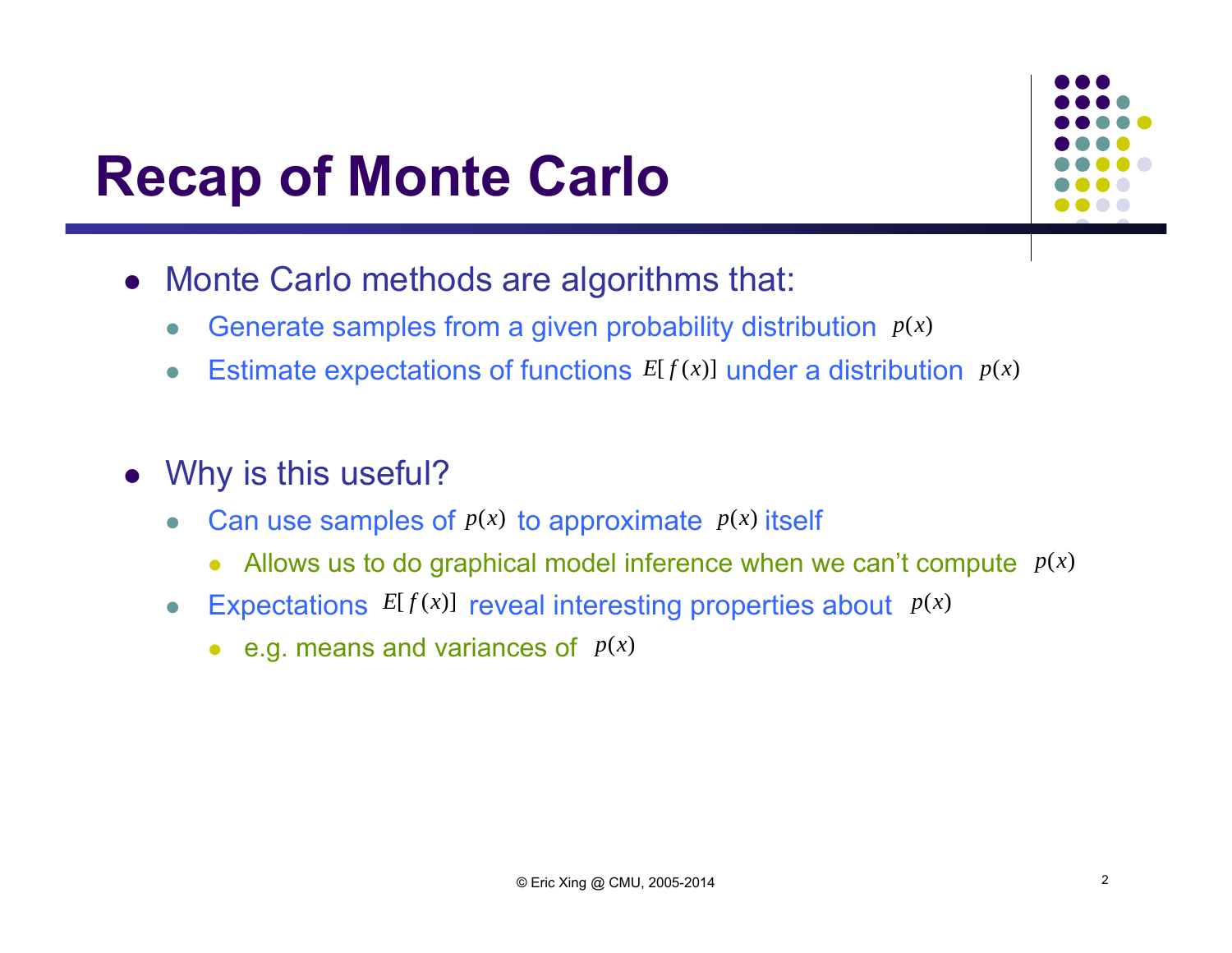

# **Limitations of Monte Carlo**

- $\bullet$  Direct sampling
	- $\bullet$ Hard to get rare events in high-dimensional spaces
	- $\bullet$ Infeasible for MRFs, unless we know the normalizer Z
- $\bullet$  Rejection sampling, Importance sampling
	- $\bullet$ Do not work well if the proposal  $Q(x)$  is very different from  $P(x)$
	- $\bullet$ Yet constructing a  $Q(x)$  similar to  $P(x)$  can be difficult
		- 0 Making a good proposal usually requires knowledge of the analytic form of  $P(x)$  – but if we had that, we wouldn't even need to sample!
- Intuition: instead of a fixed proposal  $Q(x)$ , what if we could use an adaptive proposal?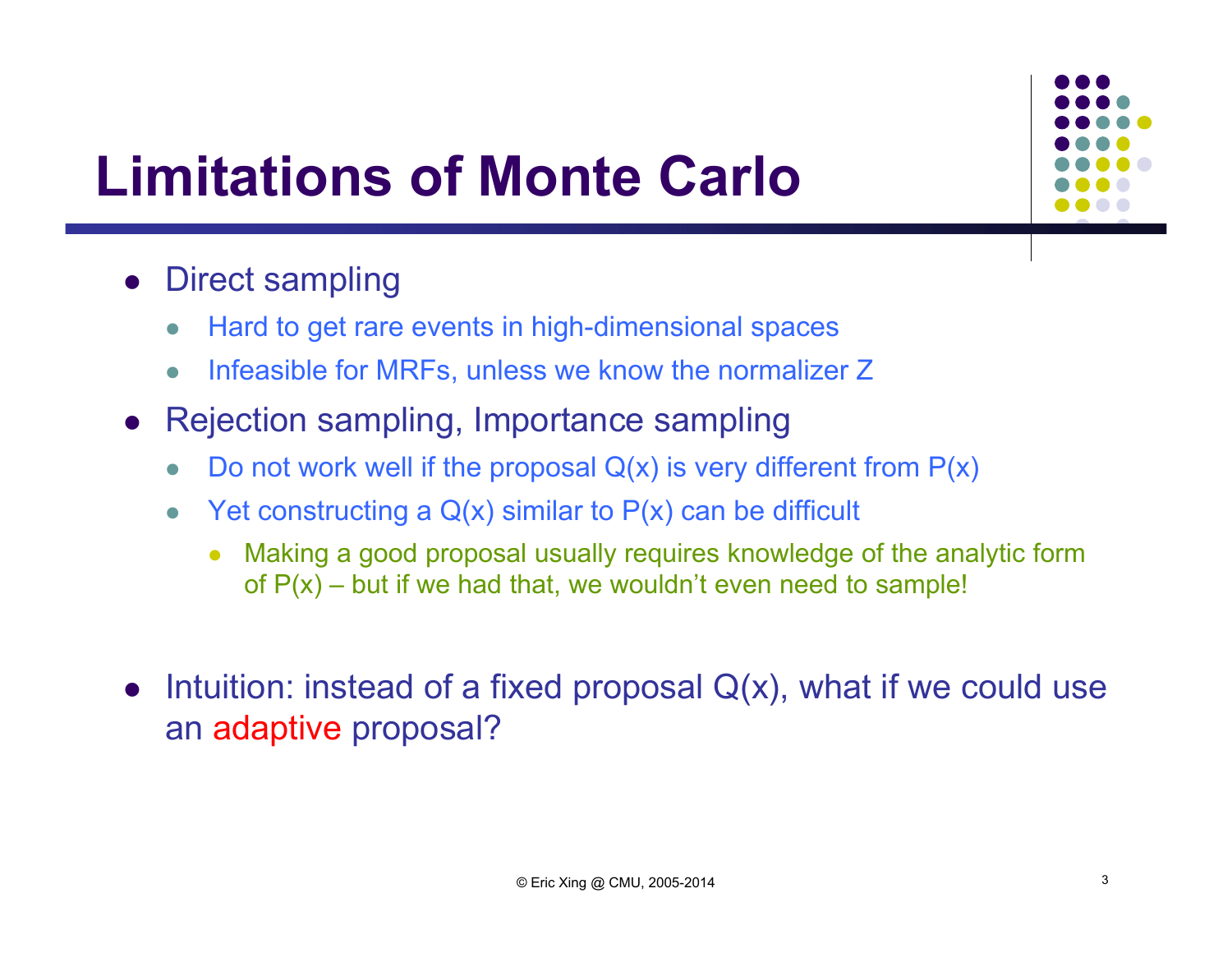

#### **Markov Chain Monte Carlo**

- MCMC algorithms feature adaptive proposals
	- $\bullet$ Instead of  $Q(x')$ , they use  $Q(x'|x)$  where x' is the new state being sampled, and x is the previous sample
	- $\bullet$ As x changes,  $Q(x'|x)$  can also change (as a function of x')

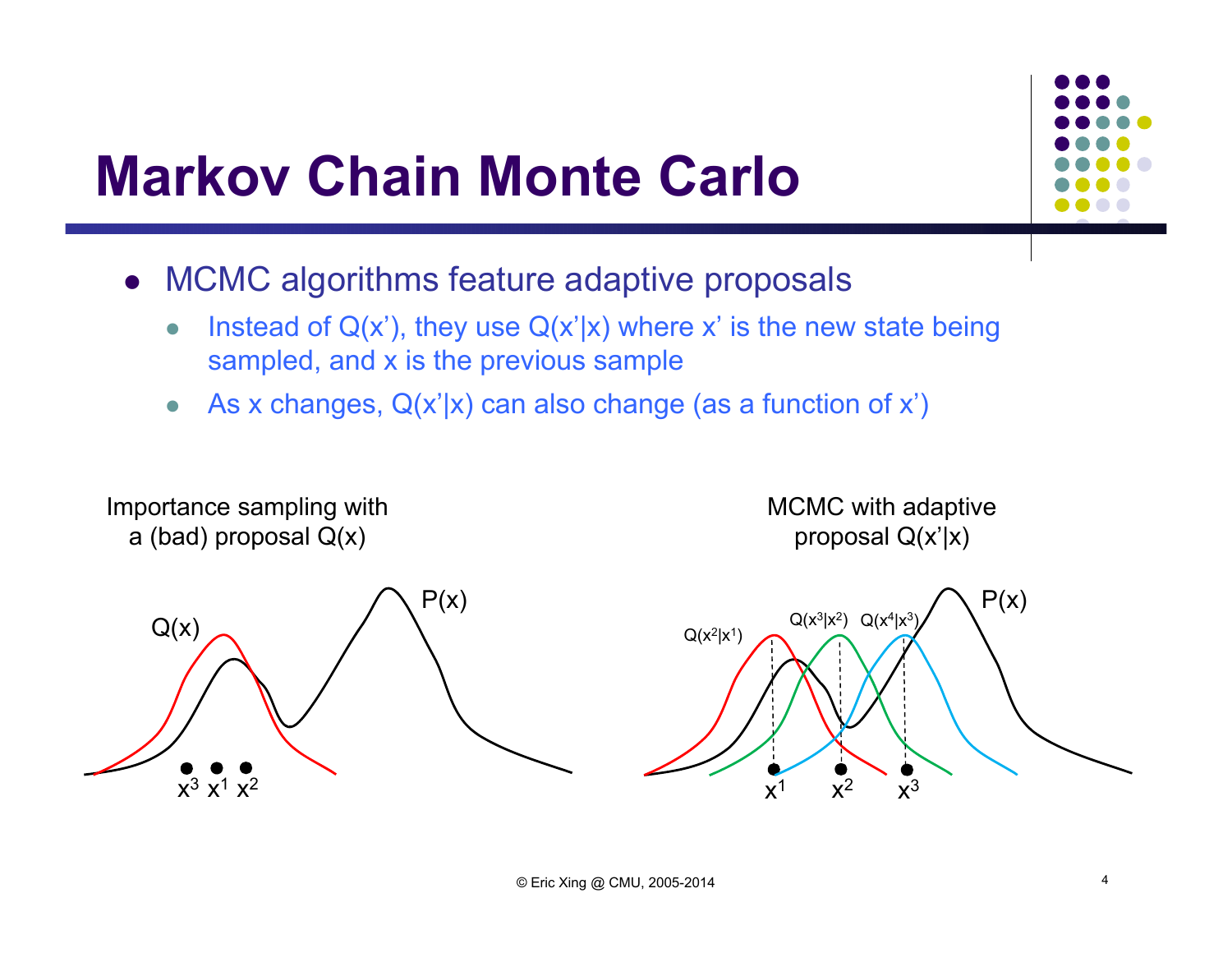## **Metropolis-Hastings**

- Let's see how MCMC works in practice
	- $\bullet$ Later, we'll look at the theoretical aspects
- $\bullet$  Metropolis-Hastings algorithm
	- $\bullet$ Draws a sample x' from  $Q(x'|x)$ , where x is the previous sample
	- $\bullet$ The new sample x' is accepted or rejected with some probability  $A(x'|x)$

• This acceptance probability is 
$$
A(x'|x) = min \left( 1, \frac{P(x')Q(x|x')}{P(x)Q(x'|x)} \right)
$$

- A(x'|x) is like a ratio of importance sampling weights
	- Ξ  $P(x')/Q(x'|x)$  is the importance weight for x',  $P(x)/Q(x|x')$  is the importance weight for x
	- ш We divide the importance weight for x' by that of x
	- п Notice that we only need to compute  $P(x')/P(x)$  rather than  $P(x')$  or  $P(x)$  separately
- A(x'|x) ensures that, after sufficiently many draws, our samples will come from the true distribution  $P(x)$  – we shall learn why later in this lecture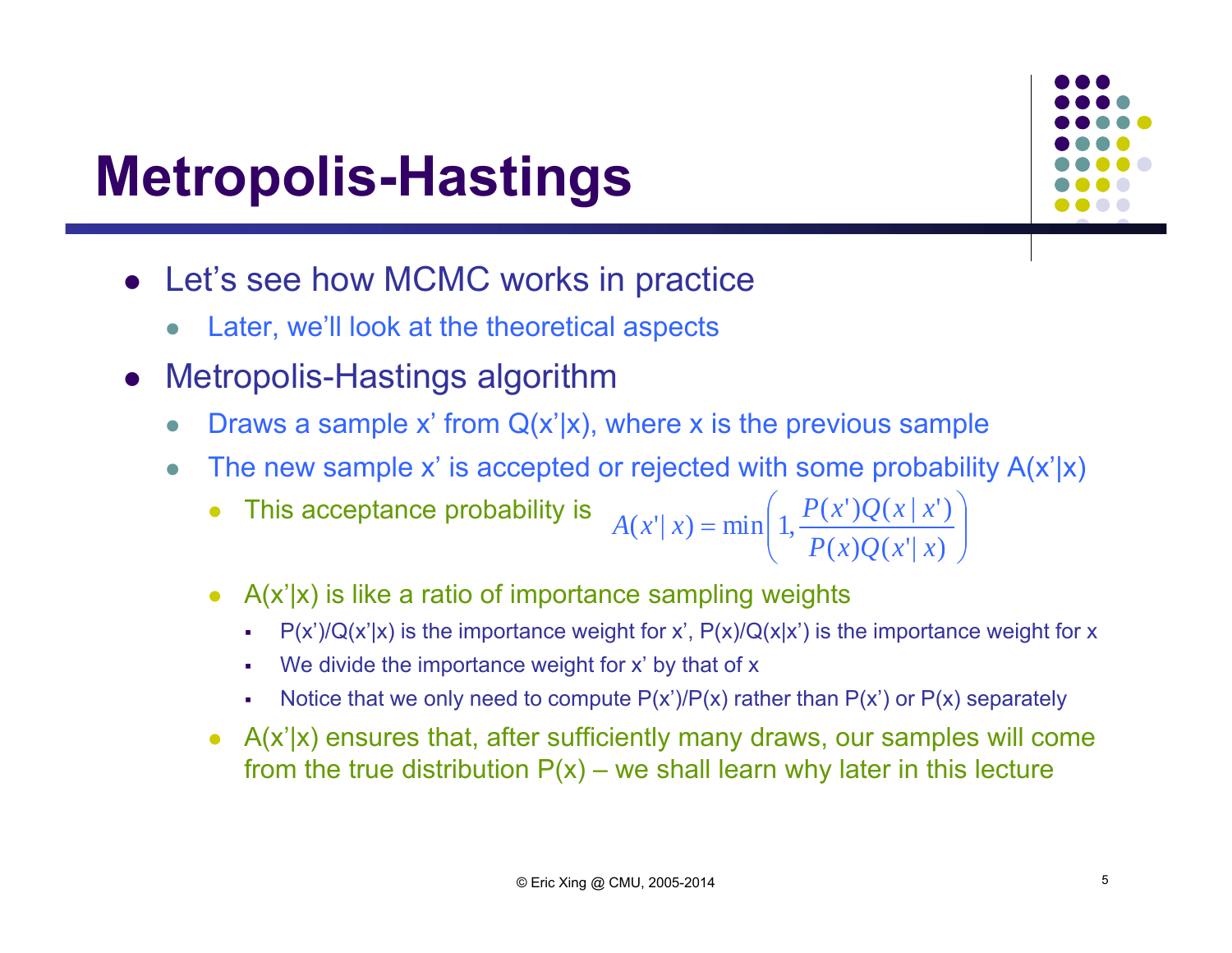- 1.. Initialize starting state  $x^{(0)}$ , set  $t = 0$
- 2. Burn-in: while samples have "not converged"
	- $\bullet$  $x=x^{(t)}$

۰

- $\bullet$   $t = t + 1$ ,
- 0 • sample  $x^* \sim Q(x^*|x)$  // draw from proposal
- 0 sample *u* ~ Uniform(0,1) // draw acceptance threshold

- if 
$$
u < A(x^* | x) = min \left( 1, \frac{P(x^*)Q(x | x^*)}{P(x)Q(x^* | x)} \right)
$$

- $x^{(t)} =$  $*W*$  transition
	- else
- $x^{(t)} = x$  // stay in current state
- $\bullet$ Take samples from  $P(x) =$

```
N
```
Function

Draw sample ( *<sup>x</sup>*(t))

 $\overline{\phantom{a}}$  $\overline{\phantom{a}}$  $\int$ 

•  $x(t+1) \leftarrow$  Draw sample  $(x(t))$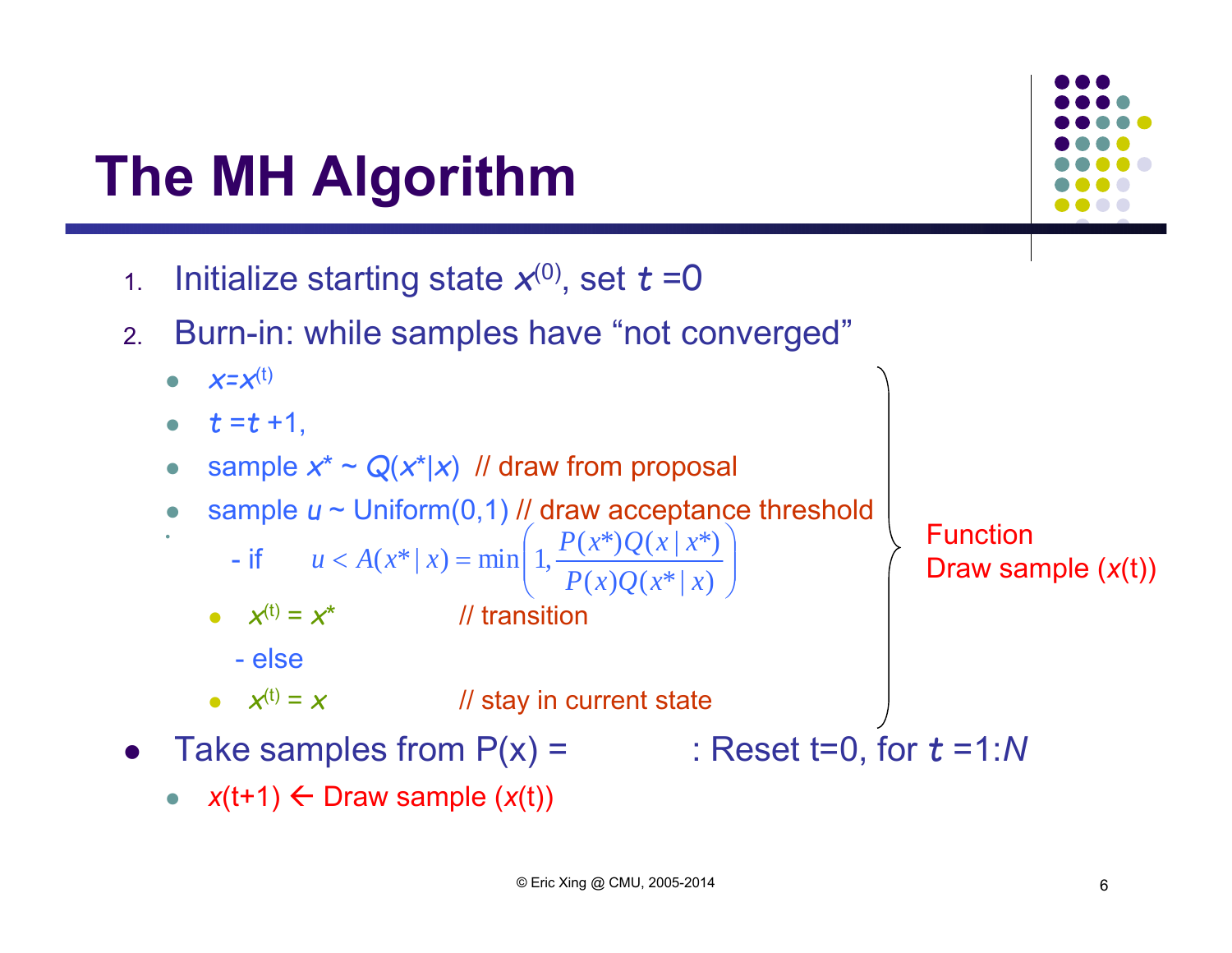

- Example:
	- $\bullet$ Let  $Q(x'|x)$  be a Gaussian centered on x
	- $\bullet$ We're trying to sample from a bimodal distribution  $P(x)$

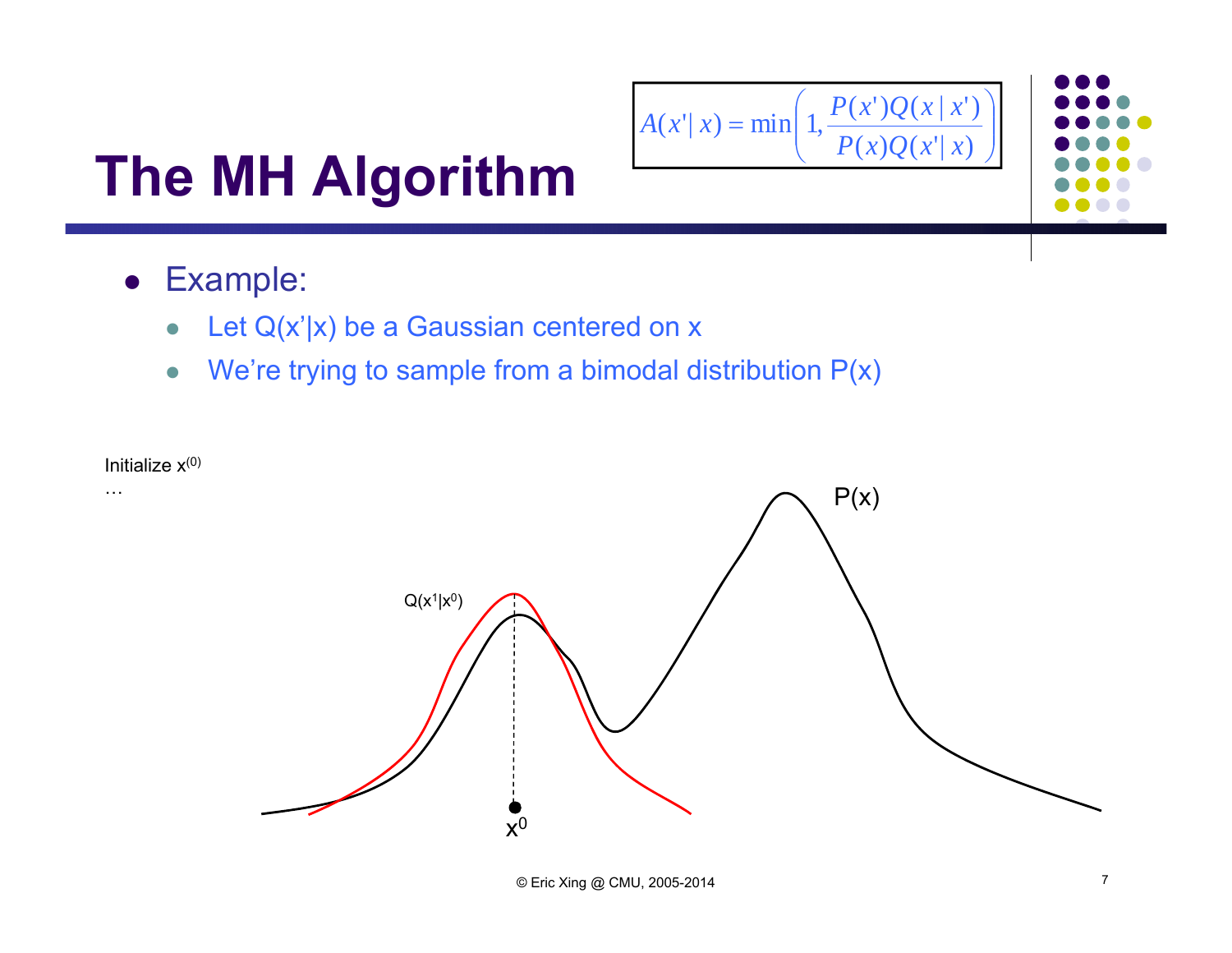

- Example:
	- $\bullet$ Let  $Q(x'|x)$  be a Gaussian centered on x
	- $\bullet$ We're trying to sample from a bimodal distribution  $P(x)$

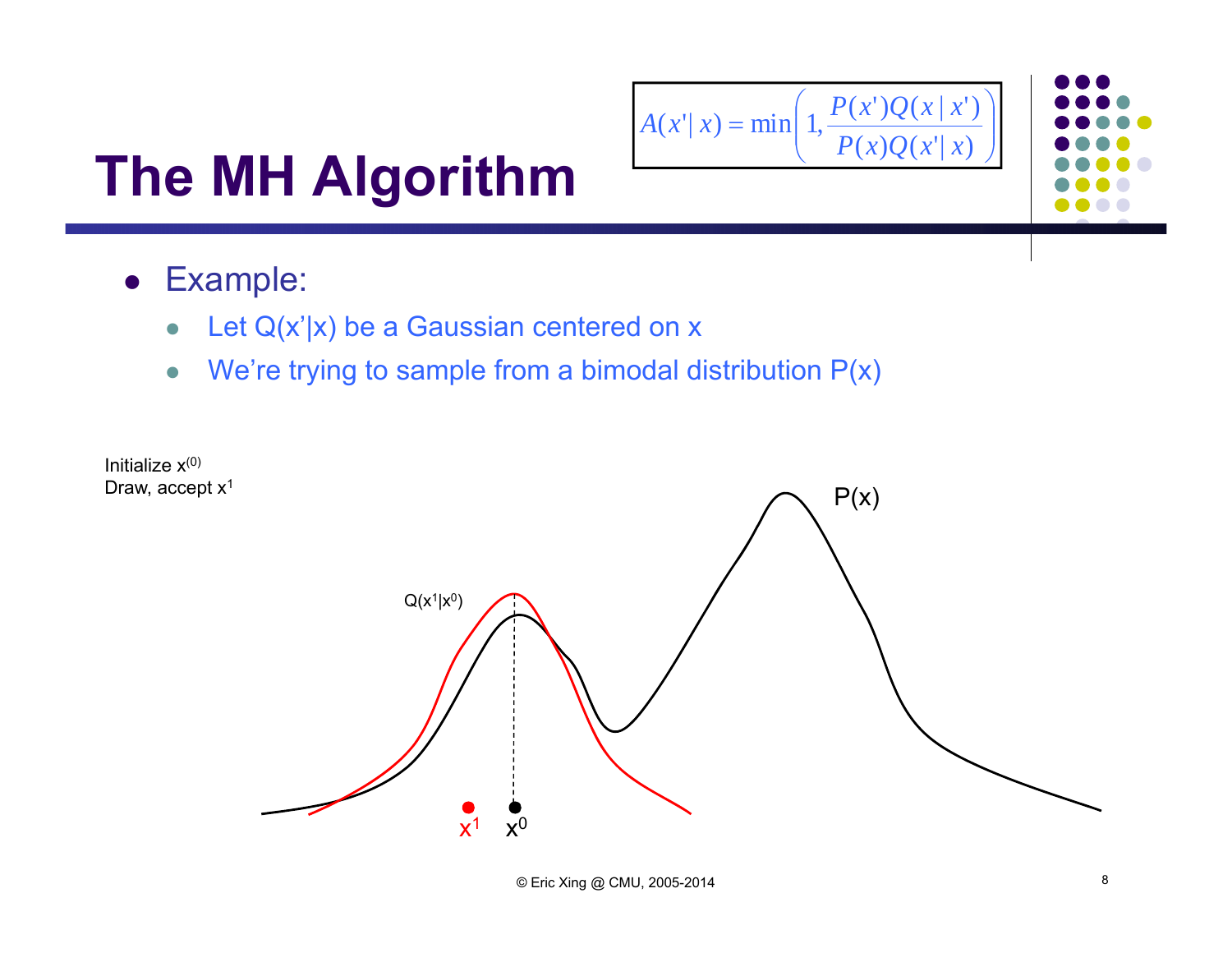

- Example:
	- $\bullet$ Let  $Q(x'|x)$  be a Gaussian centered on x
	- $\bullet$ We're trying to sample from a bimodal distribution  $P(x)$

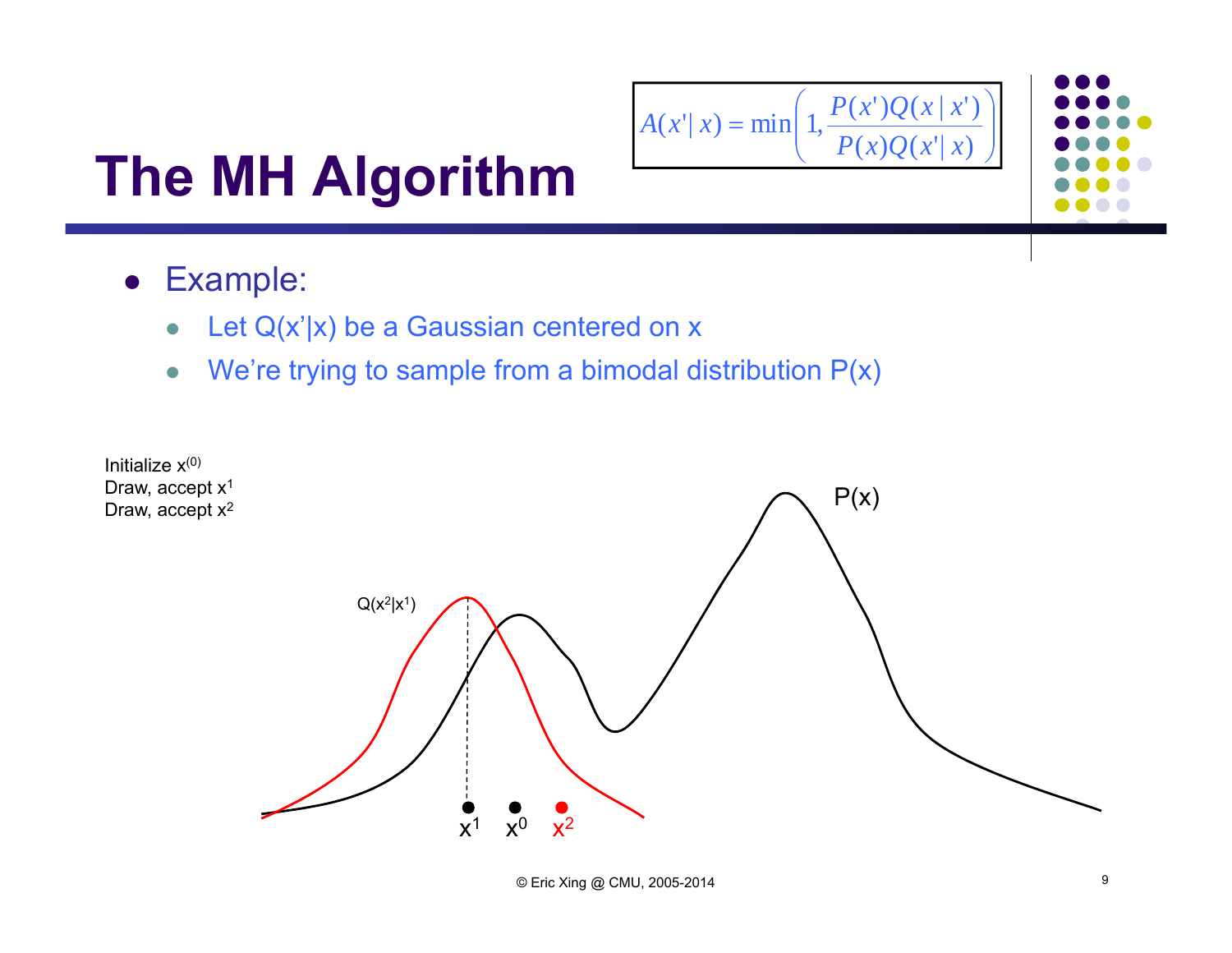$$
A(x' | x) = \min\left(1, \frac{P(x')Q(x | x')}{P(x)Q(x' | x)}\right)
$$

- Example:
	- $\bullet$ Let  $Q(x'|x)$  be a Gaussian centered on x
	- $\bullet$ We're trying to sample from a bimodal distribution  $P(x)$

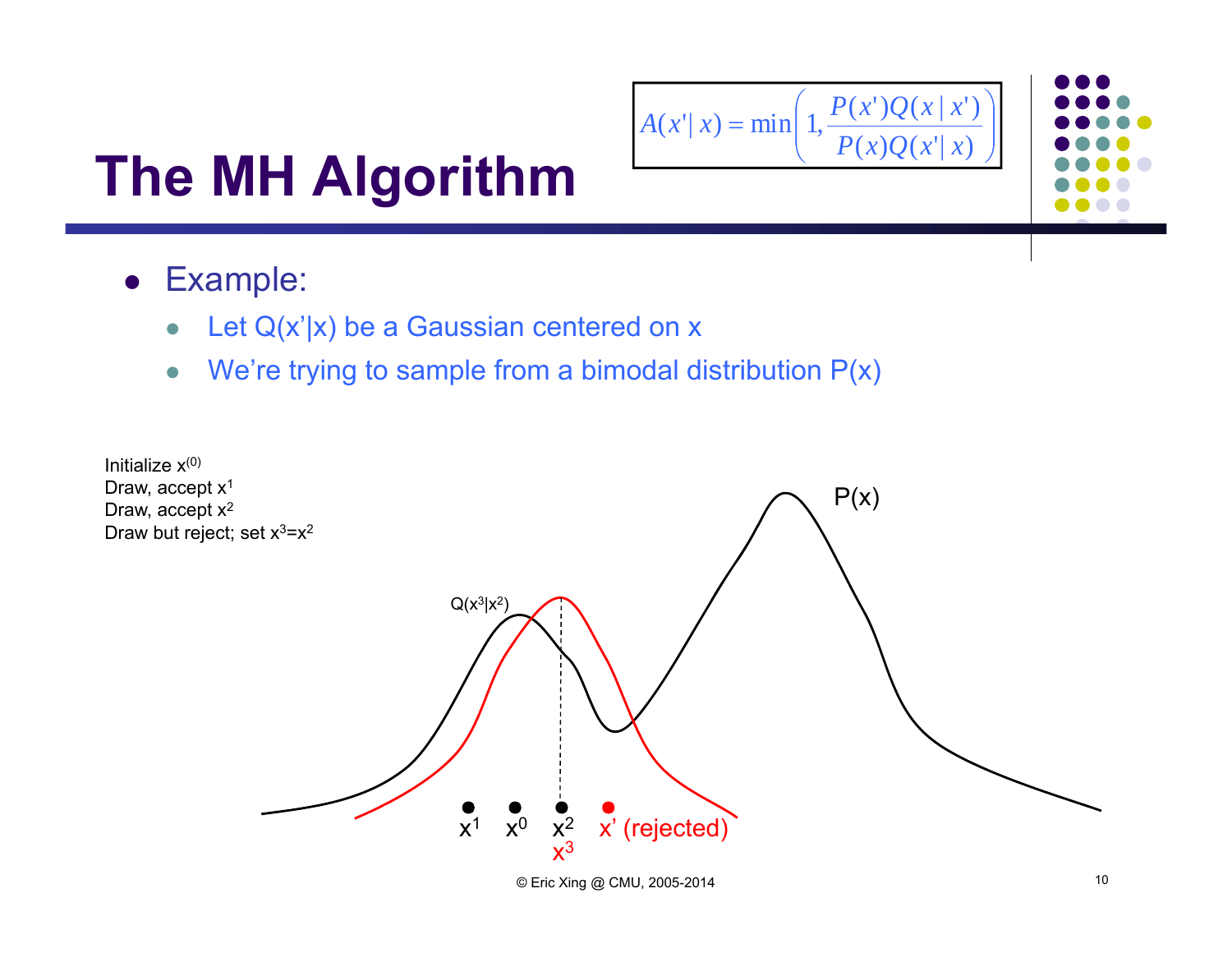$$
A(x' | x) = \min\left(1, \frac{P(x')Q(x | x')}{P(x)Q(x' | x)}\right)
$$

- Example:
	- $\bullet$ Let  $Q(x'|x)$  be a Gaussian centered on x
	- $\bullet$ We're trying to sample from a bimodal distribution  $P(x)$

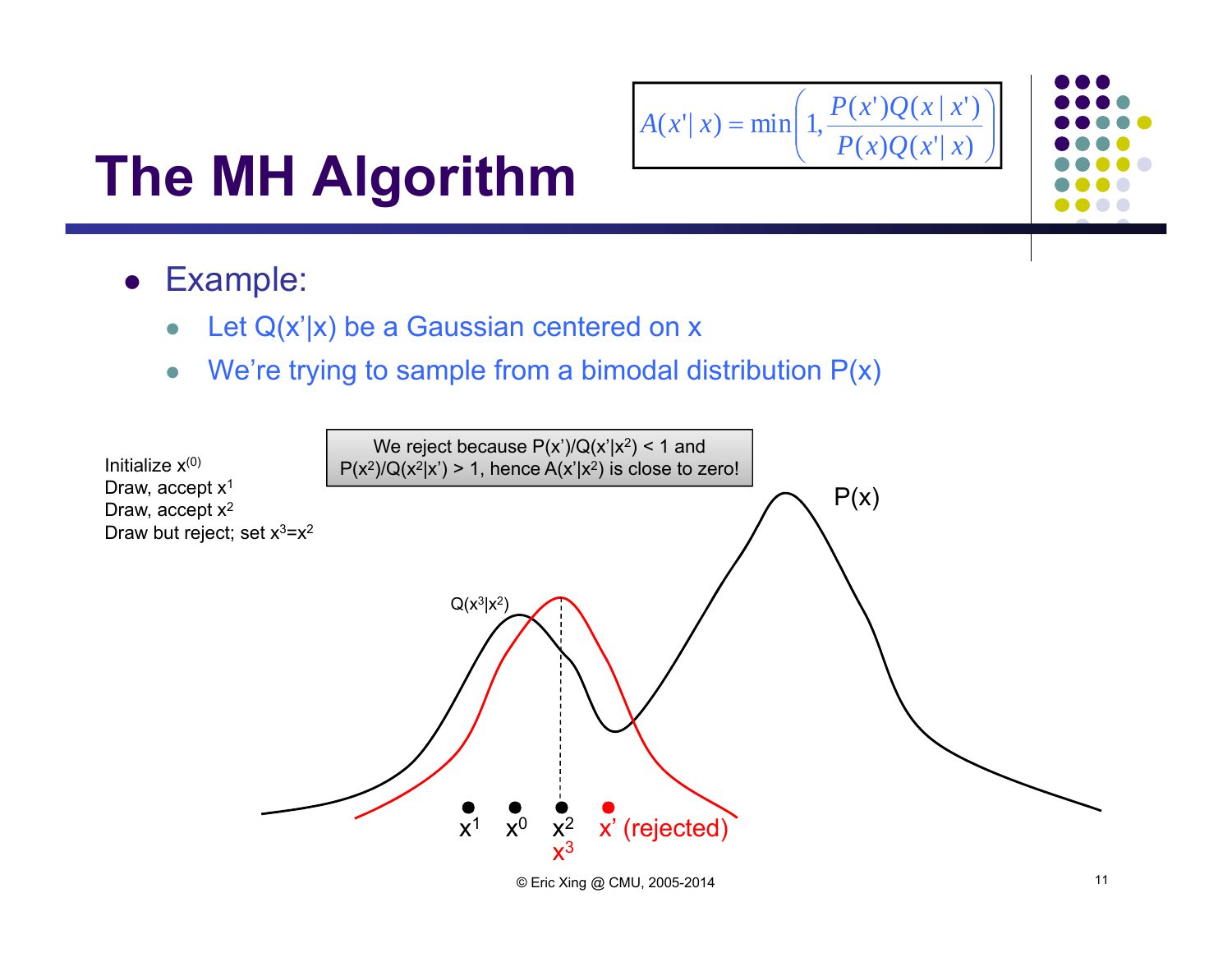$$
A(x' | x) = \min\left(1, \frac{P(x')Q(x | x')}{P(x)Q(x' | x)}\right)
$$

- Example:
	- $\bullet$ Let  $Q(x'|x)$  be a Gaussian centered on x
	- $\bullet$ We're trying to sample from a bimodal distribution  $P(x)$

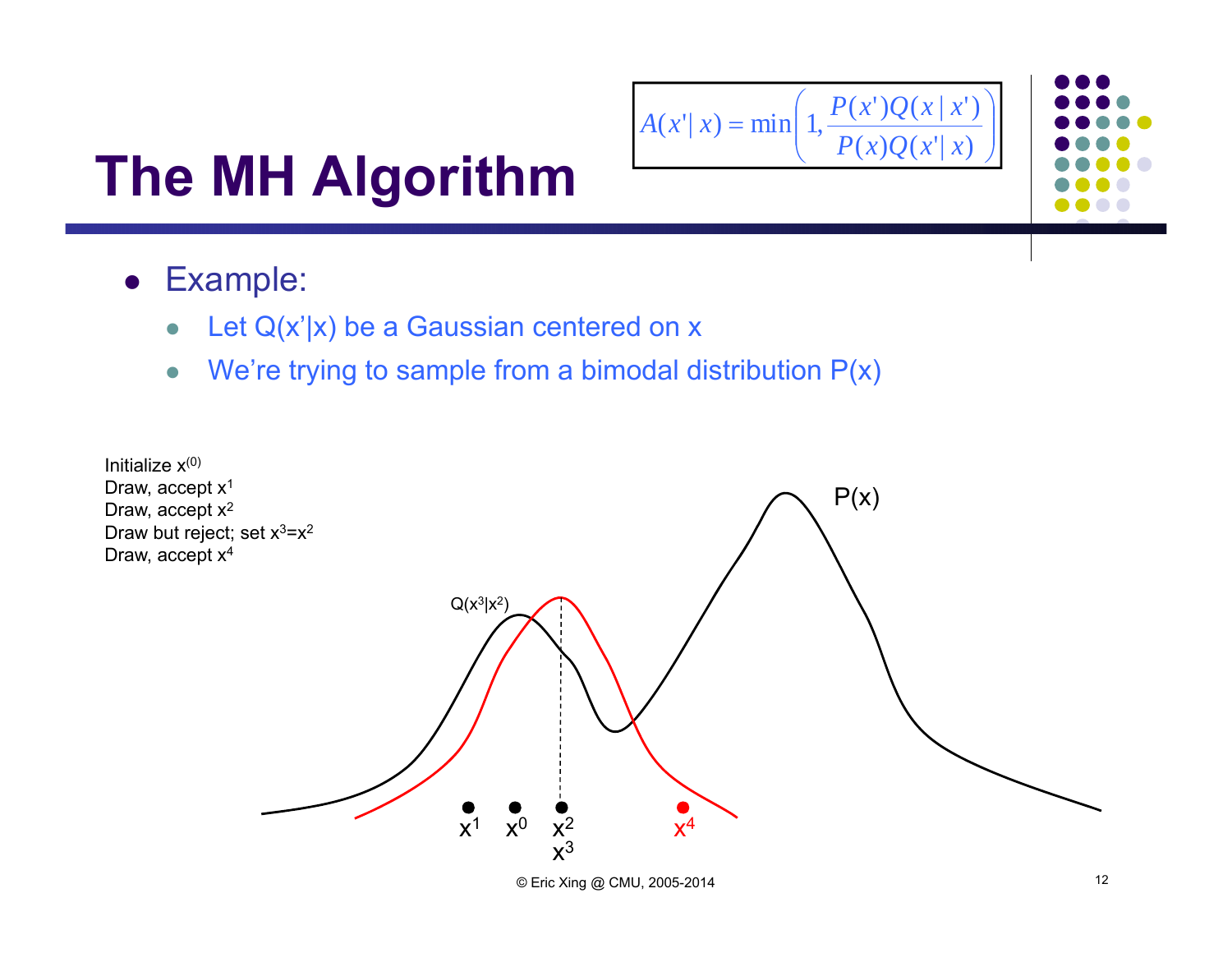$$
A(x' | x) = \min\left(1, \frac{P(x')Q(x | x')}{P(x)Q(x' | x)}\right)
$$

- Example:
	- $\bullet$ Let  $Q(x'|x)$  be a Gaussian centered on x
	- $\bullet$ We're trying to sample from a bimodal distribution  $P(x)$

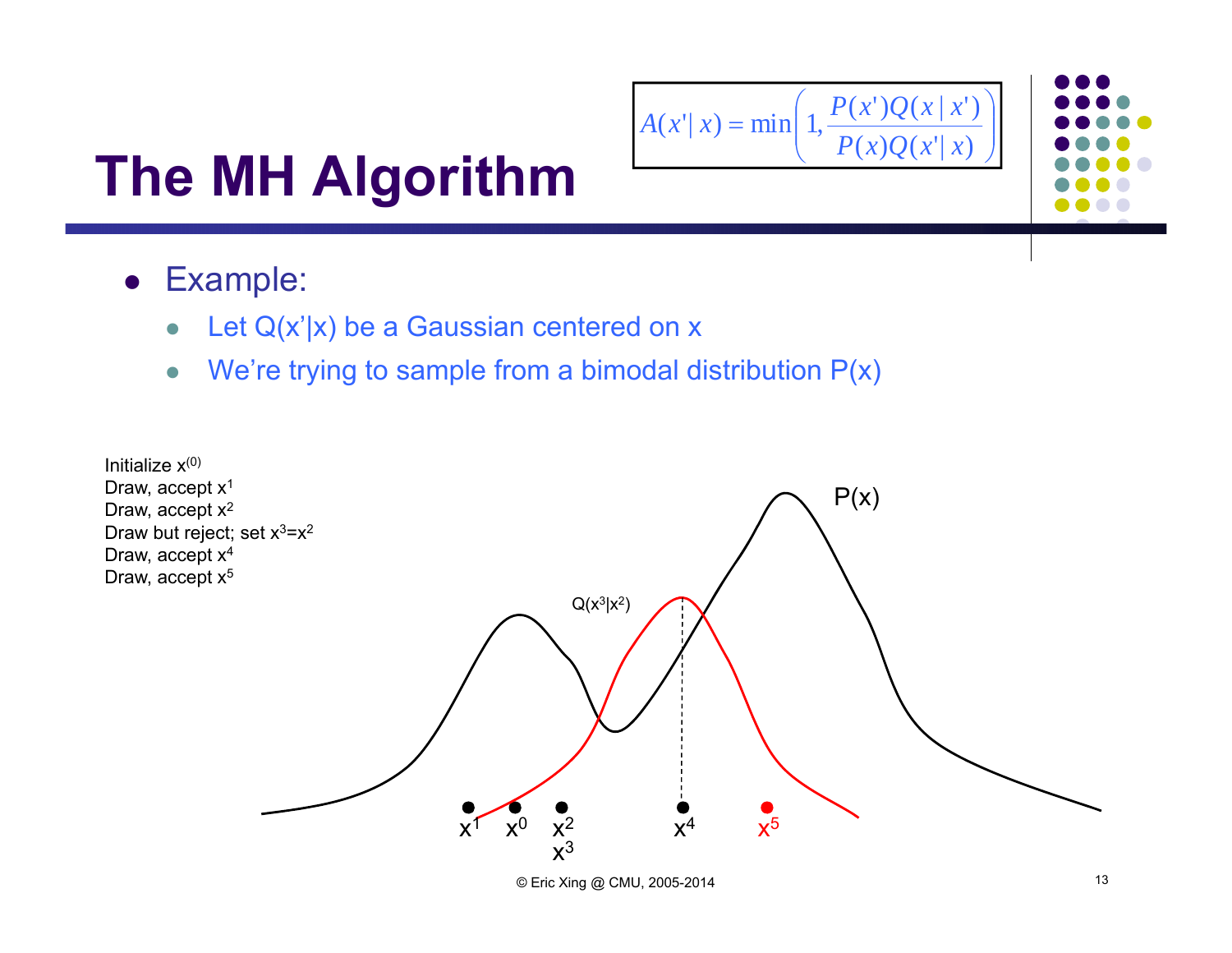$$
A(x' | x) = \min\left(1, \frac{P(x')Q(x | x')}{P(x)Q(x' | x)}\right)
$$

- Example:
	- $\bullet$ Let  $Q(x'|x)$  be a Gaussian centered on x
	- $\bullet$ We're trying to sample from a bimodal distribution  $P(x)$

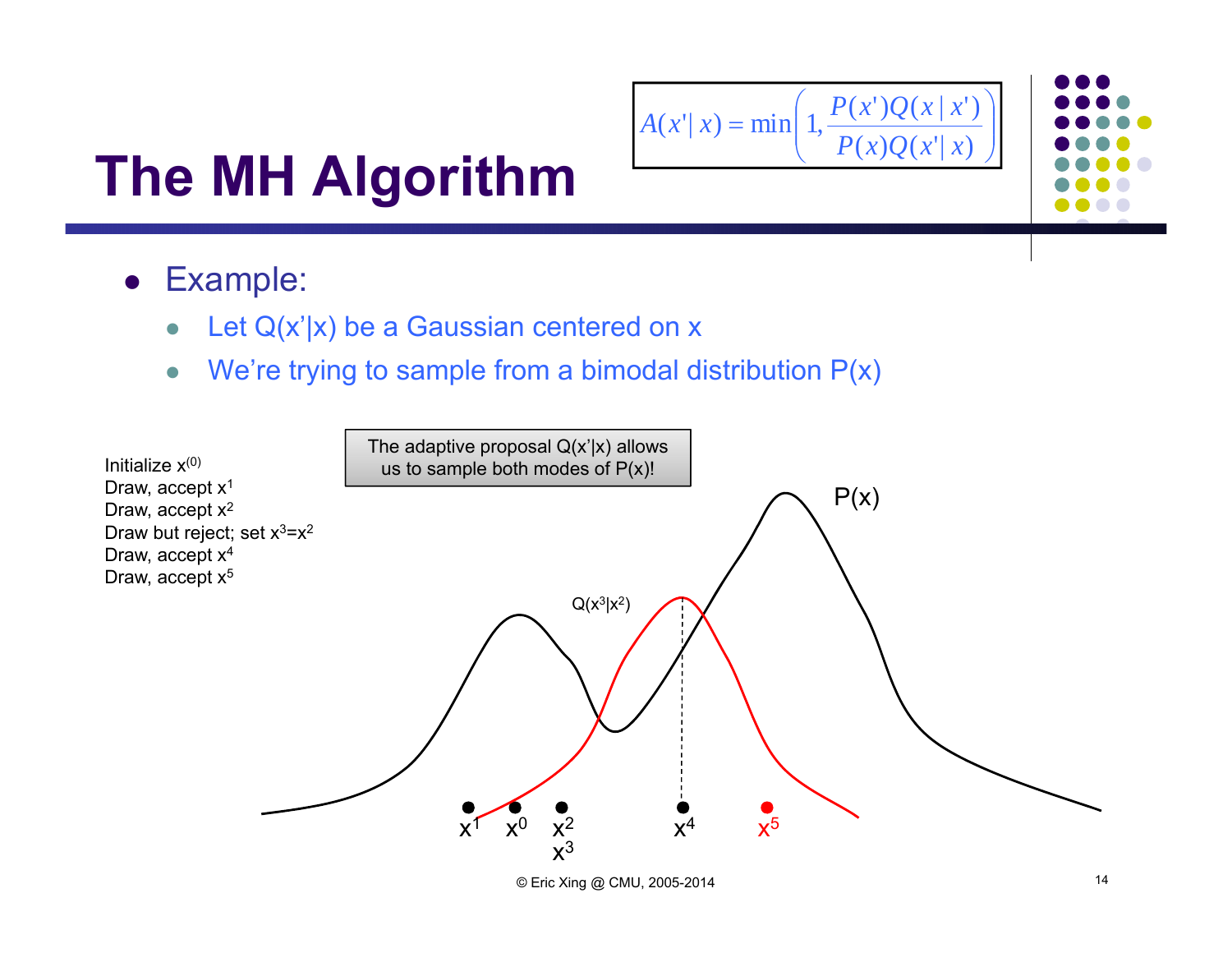#### **Theoretical aspects of MCMC**

- The MH algorithm has a "burn-in" period
	- $\bullet$ Why do we throw away samples from burn-in?
- Why are the MH samples guaranteed to be from  $P(x)$ ?
	- $\bullet$ The proposal  $Q(x'|x)$  keeps changing with the value of x; how do we know the samples will eventually come from  $P(x)$ ?
- What is the connection between Markov Chains and MCMC?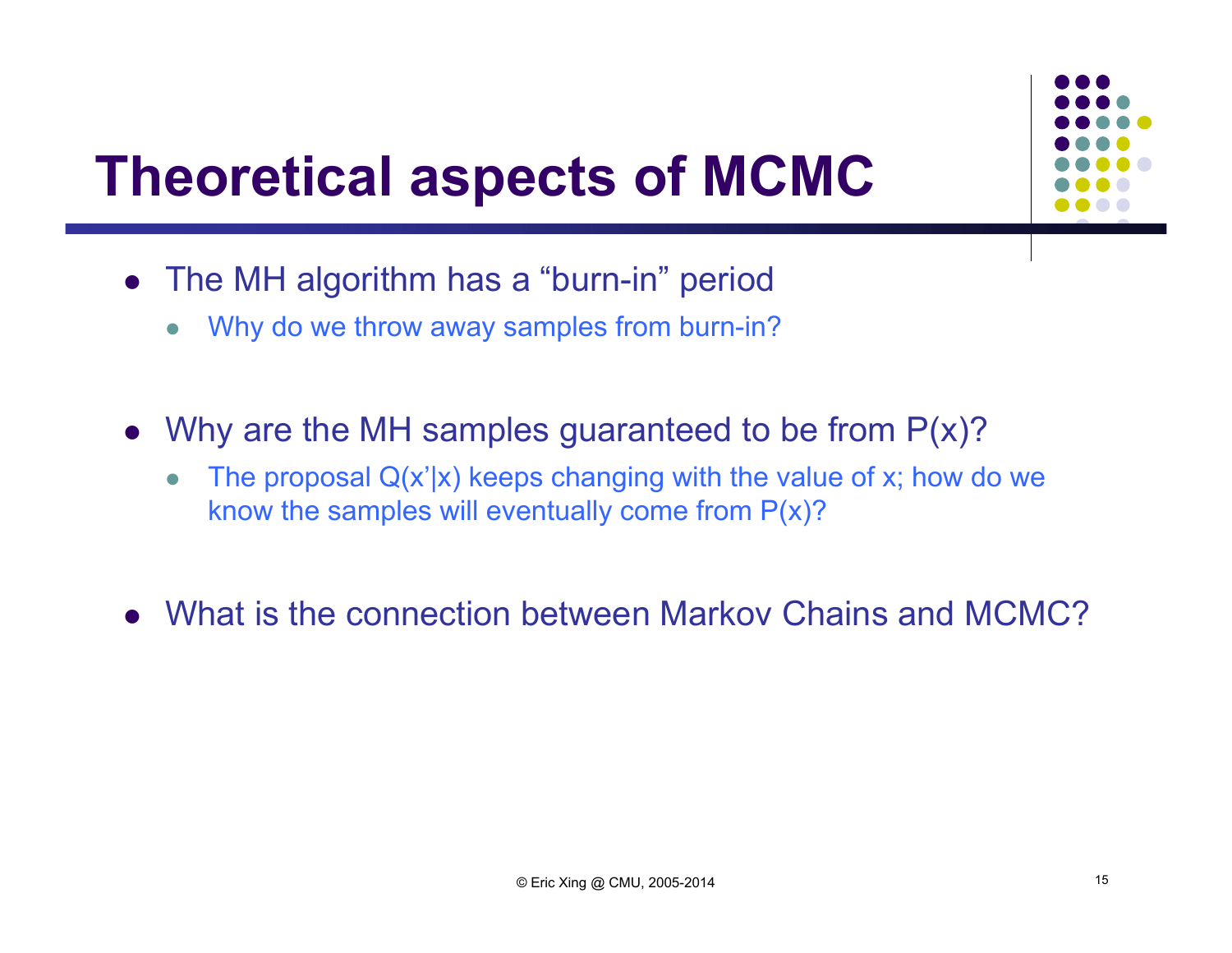#### **Markov Chains**

• A Markov Chain is a sequence of random variables  $x^{(1)},x^{(2)},...,x^{(n)}$  with the Markov Property

$$
P(x^{(n)} = x | x^{(1)},..., x^{(n-1)}) = P(x^{(n)} = x | x^{(n-1)})
$$

- $\bullet$ •  $P(x^{(n)} = x | x^{(n-1)})$  is known as the transition kernel
- $\bullet$ The next state depends only on the preceding state – recall HMMs!
- $\begin{array}{c} \bullet \\ \bullet \end{array}$ Note: the r.v.s  $x^{(i)}$  can be vectors
	- We define  $x^{(t)}$  to be the t-th sample of  $\underline{\text{all}}$  variables in a graphical model
	- $\bullet\;$   $X^{(t)}$  represents the entire state of the graphical model at time t
- We study homogeneous Markov Chains, in which the  $P(x^{(t)} = x | x^{(t-1)})$  is fixed with time
	- $\bullet$ • To emphasize this, we will call the kernel  $T(x' | x)$ , where x is the previous state and x' is the next state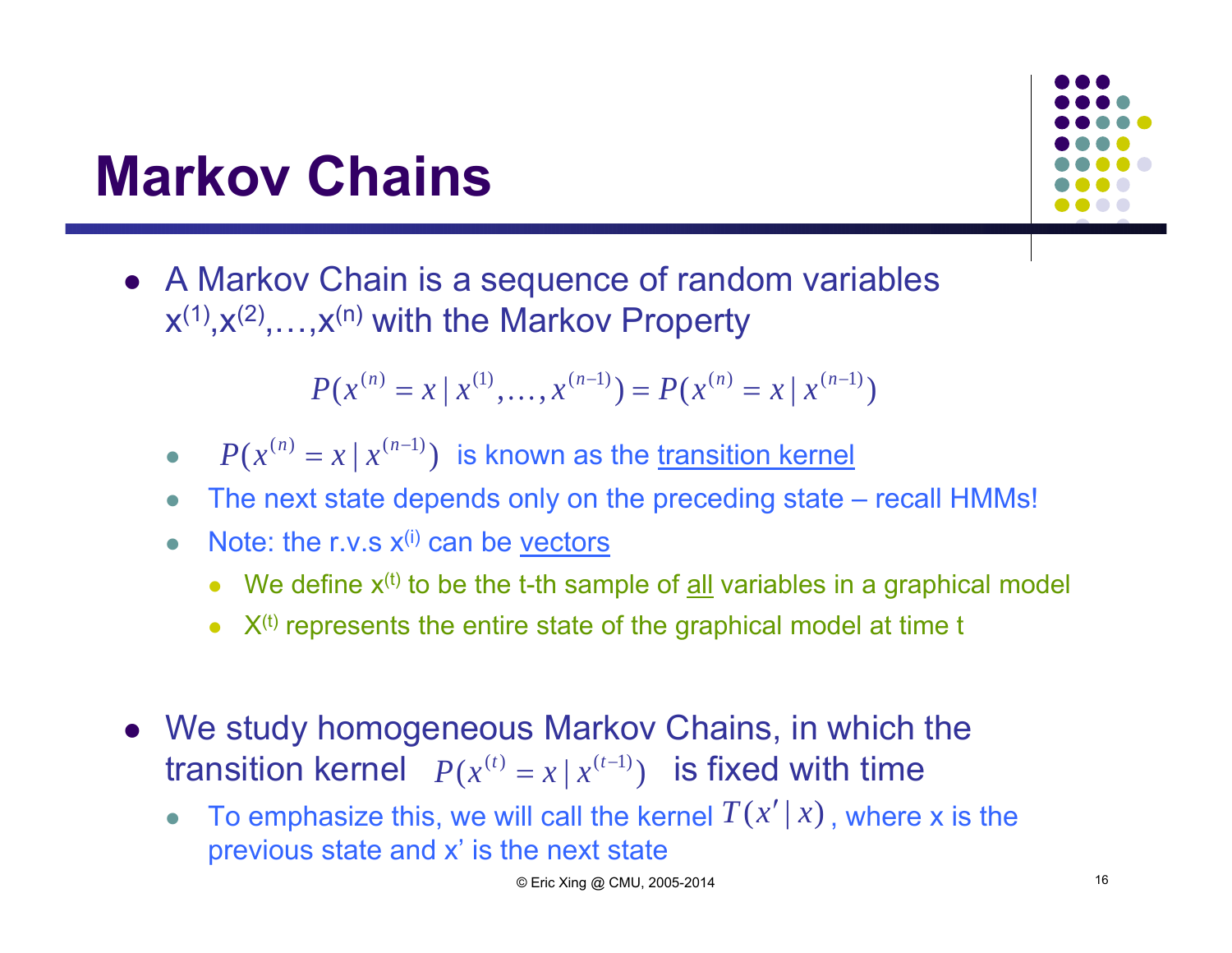#### **MC Concepts**

- To understand MCs, we need to define a few concepts:
	- $\bullet$ • Probability distributions over states:  $\pi^{(t)}(x)$  is a distribution over the state of the system x, at time t
		- When dealing with MCs, we don't think of the system as being in one state, but as having a distribution over states
		- For graphical models, remember that x represents all variables
	- $\bullet$ Transitions: recall that states transition from  $x^{(t)}$  to  $x^{(t+1)}$  according to the transition kernel  $T(x'|x)$  . We can also transition entire distributions:

$$
\pi^{(t+1)}(x') = \sum_{x} \pi^{(t)}(x) T(x' | x)
$$

- At time t, state x has probability mass  $\pi^{(t)}(x)$ . The transition probability redistributes this mass to other states x'.
- $\bullet$ • Stationary distributions:  $\pi(x)$  is stationary if it does not change under the transition kernel:

$$
\pi(x') = \sum_{x} \pi(x) T(x' | x) \quad \text{for all } x'
$$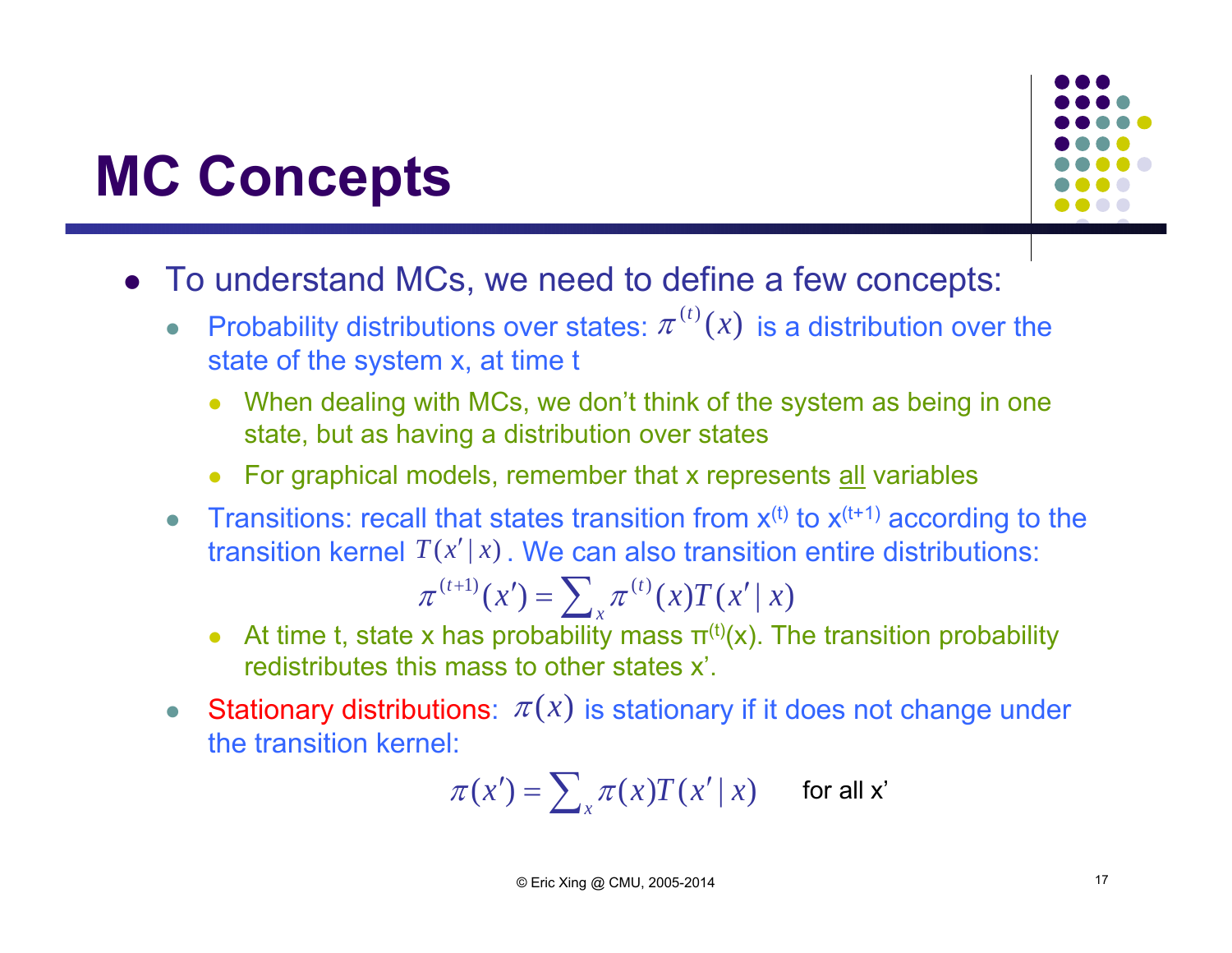#### **MC Concepts**



- Stationary distributions are of great importance in MCMC. To understand them, we need to define some notions:
	- $\bullet$  Irreducible: an MC is irreducible if you can get from any state x to any other state x' with probability > 0 in a finite number of steps
		- i.e. there are no unreachable parts of the state space
	- $\bullet$  Aperiodic: an MC is aperiodic if you can return to any state x at any time
		- $\bullet$ Periodic MCs have states that need ≥2 time steps to return to (cycles)
	- $\bullet$ Ergodic (or regular): an MC is ergodic if it is irreducible and aperiodic
- $\bullet$  Ergodicity is important: it implies you can reach the stationary distribution  $\pi_{_{st}}(x)$ , no matter the initial distribution  $\pi^{^{(0)}}(x)$ 
	- $\bullet$  All good MCMC algorithms must satisfy ergodicity, so that you can't initialize in a way that will never converge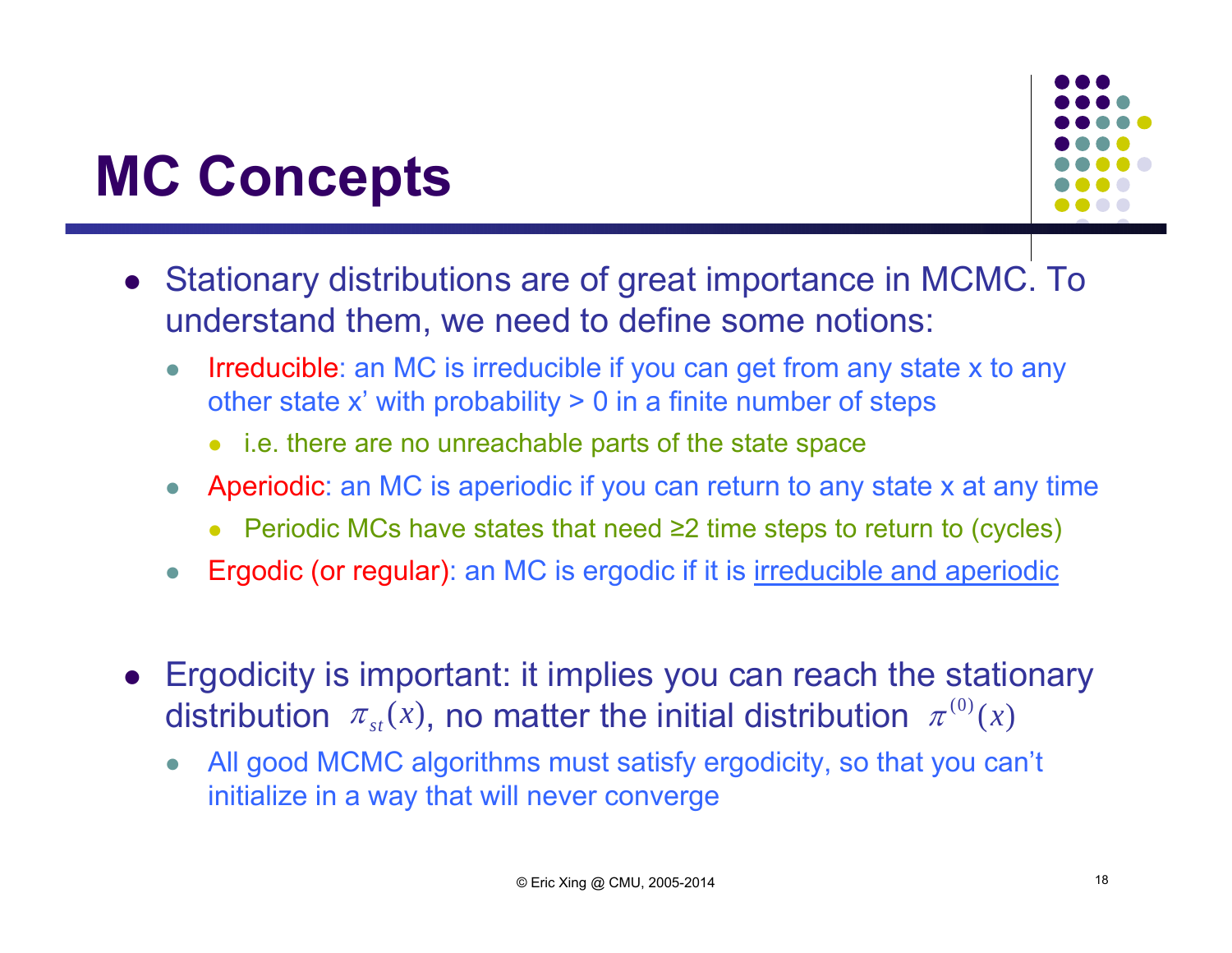### **MC Concepts**

 $\bullet$ 

 Reversible (detailed balance): an MC is reversible if there exists a distribution  $\pi(x)$  such that the detailed balance condition is satisfied:

 $\pi(x')T(x | x') = \pi(x)T(x' | x)$ 

- $\bullet$ Probability of  $x' \rightarrow x$  and  $x \rightarrow x'$  can be different, but the joint of x amd x' remain the same, no matter which direction to go
- Reversible MCs always have a stationary distribution! Proof:

• The last line is the definition of a stationary distribution!  $\left\langle \cdot \right\rangle =\sum \cdot$  $\sum_{x} T(x | x') = \sum_{x} T(x | x')$  $\sum_{x} \pi(x')T(x \mid x') = \sum_{x}$  $\rightarrow$   $=$ ſ  $\pi(x') = \sum \pi(x) T(x' | x)$ I  $x^2$   $(x + y)$   $\sum x^2$   $(x^2)$   $(x^2)$ I  $\mathbf{x}$   $(x, y) = (x + y)$   $\mathbf{y}$   $\mathbf{z}$   $\mathbf{y}$   $\mathbf{y}$   $\mathbf{y}$   $\mathbf{y}$   $\mathbf{y}$  $T(T(x | x') = \pi(x)T(x'))$  $\pi(x')T(x | x') = \pi(x)T(x' | x)$  $T(x|X')$   $T(x|x') = \sum \pi(x) T(x'|x)$  $\pi(x')T(x|x') = \sum \pi(x)T(x'|x)$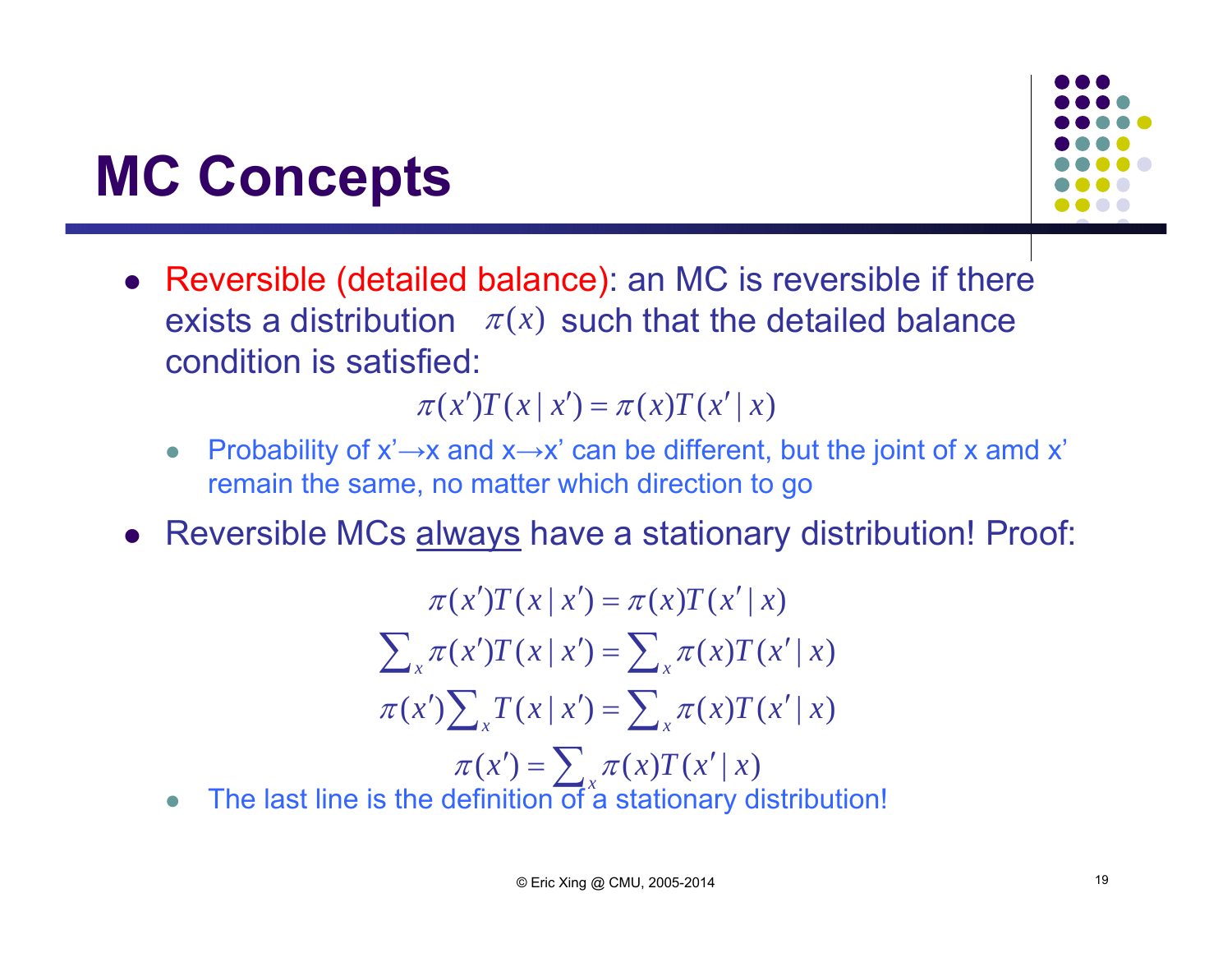# **Why does Metropolis-Hastings work?**



- Recall that we draw a sample x' according to  $Q(x'|x)$ , and then accept/reject according to A(x'|x).
	- $\bullet$ In other words, the transition kernel is

 $T(x' | x) = Q(x' | x) A(x' | x)$ 

- We can prove that MH satisfies detailed balance
	- $\bullet$ Recall that

$$
A(x' | x) = \min\left(1, \frac{P(x')Q(x | x')}{P(x)Q(x' | x)}\right)
$$

 $\bullet$ Notice this implies the following:

if 
$$
A(x'|x) \le 1
$$
 then 
$$
\frac{P(x)Q(x'|x)}{P(x')Q(x|x')} \ge 1
$$
 and thus  $A(x|x') = 1$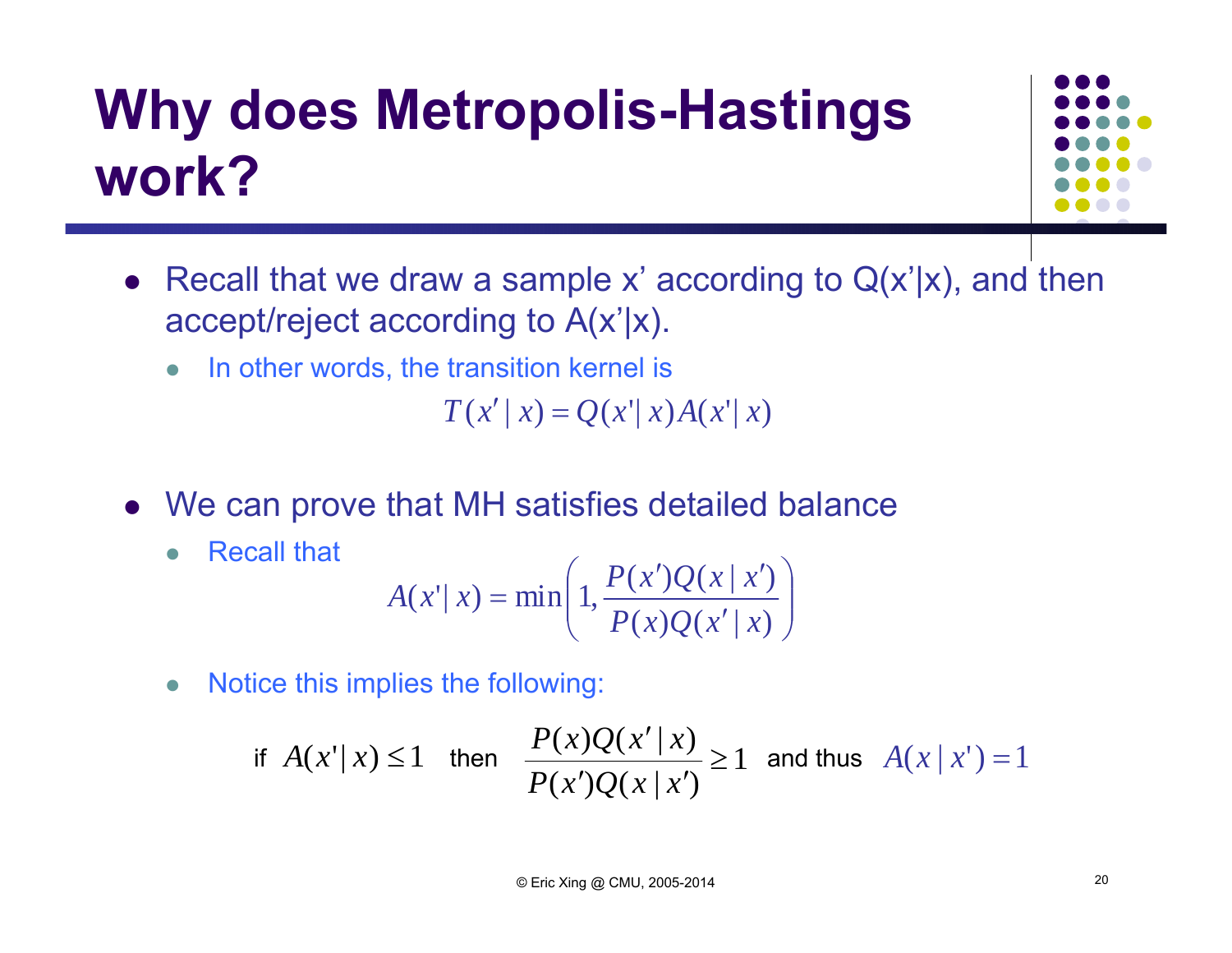# **Why does Metropolis-Hastings work?**



if 
$$
A(x'|x) \le 1
$$
 then 
$$
\frac{P(x)Q(x'|x)}{P(x')Q(x|x')} \ge 1
$$
 and thus  $A(x|x') = 1$ 

• Now suppose  $A(x'|x) < 1$  and  $A(x|x') = 1$ . We have

$$
A(x' | x) = \frac{P(x')Q(x | x')}{P(x)Q(x' | x)}
$$
  
\n
$$
P(x)Q(x' | x)A(x' | x) = P(x')Q(x | x')
$$
  
\n
$$
P(x)Q(x' | x)A(x' | x) = P(x')Q(x | x')A(x | x')
$$
  
\n
$$
P(x)T(x' | x) = P(x')T(x | x')
$$

- The last line is exactly the detailed balance condition
	- $\bullet$ In other words, the MH algorithm leads to a stationary distribution  $P(x)$
	- $\bullet$ Recall we defined  $P(x)$  to be the true distribution of x
	- $\bullet$ Thus, the MH algorithm eventually converges to the true distribution!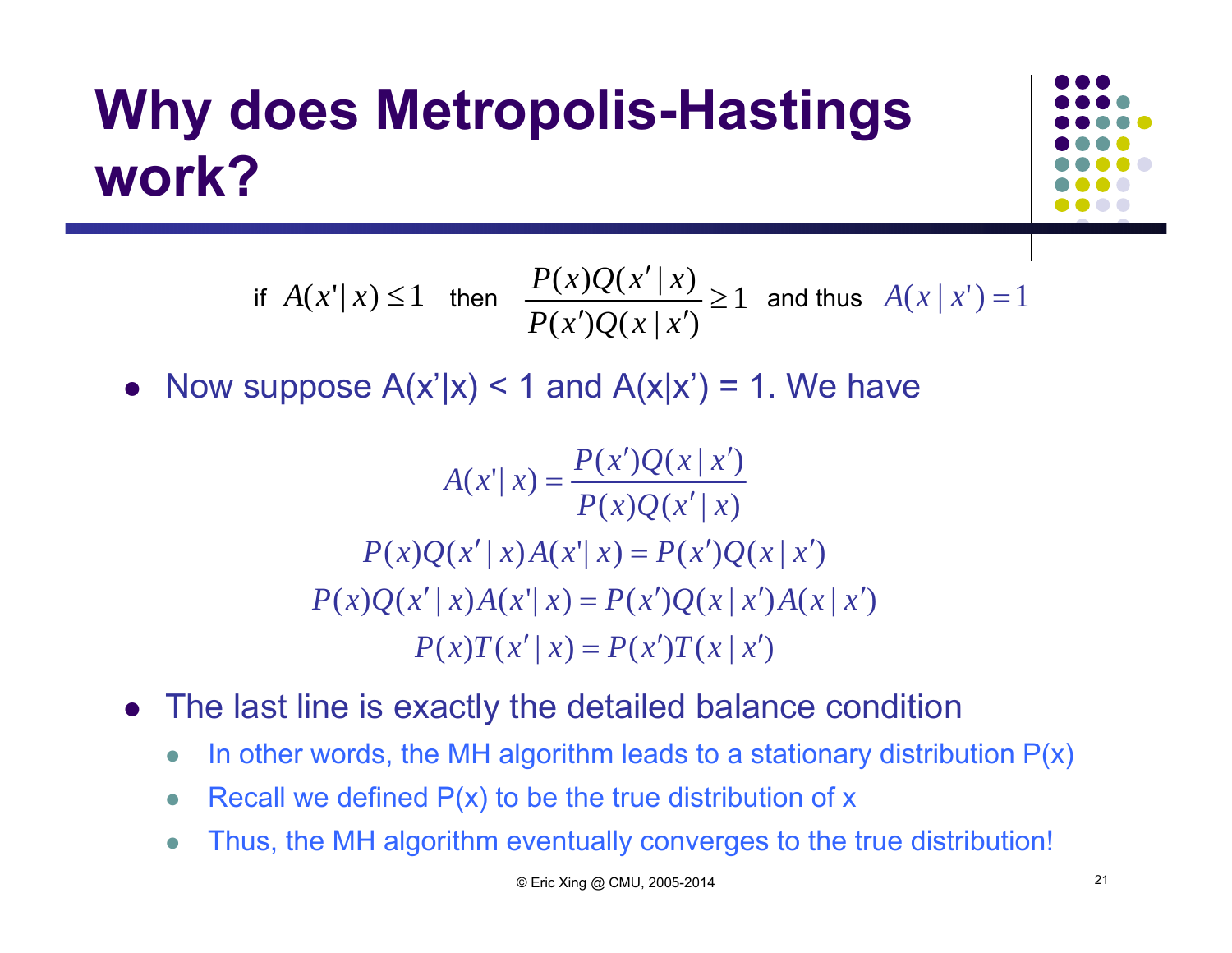#### **Caveats**

- Although MH eventually converges to the true distribution  $P(x)$ , we have no guarantees as to when this will occur
	- $\bullet$  The burn-in period represents the un-converged part of the Markov Chain – that's why we throw those samples away!
	- $\bullet$  Knowing when to halt burn-in is an art. We will look at some techniques later in this lecture.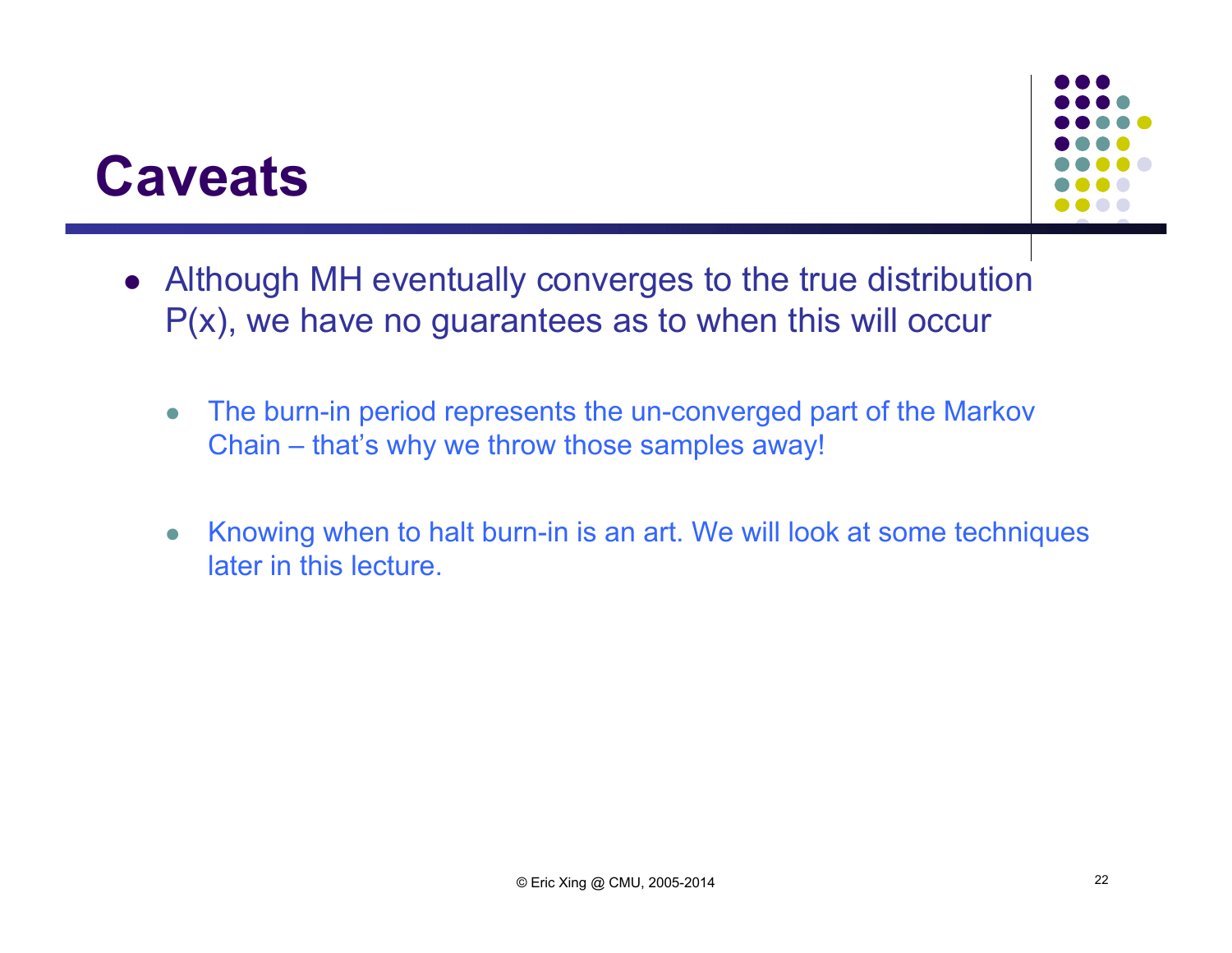### **Gibbs Sampling**



- $\bullet$  Gibbs Sampling is an MCMC algorithm that samples each random variable of a graphical model, one at a time
	- $\bullet$ GS is a special case of the MH algorithm

#### GS algorithms…

- 0 Are fairly easy to derive for many graphical models (e.g. mixture models, Latent Dirichlet allocation)
- $\bullet$  Have reasonable computation and memory requirements, because they sample one r.v. at a time
- $\bullet$  Can be Rao-Blackwellized (integrate out some r.v.s) to decrease the sampling variance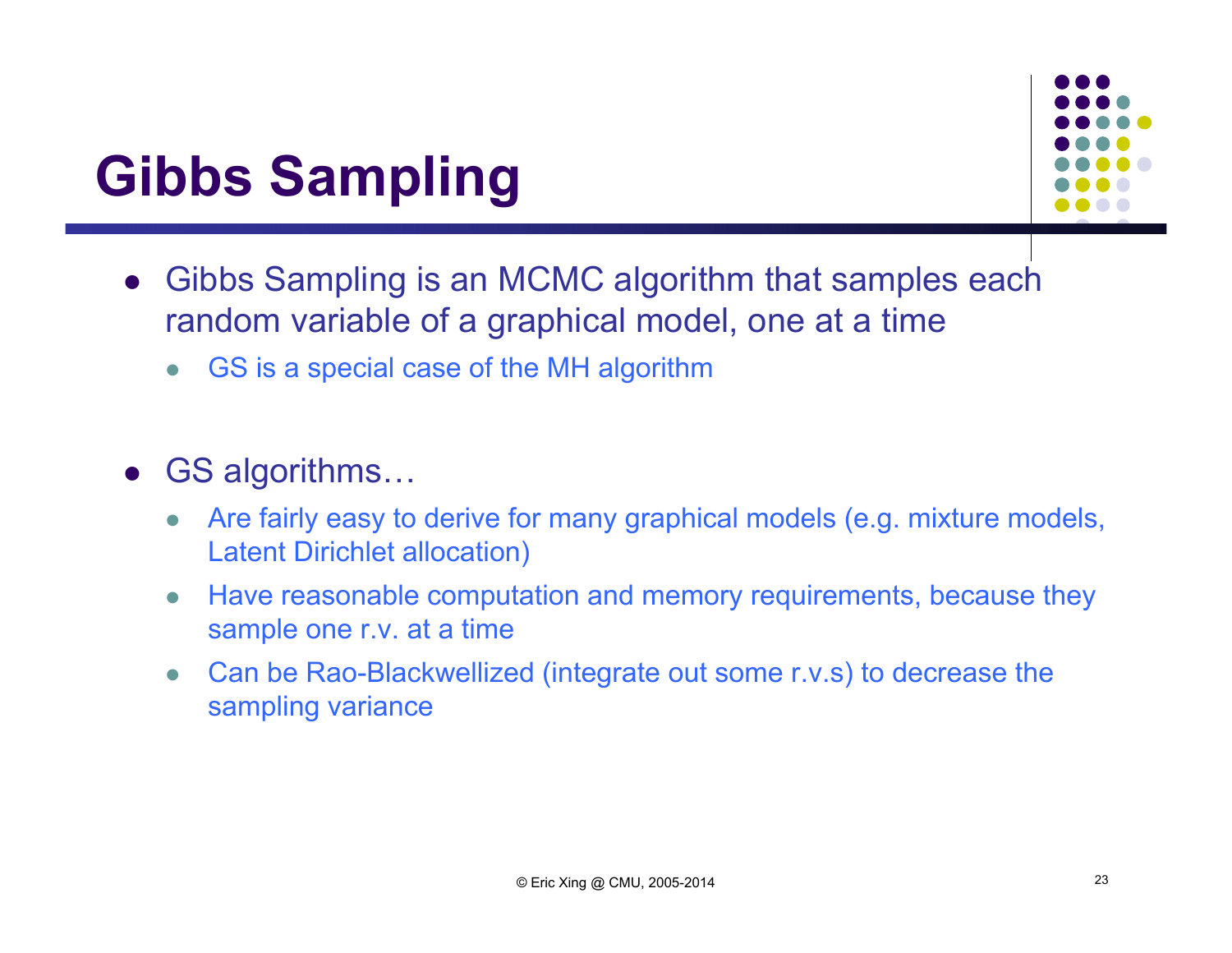

### **Gibbs Sampling**

- The GS algorithm:
	- 1.Suppose the graphical model contains variables  $x_1, \ldots, x_n$
	- 2.Initialize starting values for  $x_1,...,x_n$
	- 3. Do until convergence:
		- 1.Pick an ordering of the n variables (can be fixed or random)
		- 2. For each variable x<sub>i</sub> in order:
			- 1. Sample x from P(x<sub>i</sub> | x<sub>1</sub>, …, x<sub>i-1</sub>, x<sub>i+1</sub>, …, x<sub>n</sub>), i.e. the conditional distribution of x<sub>i</sub> given the current values of all other variables
			- 2. Update x<sub>i</sub> ← x
- When we update  $x_i$ , we immediately use its new value for sampling other variables  $x_i$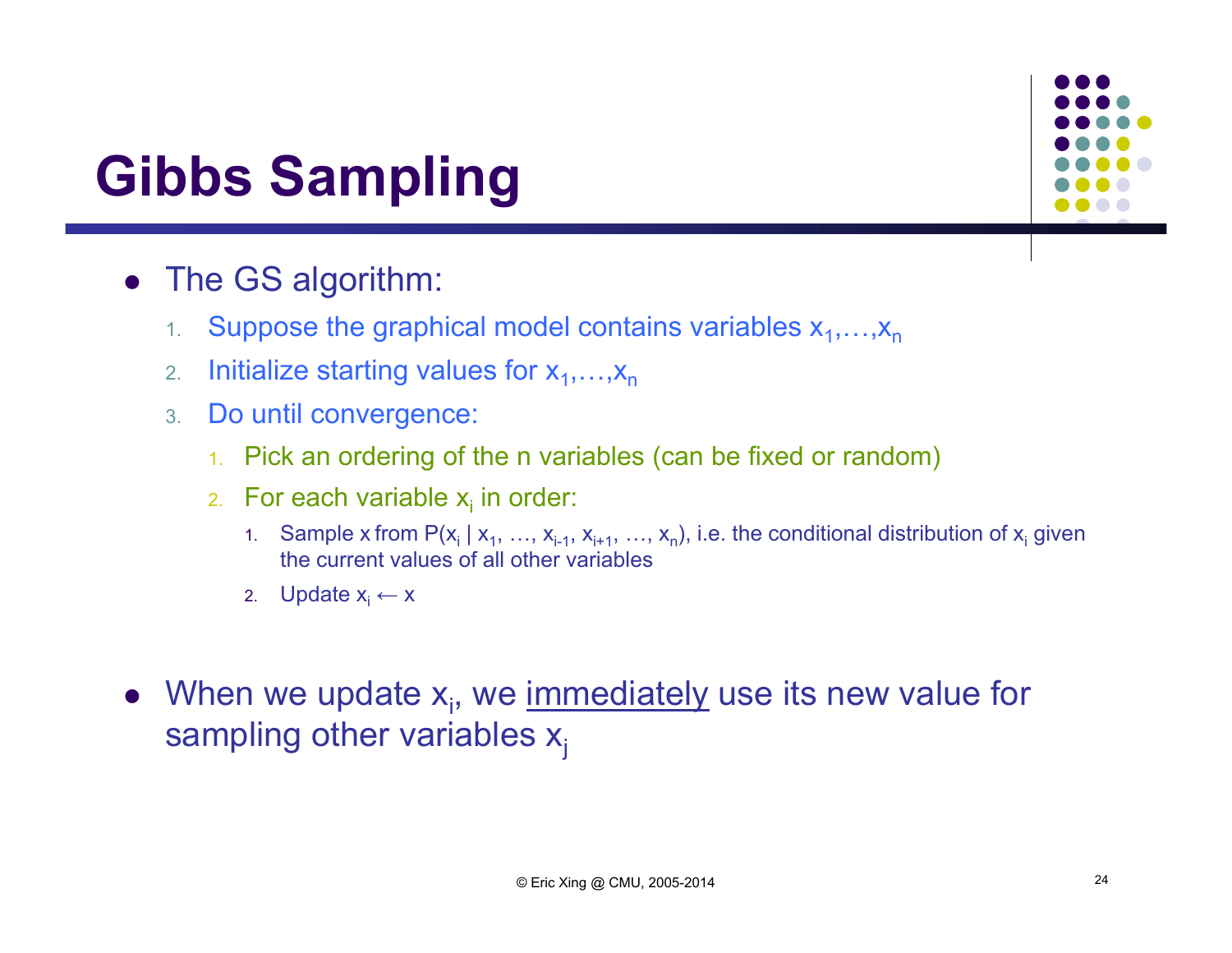#### **Markov Blankets**



- The conditional  $P(x_i | x_1, ..., x_{i-1}, x_{i+1}, ..., x_n)$  looks intimidating, but recall Markov Blankets:
	- $\bullet$ Let  $MB(x_i)$  be the Markov Blanket of  $x_i$ , then

$$
P(x_i | x_1, \ldots, x_{i-1}, x_{i+1}, \ldots, x_n) = P(x_i | MB(x_i))
$$

• For a BN, the Markov Blanket of x is the set containing its parents, children, and co-parents



• For an MRF, the Markov Blanket of x is its immediate neighbors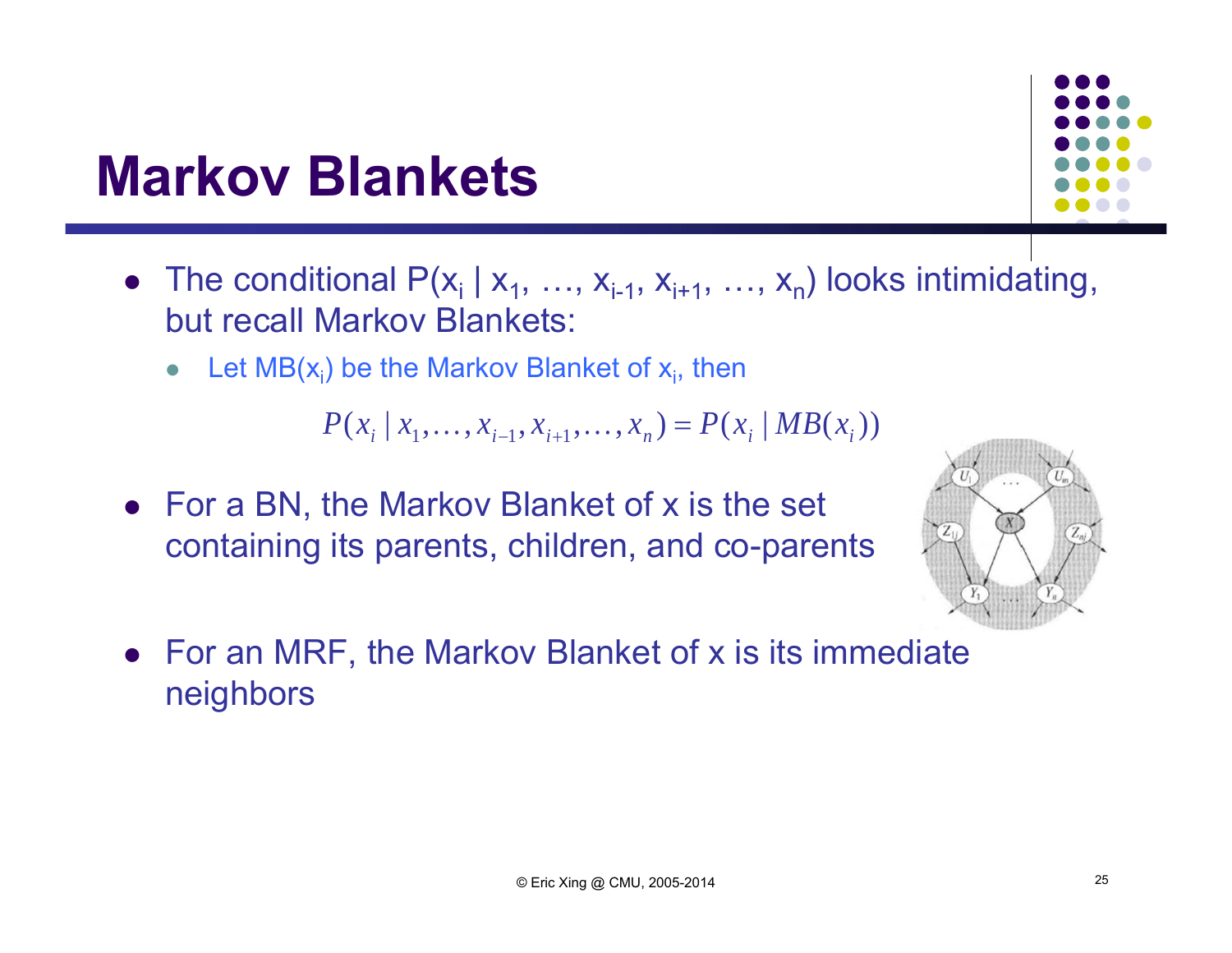



| t              | B<br>║ | E                        | $\mathbf{A}$<br>I | $\overline{\mathsf{J}}$ | M |
|----------------|--------|--------------------------|-------------------|-------------------------|---|
| $\Omega$       | F      | $\ddot{\mathbf{\Theta}}$ | F                 | F                       | F |
|                |        |                          |                   |                         |   |
| $\overline{2}$ |        |                          |                   |                         |   |
| $\mathfrak{Z}$ |        |                          |                   |                         |   |
| 4              |        |                          |                   |                         |   |

 $\bullet$ Consider the alarm network

- $\bullet$ Assume we sample variables in the order B,E,A,J,M
- $\bullet$ Initialize all variables at  $t = 0$  to False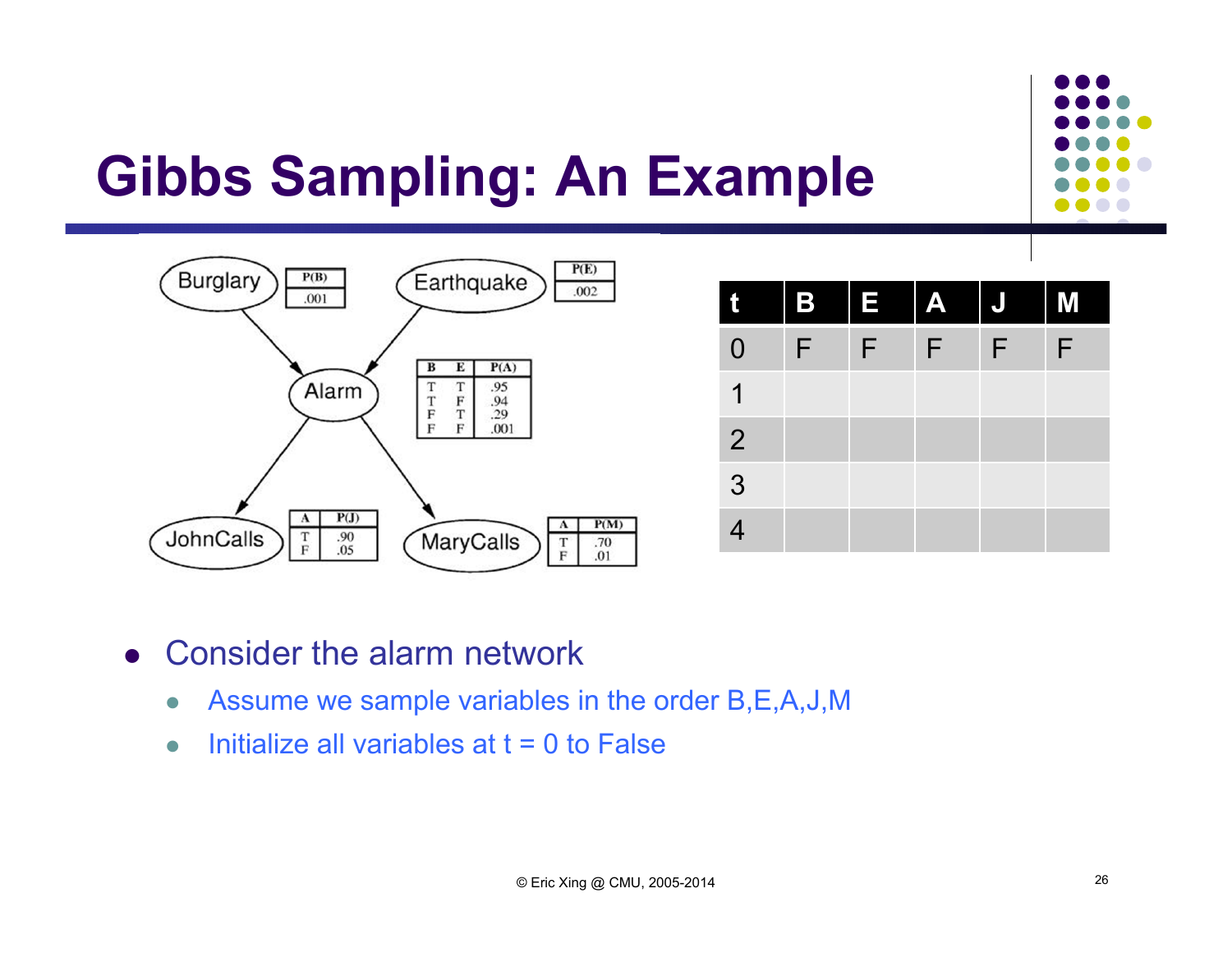



| t              | B | I E T | I<br>$\overline{A}$ | $\overline{\mathsf{J}}$ | I<br>M |
|----------------|---|-------|---------------------|-------------------------|--------|
| $\overline{0}$ | F | F     | F                   | F                       | F      |
| 1              | F |       |                     |                         |        |
| $\overline{2}$ |   |       |                     |                         |        |
| 3              |   |       |                     |                         |        |
| $\overline{4}$ |   |       |                     |                         |        |

 $\bullet$ Sampling P(B|A,E) at t = 1: Using Bayes Rule,

 $P(B | A, E) \propto P(A | B, E) P(B)$ 

 $\bullet$  $(A, E) = (F, F)$ , so we compute the following, and sample  $B = F$  $P(B = F | A = F, E = F) \propto (0.999)(0.999) = 0.9980$  $P(B = T | A = F, E = F) \propto (0.06)(0.01) = 0.0006$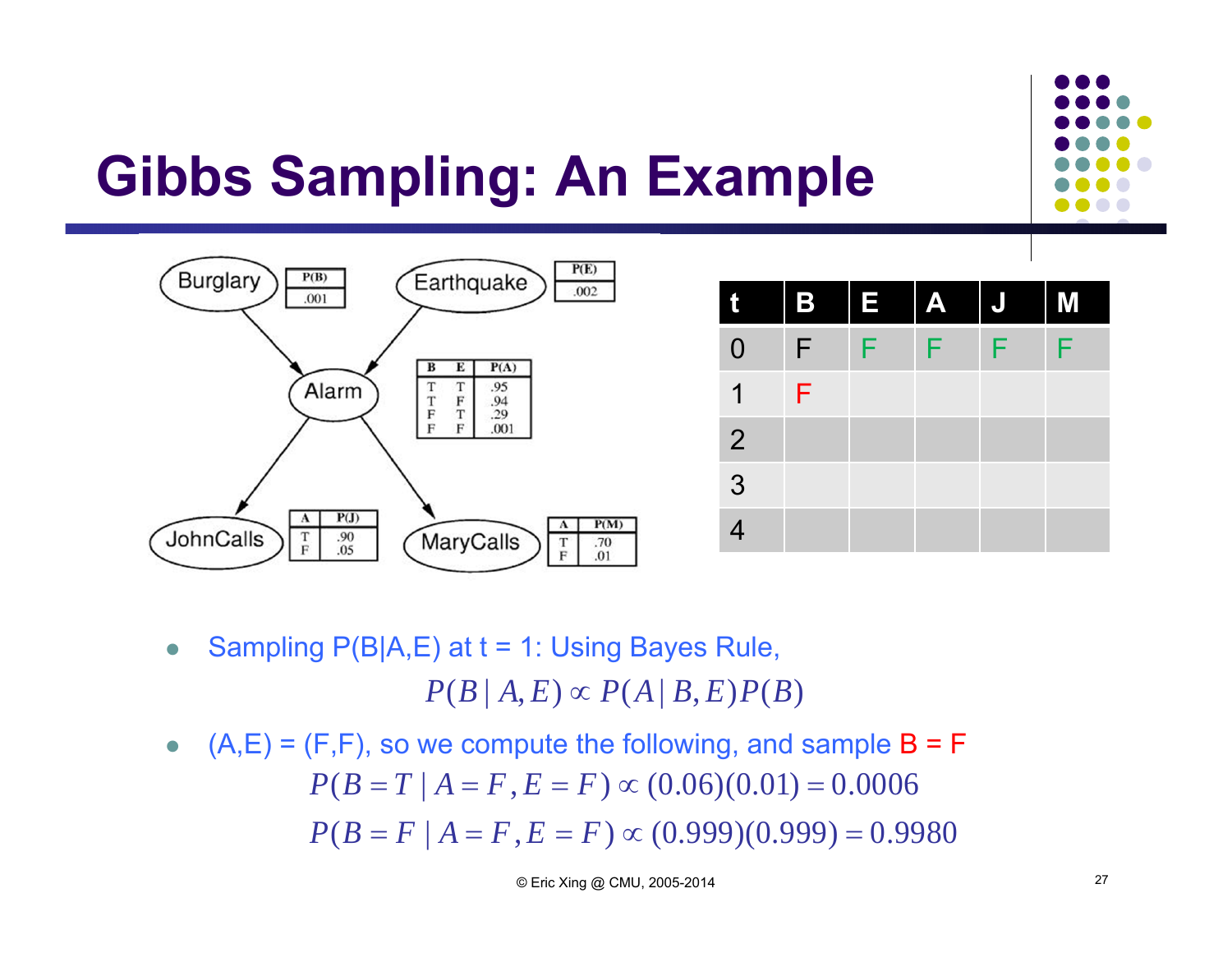



| Û              | I | B E | I<br>A | $\overline{\mathsf{J}}$ | M |
|----------------|---|-----|--------|-------------------------|---|
| $\overline{0}$ | F | F   | F      | F                       | F |
|                | F | т   |        |                         |   |
| $\overline{2}$ |   |     |        |                         |   |
| 3              |   |     |        |                         |   |
| 4              |   |     |        |                         |   |

 $\bullet$ Sampling P(E|A,B): Using Bayes Rule,

 $P(E | A, B) \propto P(A | B, E) P(E)$ 

 $\bullet$  $(A,B) = (F,F)$ , so we compute the following, and sample  $E = T$  $P(E = F | A = F, B = F) \propto (0.999)(0.998) = 0.9970$  $P(E = T | A = F, B = F) \propto (0.71)(0.02) = 0.0142$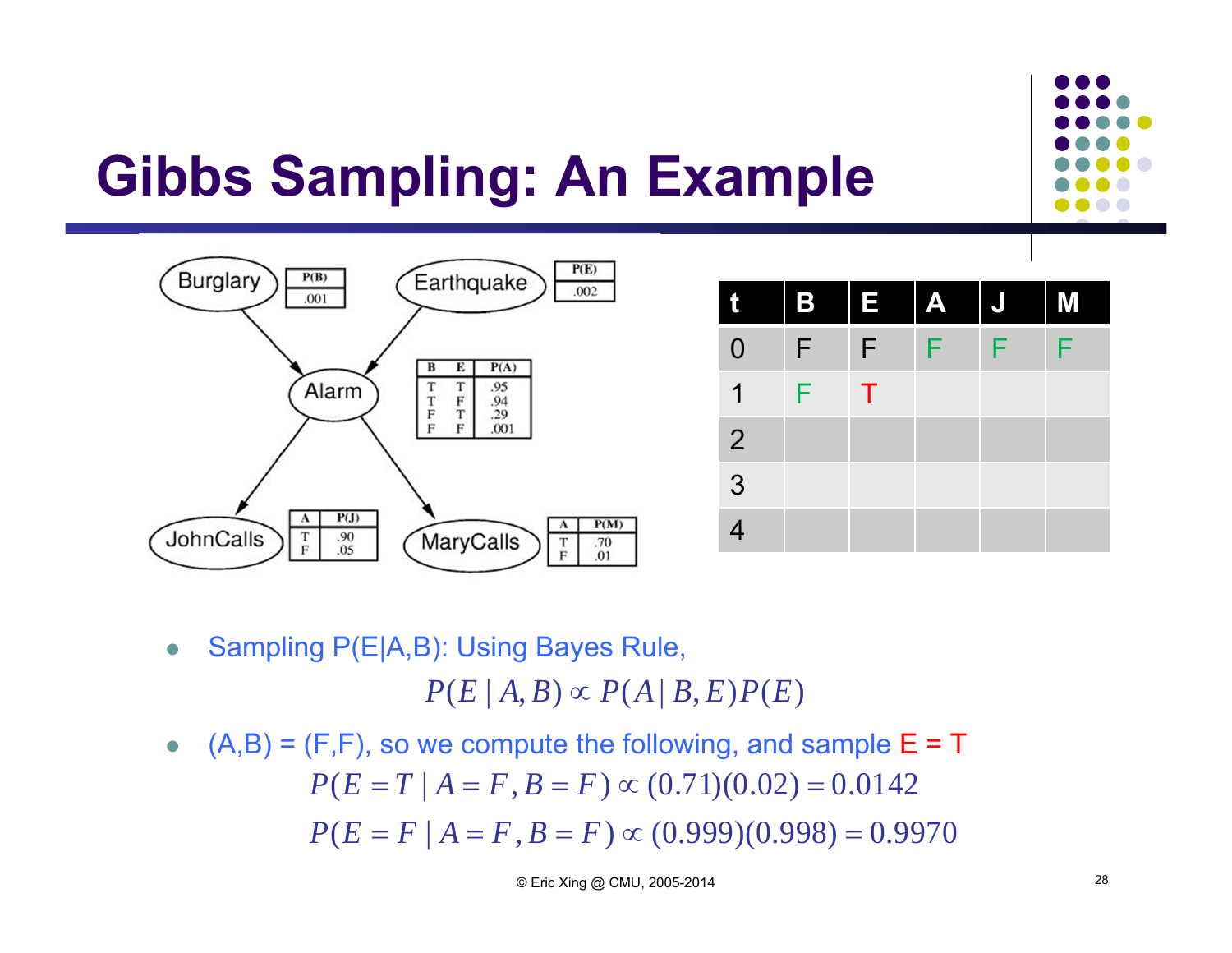



| t              |   | B E | $\overline{A}$ | $\overline{\mathsf{J}}$ | $\blacksquare$ |
|----------------|---|-----|----------------|-------------------------|----------------|
| $\overline{0}$ | F | F   | F              | F                       | F              |
| 1              | F |     | F              |                         |                |
| $\overline{2}$ |   |     |                |                         |                |
| 3              |   |     |                |                         |                |
| 4              |   |     |                |                         |                |

 $\bullet$ Sampling P(A|B,E,J,M): Using Bayes Rule,

 $P(A | B, E, J, M) \propto P(J | A) P(M | A) P(A | B, E)$ 

 $\bullet$  (B,E,J,M) = (F,T,F,F), so we compute the following, and sample  $A = F$  $P(A = F | B = F, E = T, J = F, M = F) \propto (0.95)(0.99)(0.71) = 0.6678$  $P(A = T | B = F, E = T, J = F, M = F) \propto (0.1)(0.3)(0.29) = 0.0087$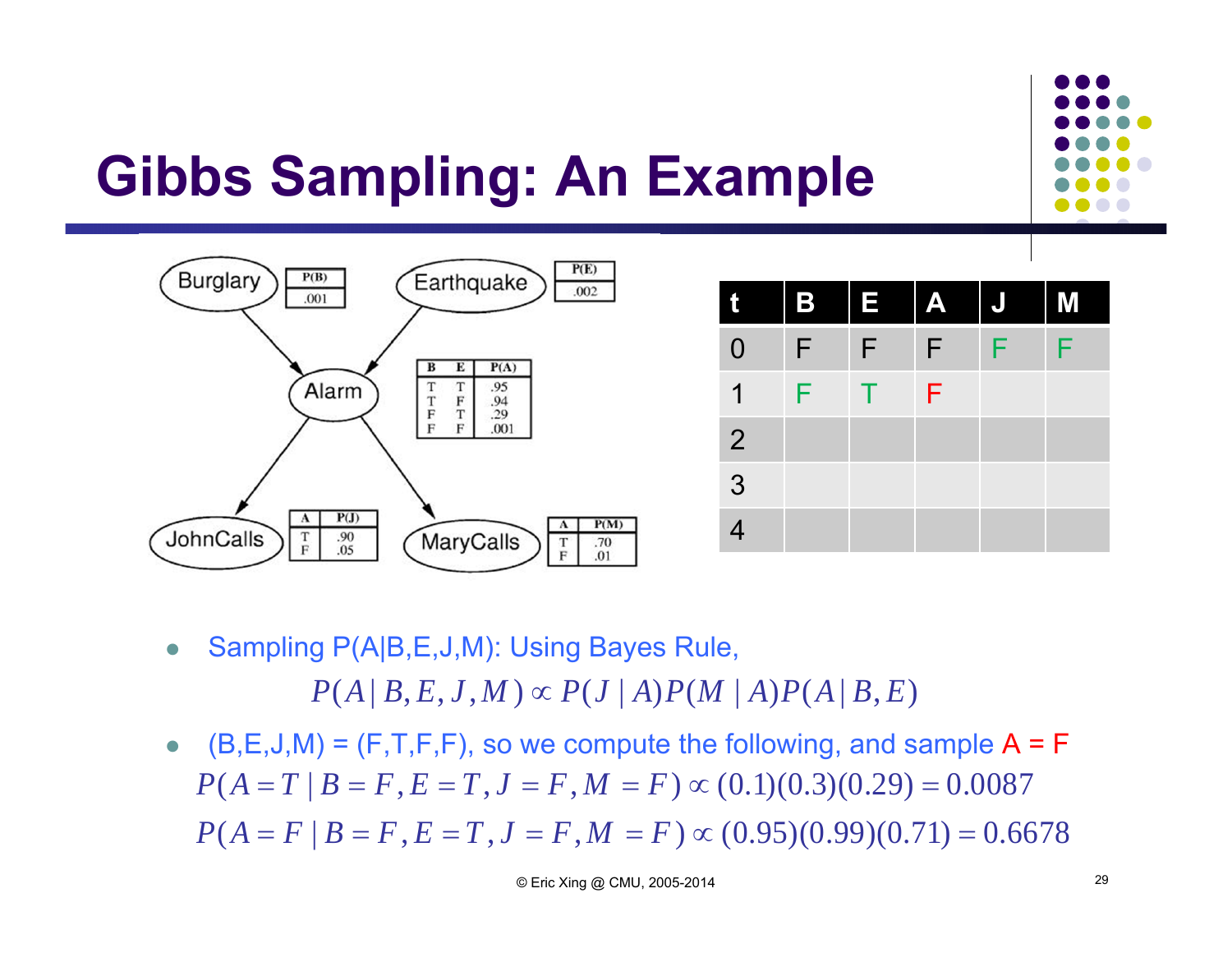



| t              | <b>B</b> | I E | $\mathbf{A}$ | $\overline{\mathsf{J}}$ | M |
|----------------|----------|-----|--------------|-------------------------|---|
| $\overline{0}$ | F        | F   | F            | F                       | F |
| 1              | F        |     | F            | Т                       |   |
| $\overline{2}$ |          |     |              |                         |   |
| 3              |          |     |              |                         |   |
| 4              |          |     |              |                         |   |

- $\bullet$ Sampling P(J|A): No need to apply Bayes Rule
- $\triangleright$  A = F, so we compute the following, and sample J = T  $P(J=F\,|\, A=F)\propto 0.95$  $P(J = T \mid A = F) \propto 0.05$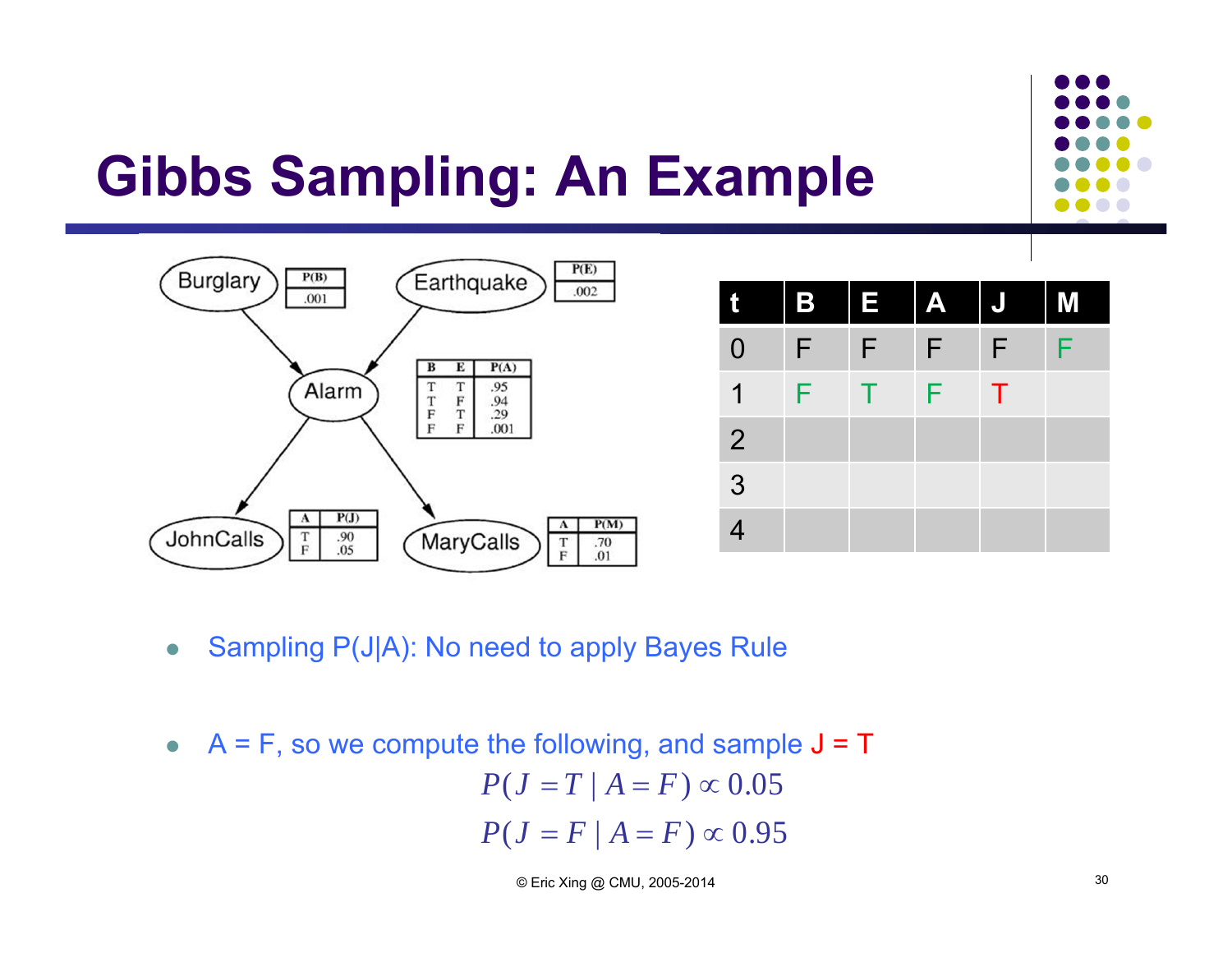



| t              | B | I E I | A | $\overline{\mathsf{J}}$ | M<br>I |
|----------------|---|-------|---|-------------------------|--------|
| $\overline{0}$ | F | F     | F | F                       | F      |
| 1              | F | т     | F |                         | F      |
| $\overline{2}$ |   |       |   |                         |        |
| 3              |   |       |   |                         |        |
| 4              |   |       |   |                         |        |

- $\bullet$ Sampling P(M|A): No need to apply Bayes Rule
- $\bullet$  $A = F$ , so we compute the following, and sample  $M = F$  $P(M = F | A = F) \propto 0.99$  $P(M=T\,|\, A=F)\,{\propto}\,0.01$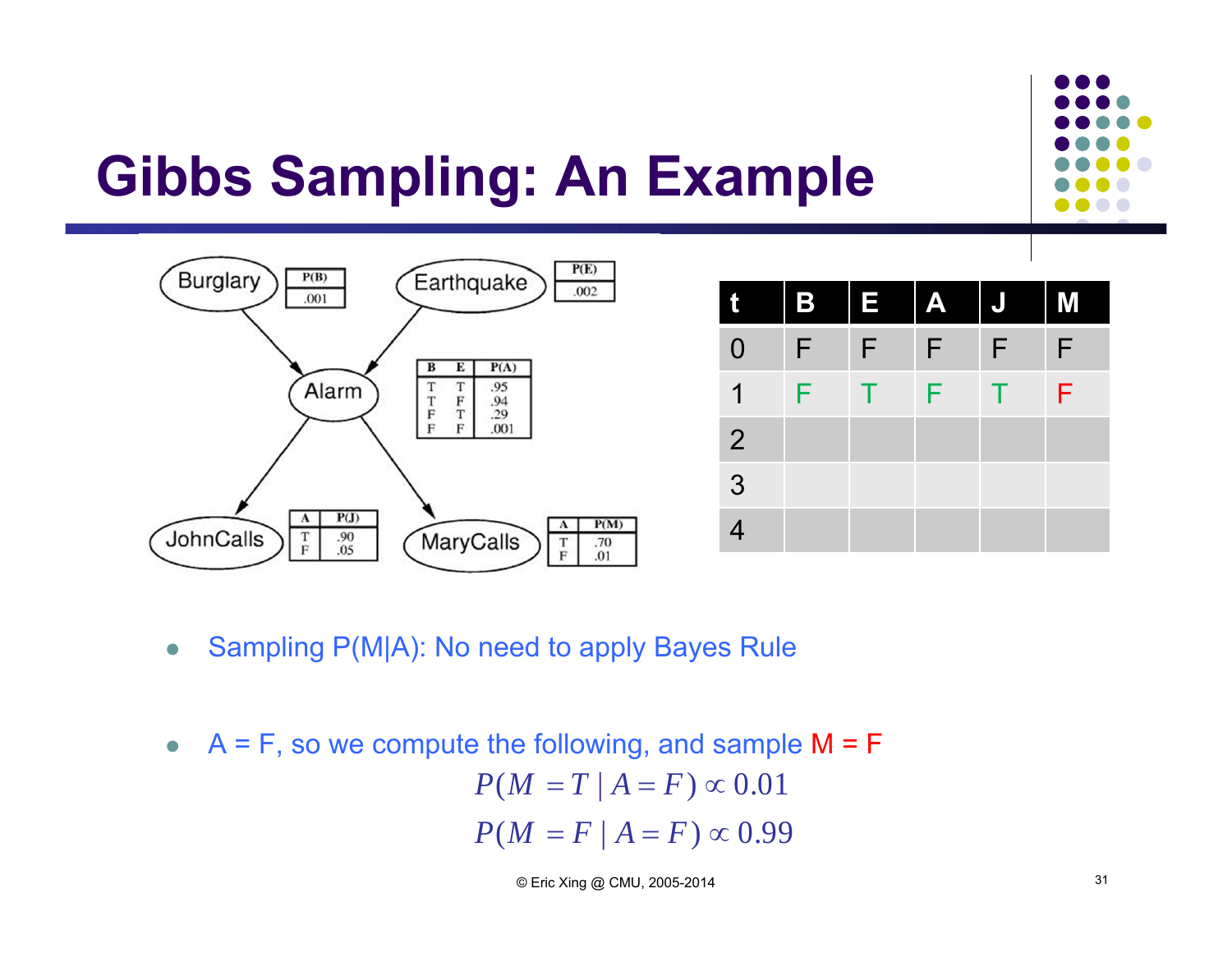



| t              | <b>B</b>           | II<br>TET | $\mathbf{A}$<br>║ | $\overline{\mathsf{J}}$ | I<br>M |
|----------------|--------------------|-----------|-------------------|-------------------------|--------|
| $\overline{0}$ | $\hat{\bm{\tau}}$  | F         | F                 | F                       | F      |
| 1              | $\hat{\mathbf{F}}$ | Τ         | F                 | Τ                       | F      |
| $\overline{2}$ | F.                 | т         | т                 | т                       | т      |
| 3              |                    |           |                   |                         |        |
| 4              |                    |           |                   |                         |        |

 $\bullet$  Now t = 2, and we repeat the procedure to sample new values of B,E,A,J,M …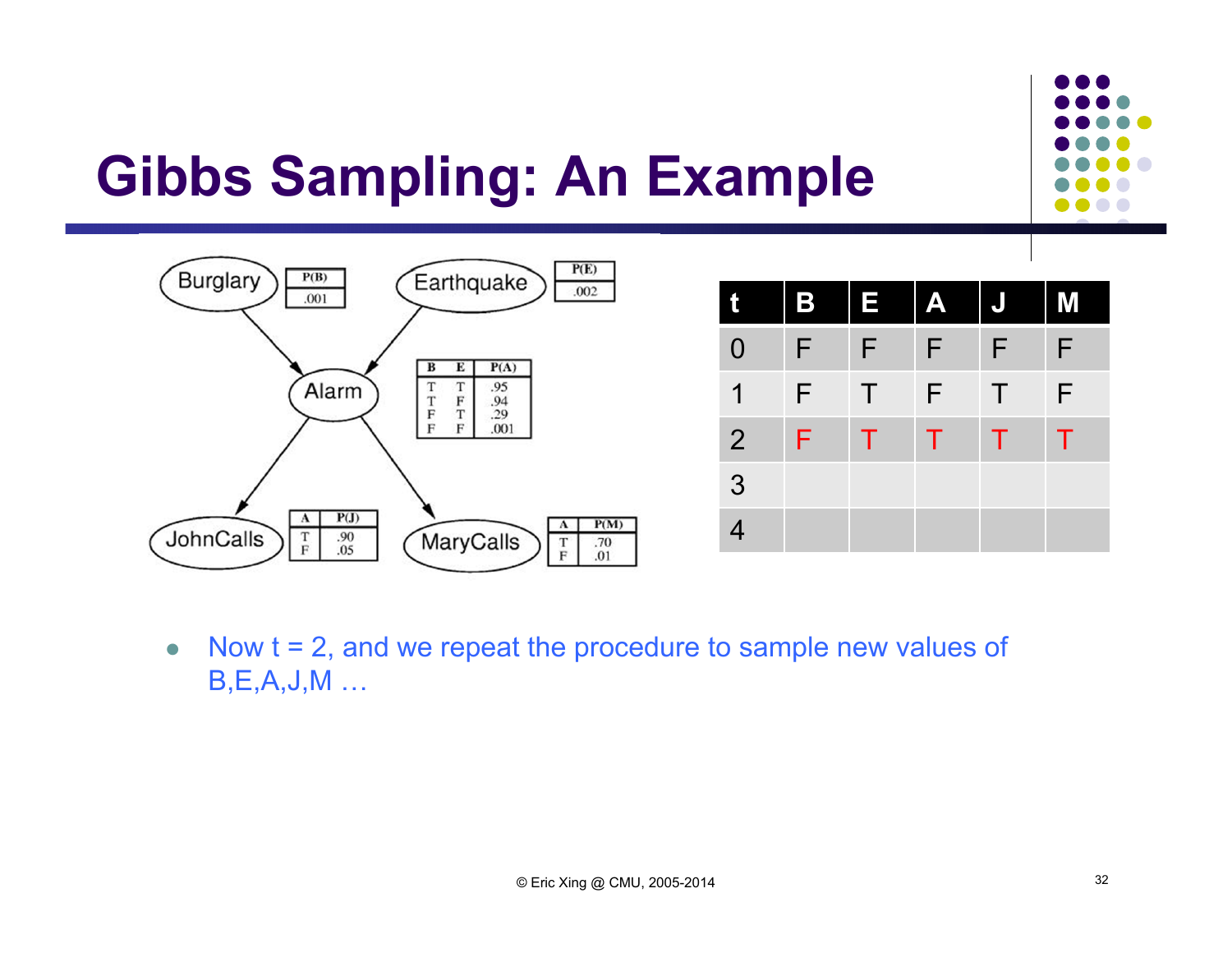



| t                        | B | E<br>I | $\mathbf{A}$ | $\overline{\mathsf{J}}$ | M |
|--------------------------|---|--------|--------------|-------------------------|---|
| $\overline{0}$           | F | F      | F            | F                       | F |
| 1                        | F | Τ      | F            | Τ                       | F |
| $\overline{2}$           | F | Τ      | T            | $\top$                  | Τ |
| $\overline{3}$           | т | F      | т            | F                       | т |
| $\overline{\mathcal{A}}$ |   | F      | T            | F                       | F |

- $\bullet$  Now t = 2, and we repeat the procedure to sample new values of B,E,A,J,M …
- $\bullet$ And similarly for  $t = 3, 4$ , etc.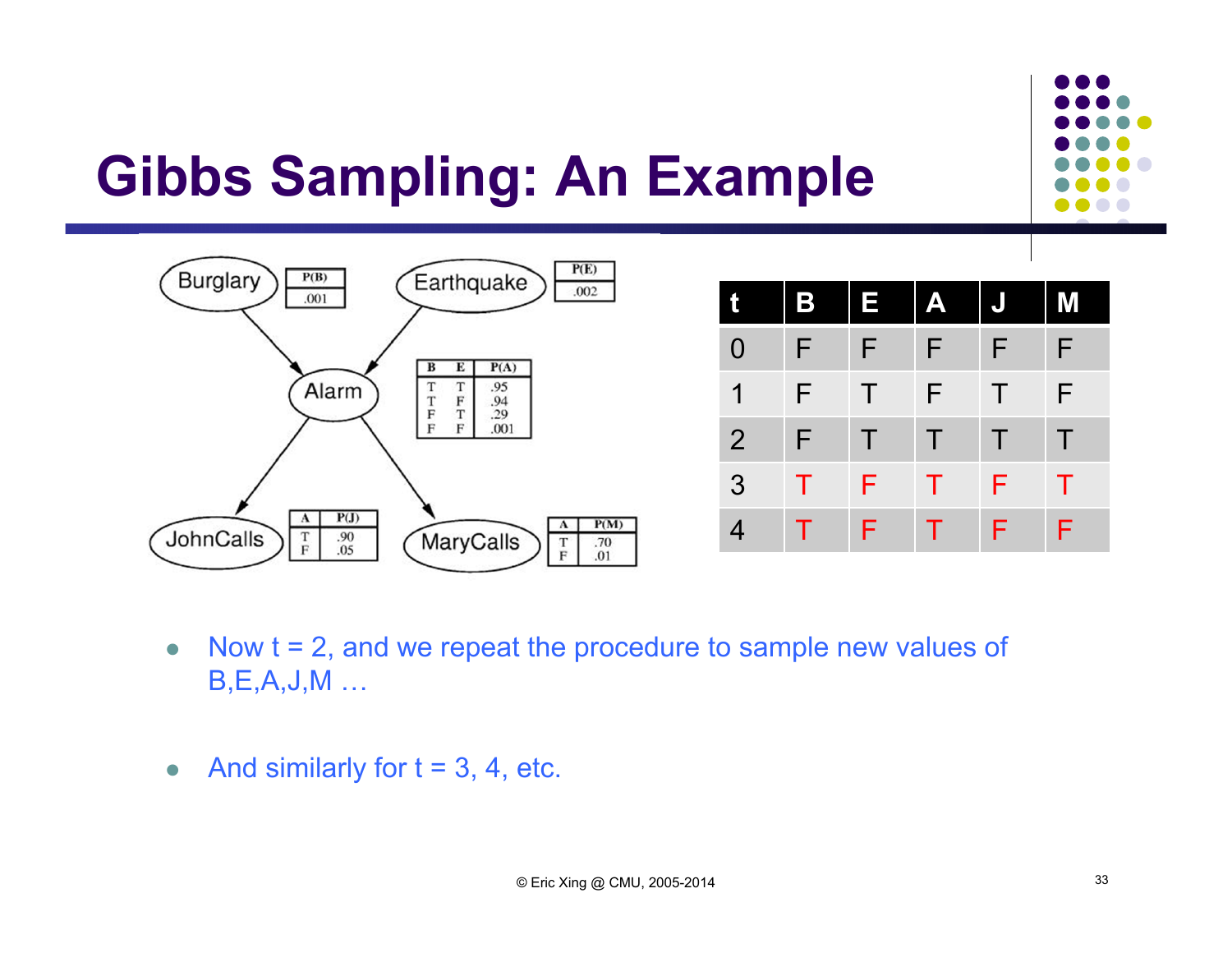# **Topic Models: Collapsed Gibbs**

(Tom Griffiths & Mark Steyvers)

- Collapsed Gibbs sampling
	- $\bullet$ Popular inference algorithm for topic models
	- $\bullet$ Integrate out topic vectors *<sup>π</sup>* and topics B
	- $\bullet$ Only need to sample word-topic assignments z

#### Algorithm:

For all variables **z** <sup>=</sup>*z*1, *z*2, …, *zn*Draw  $z_i^{(t+1)}$  from  $P(z_i|\mathbf{z}_i, \mathbf{w})$ where  $\mathbf{z}_{-i} = z_1^{(t+1)}, z_2^{(t+1)},..., z_{i-1}^{(t+1)}, z_{i+1}^{(t)}, ..., z_n^{(t)}$ 

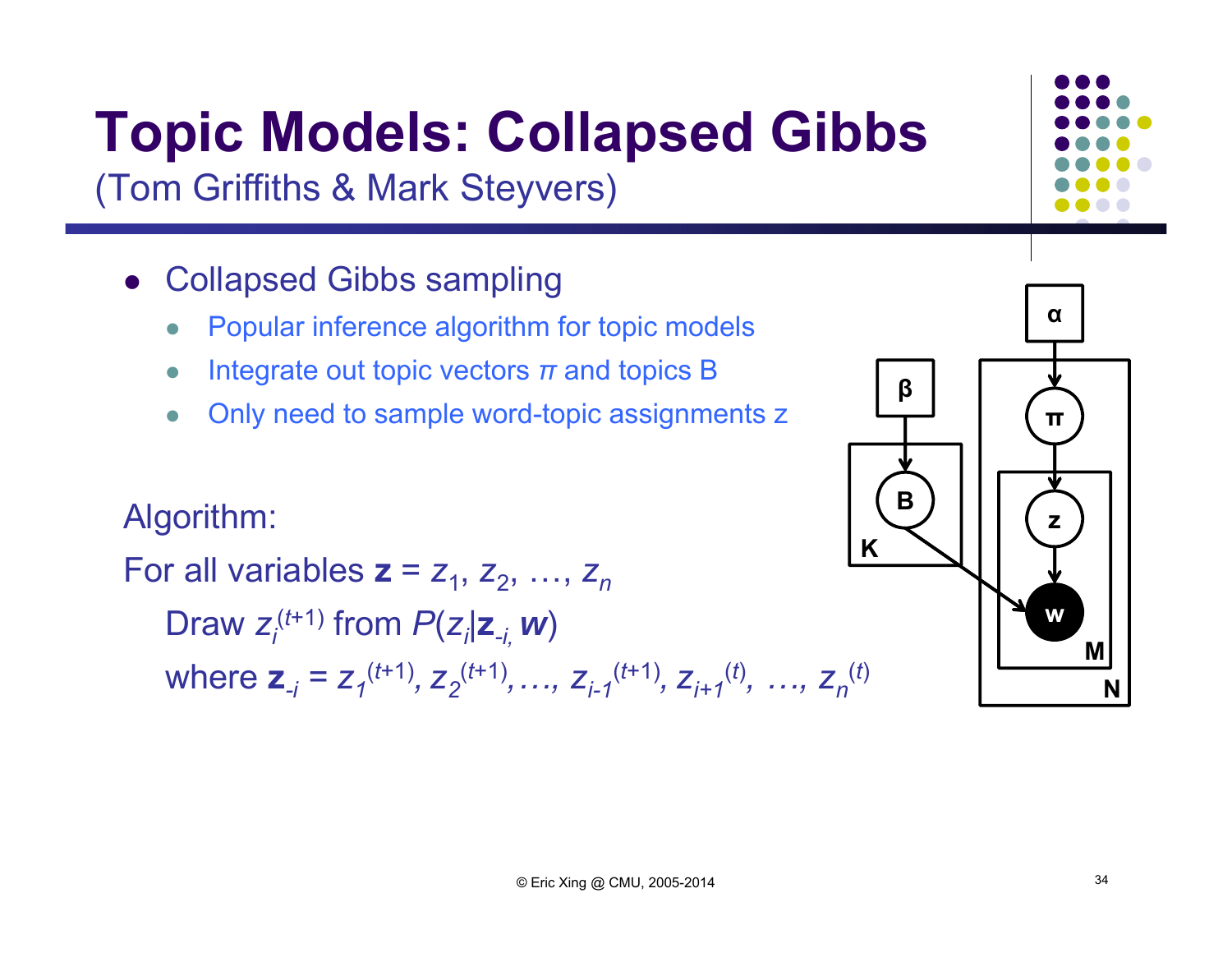

# **Collapsed Gibbs sampling**

- What is *P* ( *zi|***<sup>z</sup>***-i, <sup>w</sup>*)?
	- $\bullet$ It is a product of two Dirichlet-Multinomial conditional distributions:

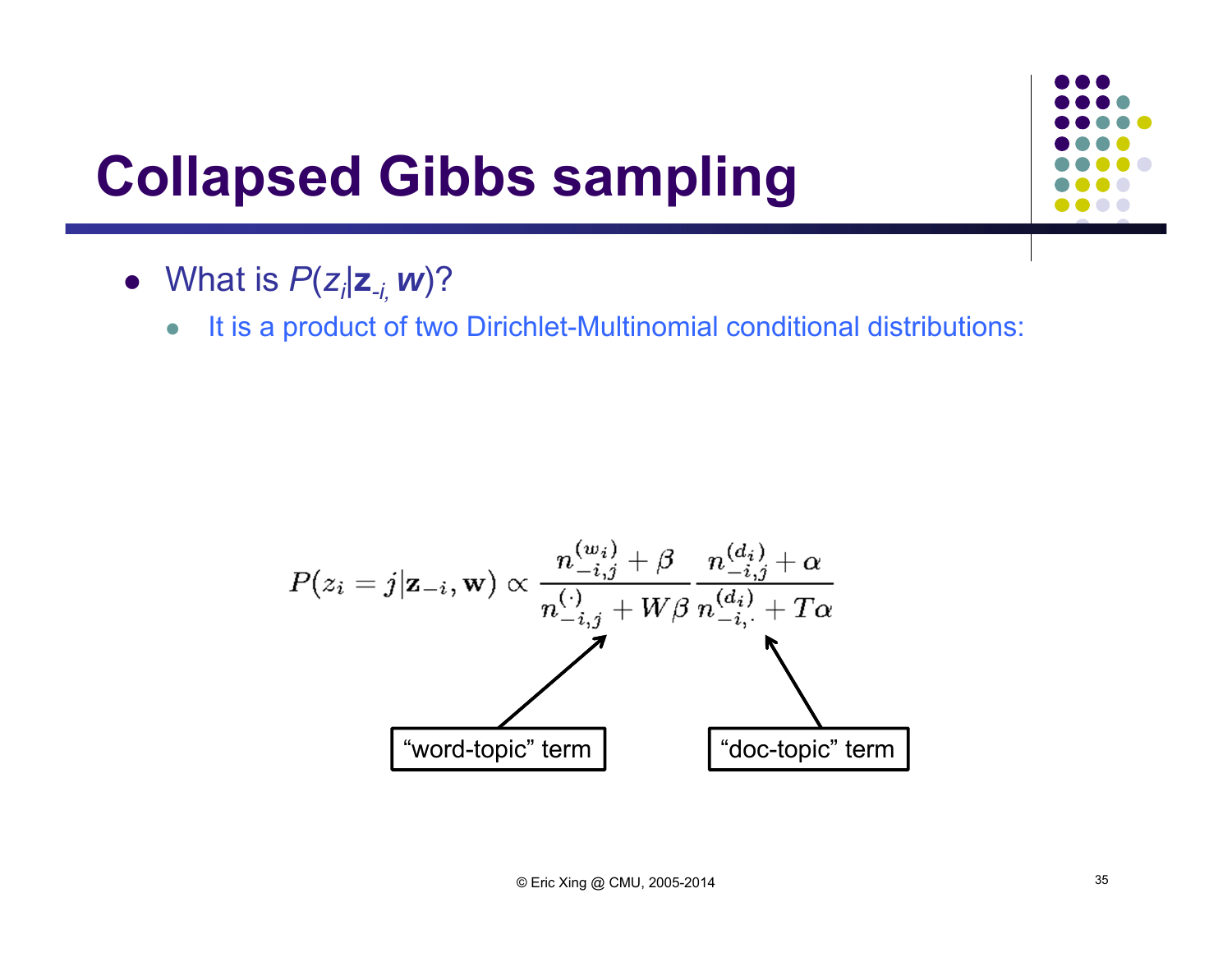

# **Collapsed Gibbs sampling**

- What is *P* ( *zi|***<sup>z</sup>***-i, <sup>w</sup>*)?
	- $\bullet$ It is a product of two Dirichlet-Multinomial conditional distributions:

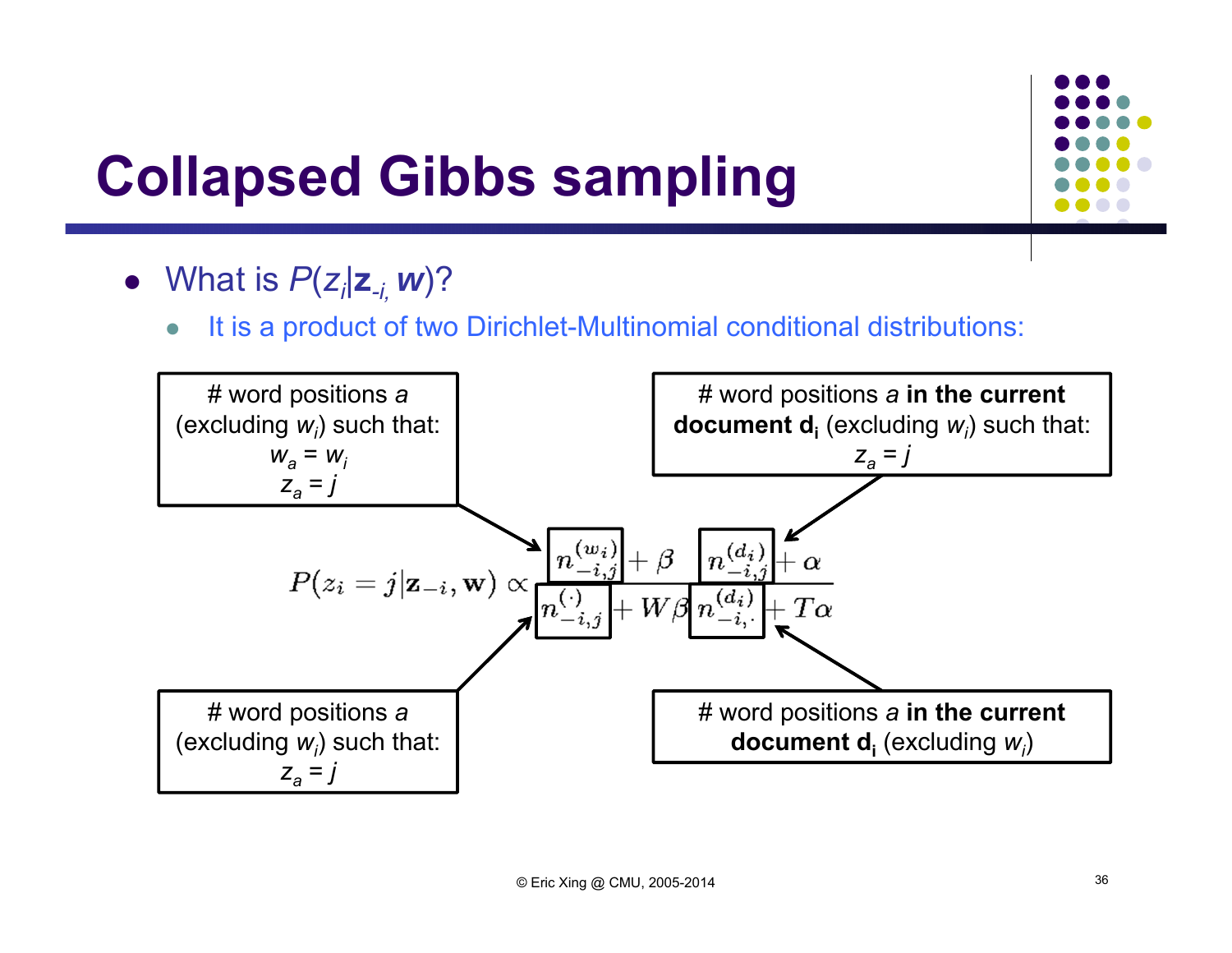

|                |                    |                | iteration<br>1 |
|----------------|--------------------|----------------|----------------|
| 1              | $W_i$              | $d_i$          | $z_i$          |
|                | <b>MATHEMATICS</b> | 1              | $\overline{2}$ |
| $\overline{2}$ | <b>KNOWLEDGE</b>   | 1              | $\overline{2}$ |
| 3              | <b>RESEARCH</b>    | 1              | 1              |
| $\overline{4}$ | <b>WORK</b>        | 1              | 2              |
| 5              | <b>MATHEMATICS</b> | 1              | 1              |
| 6              | <b>RESEARCH</b>    | 1              | $\overline{2}$ |
| 7              | <b>WORK</b>        | 1              | $\overline{2}$ |
| 8              | <b>SCIENTIFIC</b>  | 1              | 1              |
| 9              | <b>MATHEMATICS</b> |                | 2              |
| 10             | <b>WORK</b>        | 1              |                |
| 11             | <b>SCIENTIFIC</b>  | $\overline{2}$ | 1              |
| 12             | <b>KNOWLEDGE</b>   | $\overline{2}$ |                |
|                |                    |                |                |
|                |                    |                |                |
|                |                    |                |                |
| 50             | JOY                | 5              |                |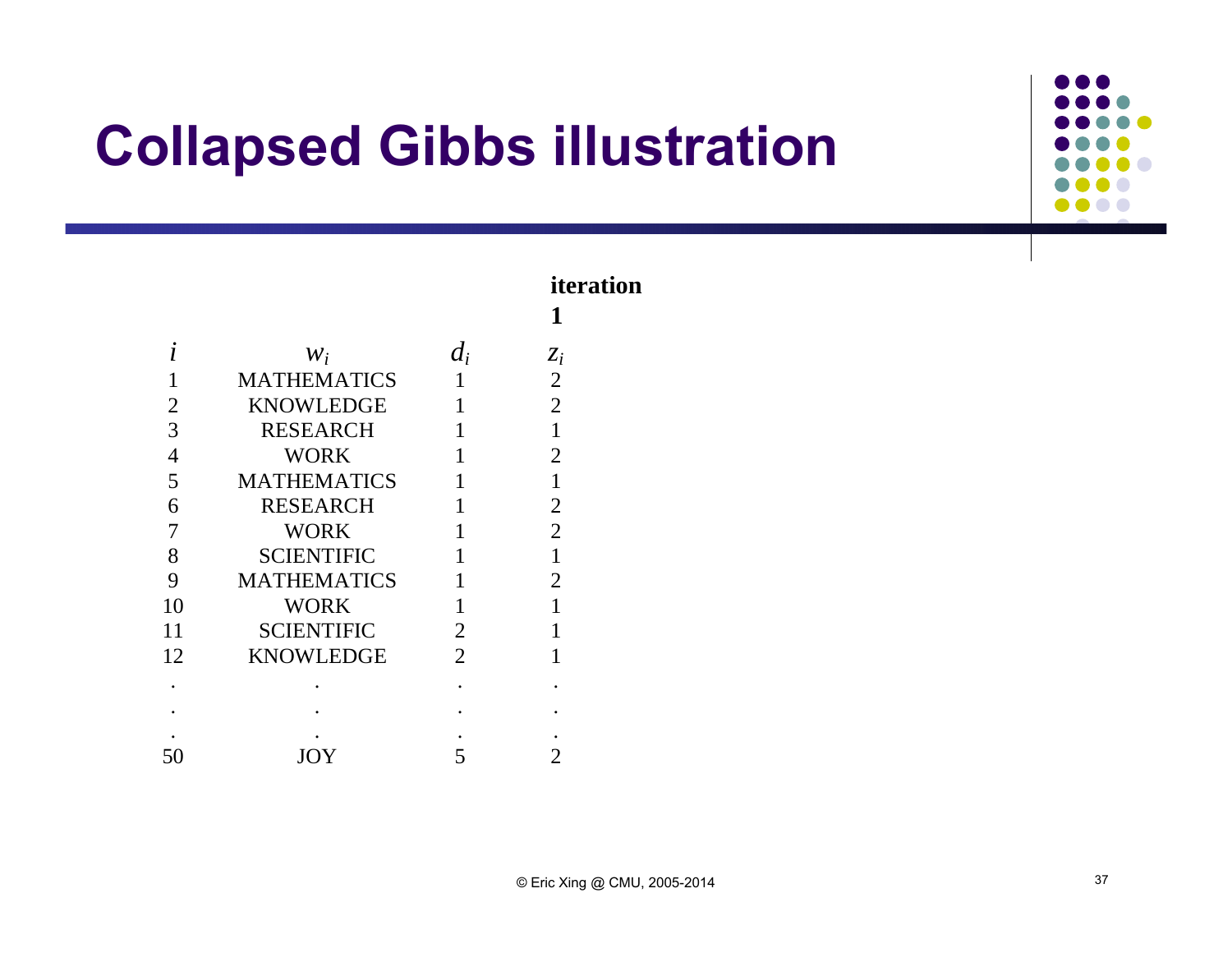

|                |                    |                | iteration      |                          |
|----------------|--------------------|----------------|----------------|--------------------------|
|                |                    |                | 1              | $\mathbf{Z}$             |
|                | $W_i$              | $d_i$          | $z_i$          | $z_i$                    |
|                | <b>MATHEMATICS</b> | 1              | $\overline{2}$ | $\overline{\mathcal{L}}$ |
| 2              | <b>KNOWLEDGE</b>   | 1              | $\overline{2}$ |                          |
| 3              | <b>RESEARCH</b>    |                | 1              |                          |
| $\overline{4}$ | WORK               |                | $\overline{2}$ |                          |
| 5              | <b>MATHEMATICS</b> |                |                |                          |
| 6              | <b>RESEARCH</b>    |                | $\overline{2}$ |                          |
| 7              | <b>WORK</b>        | 1              | $\overline{2}$ |                          |
| 8              | <b>SCIENTIFIC</b>  | 1              | 1              |                          |
| 9              | <b>MATHEMATICS</b> |                | 2              |                          |
| 10             | <b>WORK</b>        |                |                |                          |
| 11             | <b>SCIENTIFIC</b>  | $\overline{2}$ |                |                          |
| 12             | <b>KNOWLEDGE</b>   | $\overline{2}$ |                |                          |
|                |                    |                |                |                          |
|                |                    |                |                |                          |
|                |                    |                |                |                          |
| 50             | JOY                | 5              |                |                          |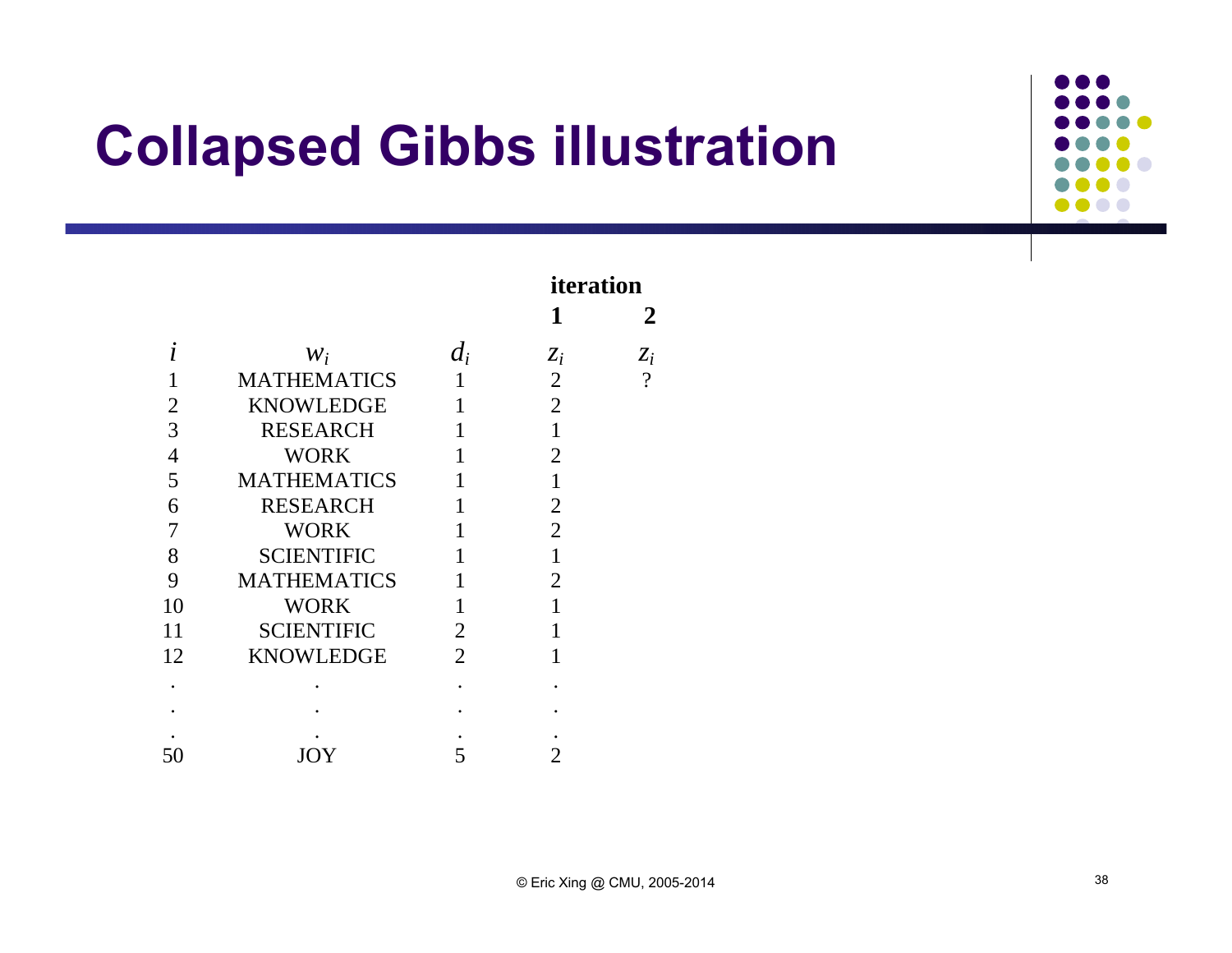

|                |                    |                | iteration<br>2 |                       |  |
|----------------|--------------------|----------------|----------------|-----------------------|--|
|                | $W_i$              | $d_i$          | $z_i$          | $\mathcal{Z}_{\bm i}$ |  |
|                | <b>MATHEMATICS</b> |                | $\overline{2}$ | $\gamma$              |  |
| 2              | <b>KNOWLEDGE</b>   | 1              | $\overline{2}$ |                       |  |
| 3              | <b>RESEARCH</b>    | 1              | 1              |                       |  |
| $\overline{4}$ | <b>WORK</b>        | 1              | 2              |                       |  |
| 5              | <b>MATHEMATICS</b> | $\mathbf{1}$   | 1              |                       |  |
| 6              | <b>RESEARCH</b>    | 1              | $\overline{2}$ |                       |  |
| 7              | <b>WORK</b>        |                | $\overline{2}$ |                       |  |
| 8              | <b>SCIENTIFIC</b>  | 1              | 1              |                       |  |
| 9              | <b>MATHEMATICS</b> |                | $\overline{2}$ |                       |  |
| 10             | <b>WORK</b>        | 1              | 1              |                       |  |
| 11             | <b>SCIENTIFIC</b>  | $\overline{2}$ | 1              |                       |  |
| 12             | <b>KNOWLEDGE</b>   | $\overline{2}$ | 1              |                       |  |
|                |                    |                |                |                       |  |
|                |                    |                |                |                       |  |
|                |                    |                |                |                       |  |
| 50             | IOY                | 5              |                |                       |  |

$$
P(z_i=j|\mathbf{z}_{-i},\mathbf{w}) \propto \frac{n_{-i,j}^{(w_i)} + \beta}{n_{-i,j}^{(\cdot)} + W\beta} \frac{n_{-i,j}^{(d_i)} + \alpha}{n_{-i,j}^{(d_i)} + T\alpha}
$$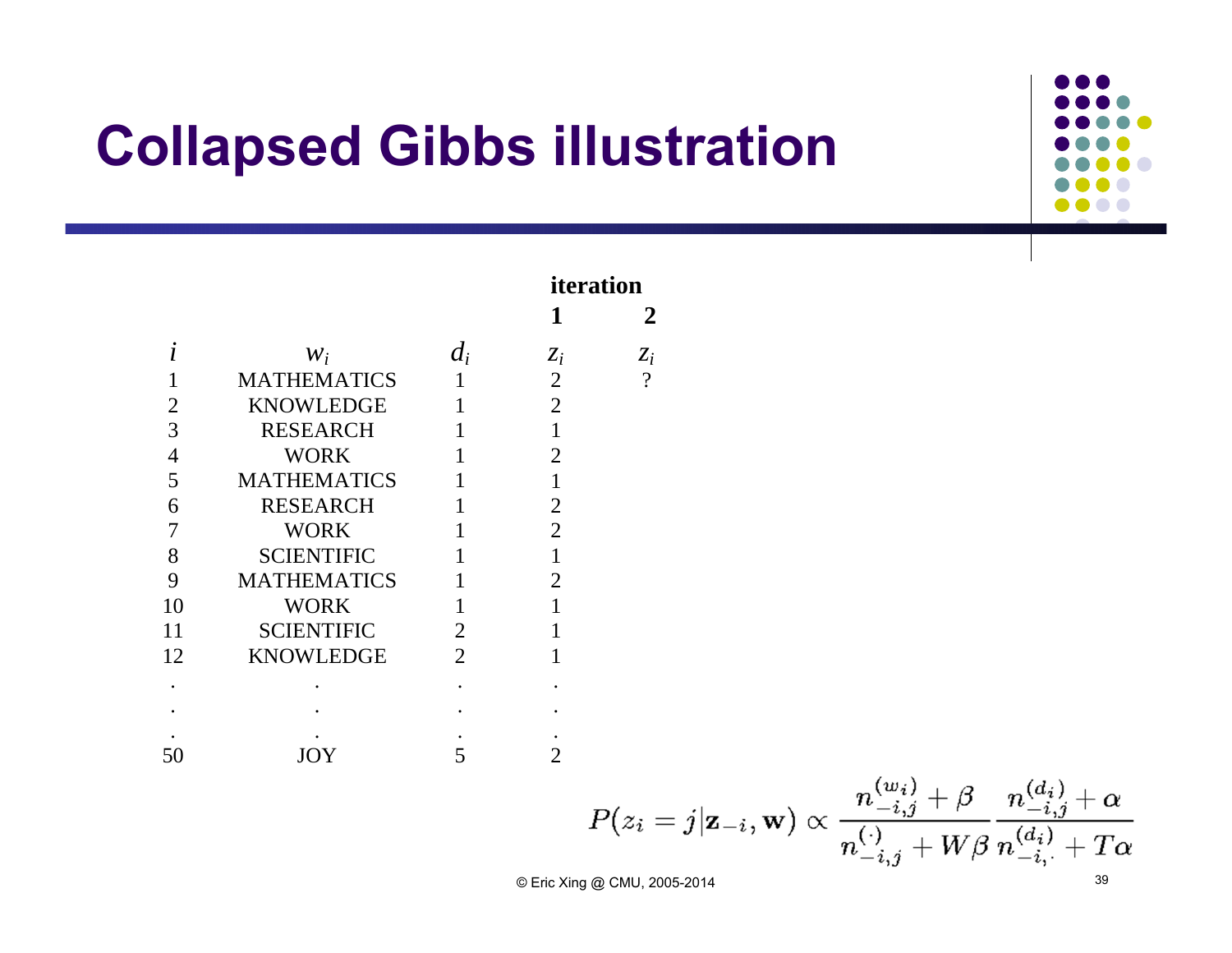

|                |                    |                |                | iteration      |
|----------------|--------------------|----------------|----------------|----------------|
|                |                    |                | 1              | 2              |
|                | $W_i$              | $d_i$          | $z_i$          | $z_i$          |
|                | <b>MATHEMATICS</b> | 1              | $\overline{2}$ | $\overline{?}$ |
| 2              | <b>KNOWLEDGE</b>   | 1              | $\overline{2}$ |                |
| 3              | <b>RESEARCH</b>    |                | 1              |                |
| $\overline{4}$ | <b>WORK</b>        |                | $\overline{2}$ |                |
| 5              | <b>MATHEMATICS</b> |                |                |                |
| 6              | <b>RESEARCH</b>    |                | $\overline{2}$ |                |
| 7              | <b>WORK</b>        |                | $\overline{2}$ |                |
| 8              | <b>SCIENTIFIC</b>  |                | $\mathbf{1}$   |                |
| 9              | <b>MATHEMATICS</b> |                | $\overline{2}$ |                |
| 10             | <b>WORK</b>        |                | $\mathbf{1}$   |                |
| 11             | <b>SCIENTIFIC</b>  | 2              |                |                |
| 12             | <b>KNOWLEDGE</b>   | $\overline{2}$ | 1              |                |
|                |                    |                |                |                |
|                |                    |                |                |                |
|                |                    |                |                |                |
| 50             | JOY                | 5              | 2              |                |

$$
P(z_i=j|\mathbf{z}_{-i},\mathbf{w}) \propto \frac{n_{-i,j}^{(w_i)} + \beta}{n_{-i,j}^{(\cdot)} + W\beta} \frac{n_{-i,j}^{(d_i)} + \alpha}{n_{-i,j}^{(d_i)} + T\alpha}
$$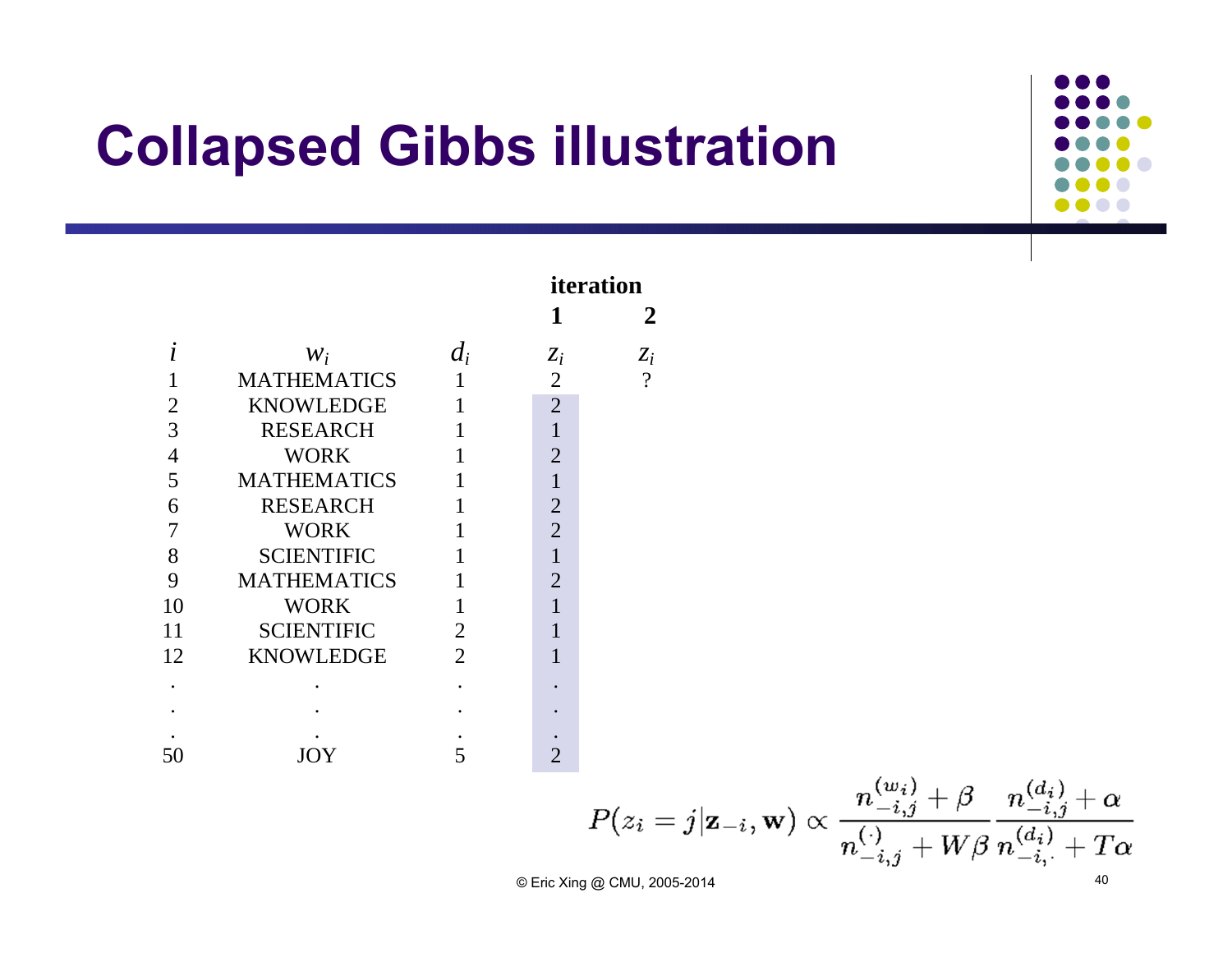

|                |                    |                | iteration      |                |  |
|----------------|--------------------|----------------|----------------|----------------|--|
|                |                    |                | 1              | 2              |  |
|                | $W_i$              | $d_i$          | $z_i$          | $z_i$          |  |
|                | <b>MATHEMATICS</b> |                | $\overline{2}$ | $\overline{2}$ |  |
| 2              | <b>KNOWLEDGE</b>   |                | $\overline{2}$ | $\gamma$       |  |
| 3              | <b>RESEARCH</b>    |                | 1              |                |  |
| $\overline{4}$ | <b>WORK</b>        |                | $\overline{2}$ |                |  |
| 5              | <b>MATHEMATICS</b> | $\mathbf{1}$   |                |                |  |
| 6              | <b>RESEARCH</b>    |                | $\overline{2}$ |                |  |
| 7              | <b>WORK</b>        |                | $\overline{2}$ |                |  |
| 8              | <b>SCIENTIFIC</b>  |                |                |                |  |
| 9              | <b>MATHEMATICS</b> |                | 2              |                |  |
| 10             | <b>WORK</b>        |                |                |                |  |
| 11             | <b>SCIENTIFIC</b>  | $\overline{2}$ |                |                |  |
| 12             | <b>KNOWLEDGE</b>   | $\overline{2}$ |                |                |  |
|                |                    |                |                |                |  |
|                |                    |                |                |                |  |
|                |                    |                |                |                |  |
| 50             | JO Y               | 5              | $\overline{2}$ |                |  |

$$
P(z_i=j|\mathbf{z}_{-i},\mathbf{w}) \propto \frac{n_{-i,j}^{(w_i)} + \beta}{n_{-i,j}^{(\cdot)} + W\beta} \frac{n_{-i,j}^{(d_i)} + \alpha}{n_{-i,j}^{(d_i)} + T\alpha}
$$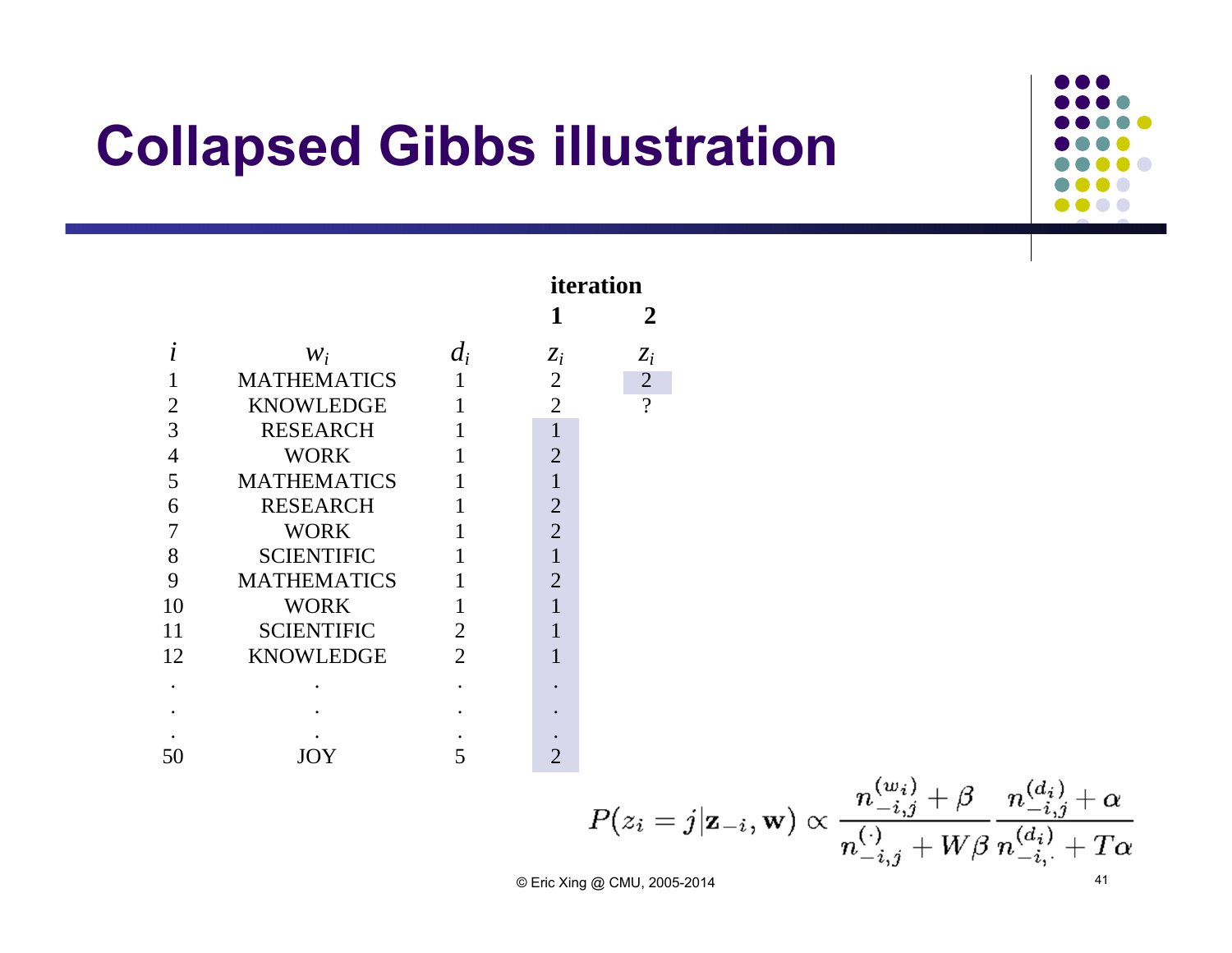

|                |                    |                | iteration      |                |
|----------------|--------------------|----------------|----------------|----------------|
|                |                    |                | 1              |                |
|                | $W_i$              | $d_i$          | $z_i$          | $z_i$          |
|                | <b>MATHEMATICS</b> | 1              | $\overline{2}$ | $\overline{2}$ |
| 2              | <b>KNOWLEDGE</b>   | 1              | $\overline{2}$ | $\mathbf{1}$   |
| 3              | <b>RESEARCH</b>    |                | 1              | $\gamma$       |
| $\overline{4}$ | <b>WORK</b>        |                | $\overline{2}$ |                |
| 5              | <b>MATHEMATICS</b> |                | 1              |                |
| 6              | <b>RESEARCH</b>    | 1              | $\overline{2}$ |                |
| 7              | <b>WORK</b>        |                | $\overline{2}$ |                |
| 8              | <b>SCIENTIFIC</b>  | 1              | $\mathbf{1}$   |                |
| 9              | <b>MATHEMATICS</b> |                | $\overline{2}$ |                |
| 10             | <b>WORK</b>        | 1              | 1              |                |
| 11             | <b>SCIENTIFIC</b>  | $\overline{2}$ | 1              |                |
| 12             | <b>KNOWLEDGE</b>   | $\overline{2}$ | 1              |                |
|                |                    |                |                |                |
|                |                    |                |                |                |
|                |                    |                |                |                |
| 50             | JOY                |                |                |                |

$$
P(z_i=j|\mathbf{z}_{-i},\mathbf{w}) \propto \frac{n_{-i,j}^{(w_i)} + \beta}{n_{-i,j}^{(\cdot)} + W\beta} \frac{n_{-i,j}^{(d_i)} + \alpha}{n_{-i,j}^{(d_i)} + T\alpha}
$$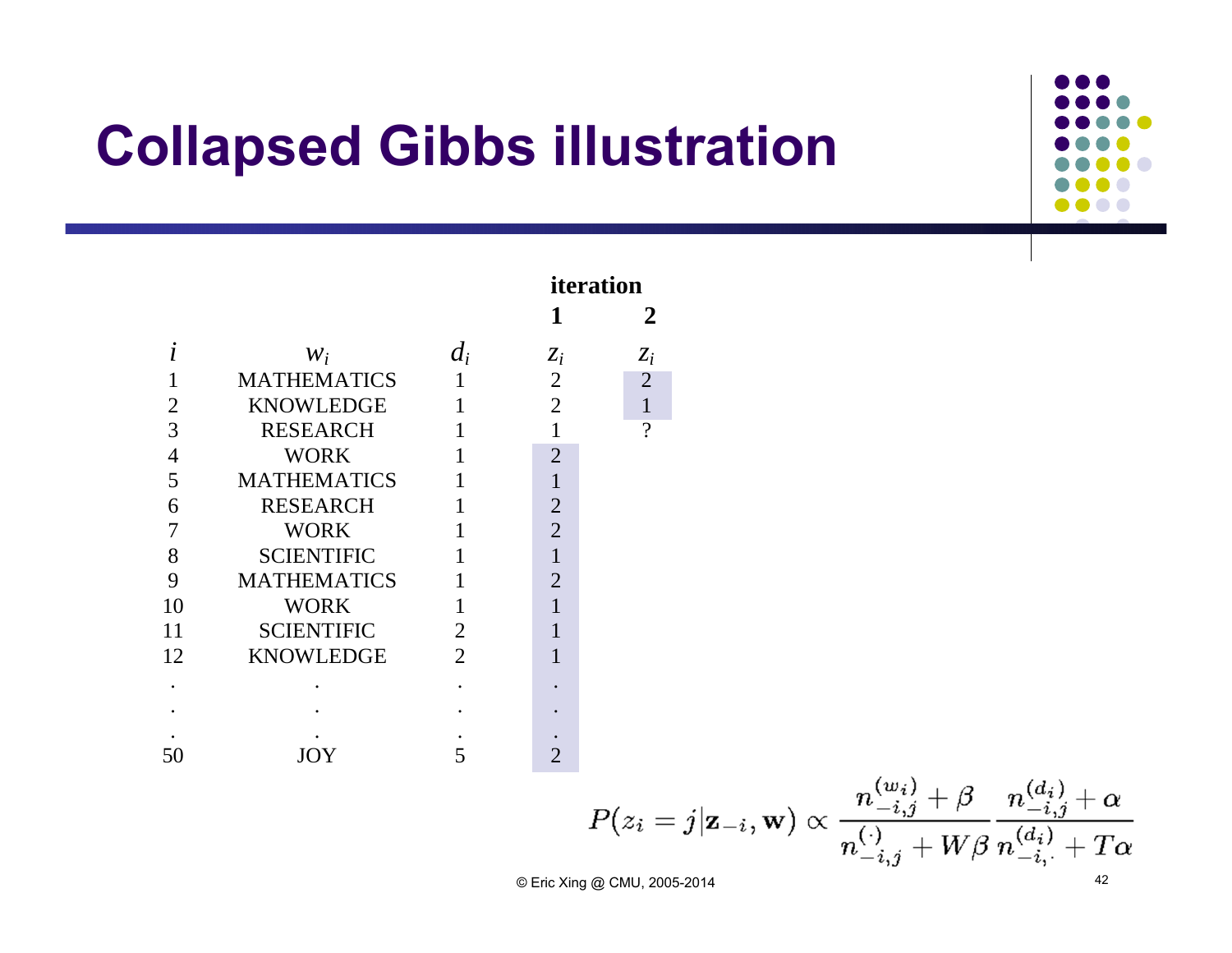

|                |                    |                | iteration      |                |
|----------------|--------------------|----------------|----------------|----------------|
|                |                    |                | 1              | $\mathbf{z}$   |
|                | $W_i$              | $d_i$          | $z_i$          | $z_i$          |
|                | <b>MATHEMATICS</b> | 1              | $\overline{2}$ | $\overline{2}$ |
| 2              | <b>KNOWLEDGE</b>   | 1              | $\overline{2}$ |                |
| 3              | <b>RESEARCH</b>    |                | 1              |                |
| $\overline{4}$ | <b>WORK</b>        | 1              | $\overline{2}$ | $\gamma$       |
| 5              | <b>MATHEMATICS</b> | 1              | 1              |                |
| 6              | <b>RESEARCH</b>    | 1              | $\overline{2}$ |                |
| 7              | <b>WORK</b>        |                | $\overline{2}$ |                |
| 8              | <b>SCIENTIFIC</b>  |                | 1              |                |
| 9              | <b>MATHEMATICS</b> | 1              | $\overline{2}$ |                |
| 10             | <b>WORK</b>        | 1              |                |                |
| 11             | <b>SCIENTIFIC</b>  | $\overline{2}$ |                |                |
| 12             | <b>KNOWLEDGE</b>   | $\overline{2}$ |                |                |
|                |                    |                |                |                |
|                |                    |                |                |                |
|                |                    |                |                |                |
| 50             | JOY                |                | 2              |                |

$$
P(z_i=j|\mathbf{z}_{-i},\mathbf{w}) \propto \frac{n_{-i,j}^{(w_i)} + \beta}{n_{-i,j}^{(\cdot)} + W\beta} \frac{n_{-i,j}^{(d_i)} + \alpha}{n_{-i,j}^{(d_i)} + T\alpha}
$$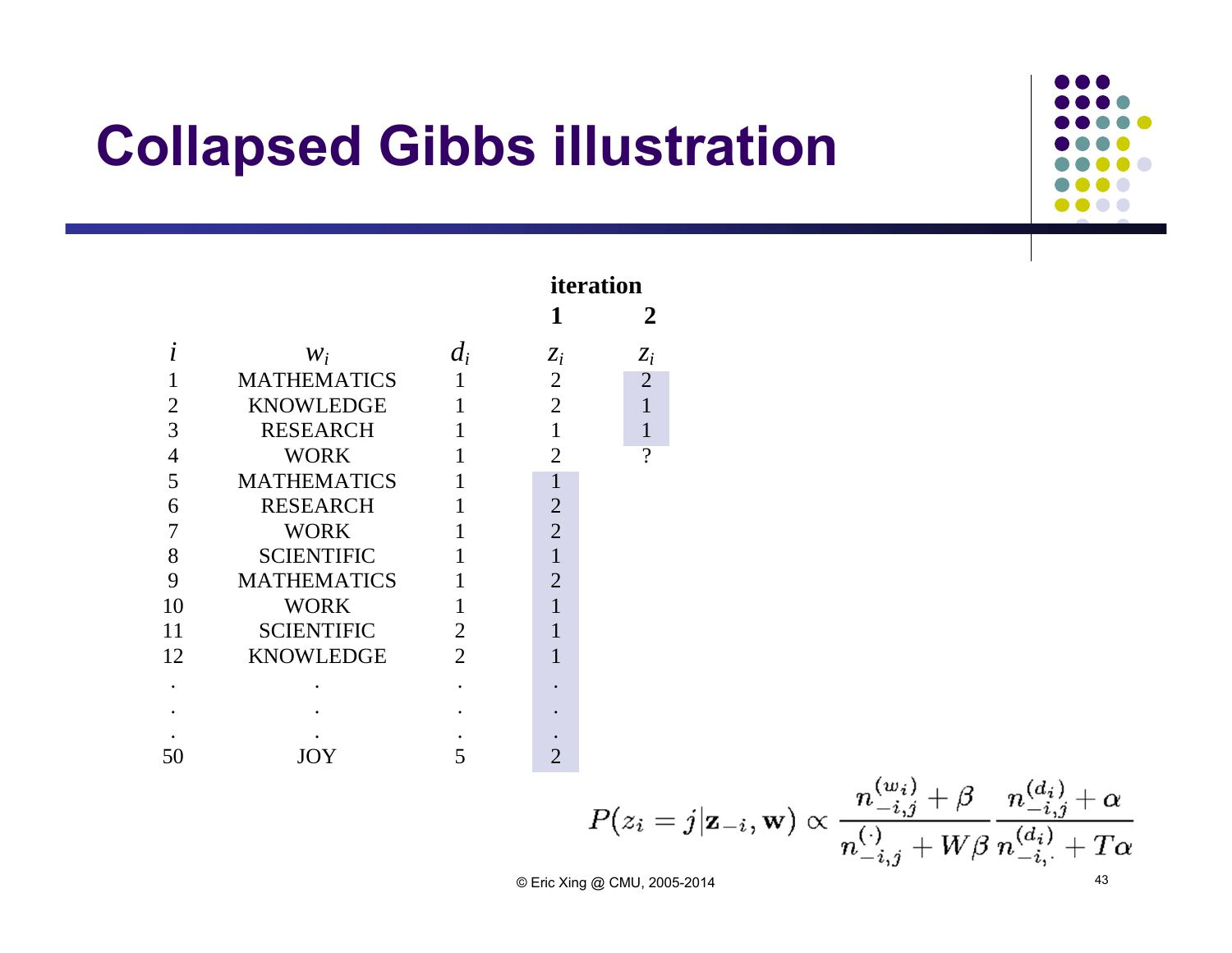

|                |                    |                | iteration      |                |  |
|----------------|--------------------|----------------|----------------|----------------|--|
|                |                    |                | 1              | 2              |  |
| L              | $W_i$              | $d_i$          | $z_i$          | $z_i$          |  |
|                | <b>MATHEMATICS</b> | 1              | $\overline{2}$ | $\overline{2}$ |  |
| 2              | <b>KNOWLEDGE</b>   | $\mathbf{1}$   | $\overline{2}$ |                |  |
| 3              | <b>RESEARCH</b>    | 1              | $\mathbf{1}$   |                |  |
| $\overline{4}$ | <b>WORK</b>        | 1              | $\overline{2}$ | $\overline{2}$ |  |
| 5              | <b>MATHEMATICS</b> | 1              | $\mathbf{1}$   | $\gamma$       |  |
| 6              | <b>RESEARCH</b>    | 1              | $\overline{2}$ |                |  |
| 7              | <b>WORK</b>        | $\mathbf{1}$   | $\overline{2}$ |                |  |
| 8              | <b>SCIENTIFIC</b>  | 1              | 1              |                |  |
| 9              | <b>MATHEMATICS</b> | 1              | $\overline{2}$ |                |  |
| 10             | <b>WORK</b>        | 1              | 1              |                |  |
| 11             | <b>SCIENTIFIC</b>  | $\overline{2}$ | 1              |                |  |
| 12             | <b>KNOWLEDGE</b>   | $\overline{2}$ | 1              |                |  |
|                |                    |                |                |                |  |
|                |                    |                |                |                |  |
|                |                    |                |                |                |  |
| 50             |                    | 5              | 2              |                |  |

$$
P(z_i=j|\mathbf{z}_{-i},\mathbf{w}) \propto \frac{n_{-i,j}^{(w_i)} + \beta}{n_{-i,j}^{(\cdot)} + W\beta} \frac{n_{-i,j}^{(d_i)} + \alpha}{n_{-i,j}^{(d_i)} + T\alpha}
$$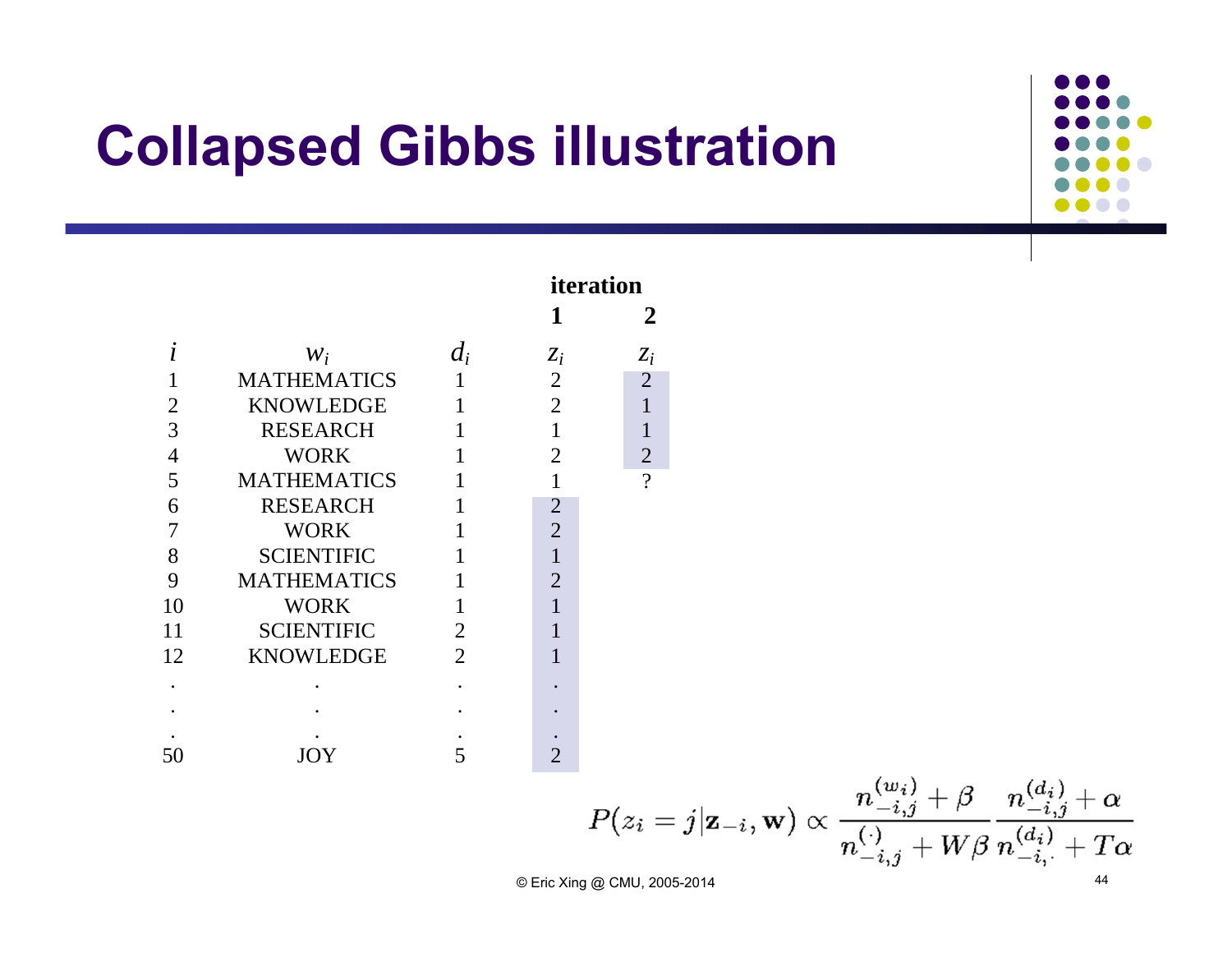

|                |                    |       |                | iteration      |                                                                                |                                                                                                       |            |
|----------------|--------------------|-------|----------------|----------------|--------------------------------------------------------------------------------|-------------------------------------------------------------------------------------------------------|------------|
|                |                    |       | 1              | 2              | $\cdots$                                                                       | 1000                                                                                                  |            |
| $\iota$        | $W_i$              | $d_i$ | $z_i$          | $z_i$          |                                                                                | $z_i$                                                                                                 |            |
|                | <b>MATHEMATICS</b> |       | $\overline{2}$ | $\overline{2}$ |                                                                                | $\overline{2}$                                                                                        |            |
| $\overline{2}$ | <b>KNOWLEDGE</b>   |       | $\overline{2}$ |                |                                                                                | $\overline{2}$                                                                                        |            |
| 3              | <b>RESEARCH</b>    |       |                |                |                                                                                | $\overline{2}$                                                                                        |            |
| $\overline{4}$ | <b>WORK</b>        |       | 2              | 2              |                                                                                |                                                                                                       |            |
| 5              | <b>MATHEMATICS</b> |       |                | $\overline{2}$ |                                                                                | 2                                                                                                     |            |
| 6              | <b>RESEARCH</b>    |       | $\overline{2}$ | $\overline{2}$ |                                                                                | $\overline{2}$                                                                                        |            |
| 7              | <b>WORK</b>        |       | $\overline{2}$ | $\overline{2}$ |                                                                                | $\overline{2}$                                                                                        |            |
| 8              | <b>SCIENTIFIC</b>  |       |                |                | $\cdots$                                                                       |                                                                                                       |            |
| 9              | <b>MATHEMATICS</b> |       | 2              | 2              |                                                                                | 2                                                                                                     |            |
| 10             | <b>WORK</b>        |       |                | 2              |                                                                                | $\overline{2}$                                                                                        |            |
| 11             | <b>SCIENTIFIC</b>  |       |                |                |                                                                                | $\overline{2}$                                                                                        |            |
| 12             | <b>KNOWLEDGE</b>   | 2     |                | 2              |                                                                                | $\overline{2}$                                                                                        |            |
| $\bullet$      |                    |       |                |                |                                                                                |                                                                                                       |            |
|                |                    |       |                |                |                                                                                |                                                                                                       |            |
|                |                    |       |                |                |                                                                                |                                                                                                       |            |
| 50             | <b>JOY</b>         | 5     | $\overline{2}$ |                |                                                                                |                                                                                                       |            |
|                |                    |       |                |                | $P(z_i = j   \mathbf{z}_{-i}, \mathbf{w}) \propto \frac{n_{-i,j}^{(w_i)}}{n!}$ |                                                                                                       |            |
|                |                    |       |                |                |                                                                                | $\frac{n_{-i,j} + \beta}{n_{-i,j}^{(\cdot)} + W\beta}\frac{n_{-i,j}^{(d_i)}}{n_{-i}^{(d_i)} + \beta}$ | $+T\alpha$ |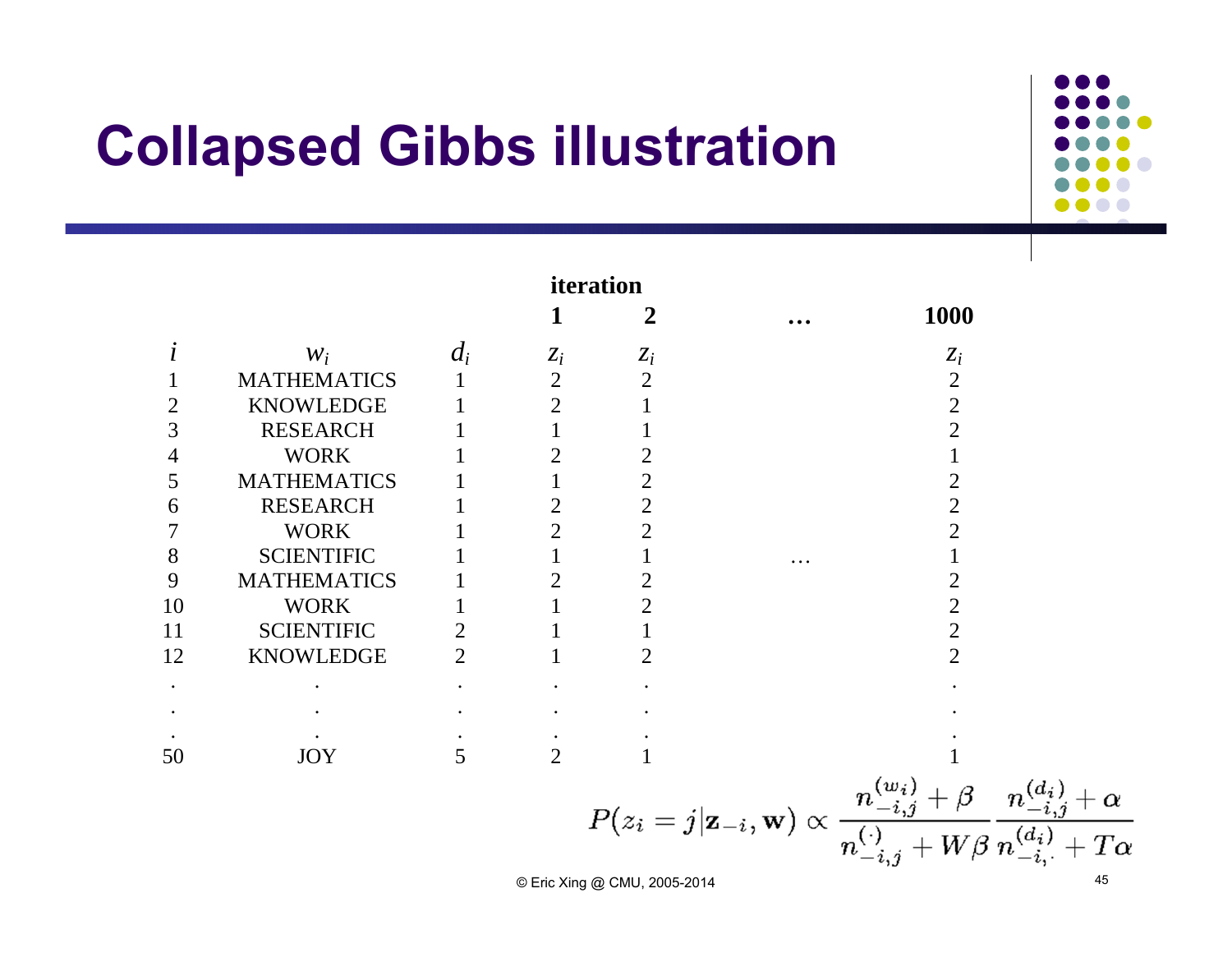# **Gibbs Sampling is a special case of MH**

The GS proposal distribution is

$$
Q(x'_{i}, \mathbf{x}_{-i} | x_{i}, \mathbf{x}_{-i}) = P(x'_{i} | \mathbf{x}_{-i})
$$

- $\bullet$ • Where **x**<sub>-i</sub> denotes all variables except x<sub>i</sub>
- Applying MH to this proposal, we find that samples are always accepted (which is exactly what GS does):

$$
A(x'_{i}, \mathbf{x}_{-i} | x_{i}, \mathbf{x}_{-i}) = \min \left( 1, \frac{P(x'_{i}, \mathbf{x}_{-i})Q(x_{i}, \mathbf{x}_{-i} | x'_{i}, \mathbf{x}_{-i})}{P(x_{i}, \mathbf{x}_{-i})Q(x'_{i}, \mathbf{x}_{-i} | x_{i}, \mathbf{x}_{-i})} \right)
$$
  
= 
$$
\min \left( 1, \frac{P(x'_{i}, \mathbf{x}_{-i})P(x_{i} | \mathbf{x}_{-i})}{P(x_{i}, \mathbf{x}_{-i})P(x'_{i} | \mathbf{x}_{-i})} \right) = \min \left( 1, \frac{P(x'_{i} | \mathbf{x}_{-i})P(x_{-i})P(x_{i} | \mathbf{x}_{-i})}{P(x_{i} | \mathbf{x}_{-i})P(x'_{i} | \mathbf{x}_{-i})} \right)
$$
  
= 
$$
\min (1,1) = 1
$$

 $\bullet$ GS is simply MH with a proposal that is always accepted!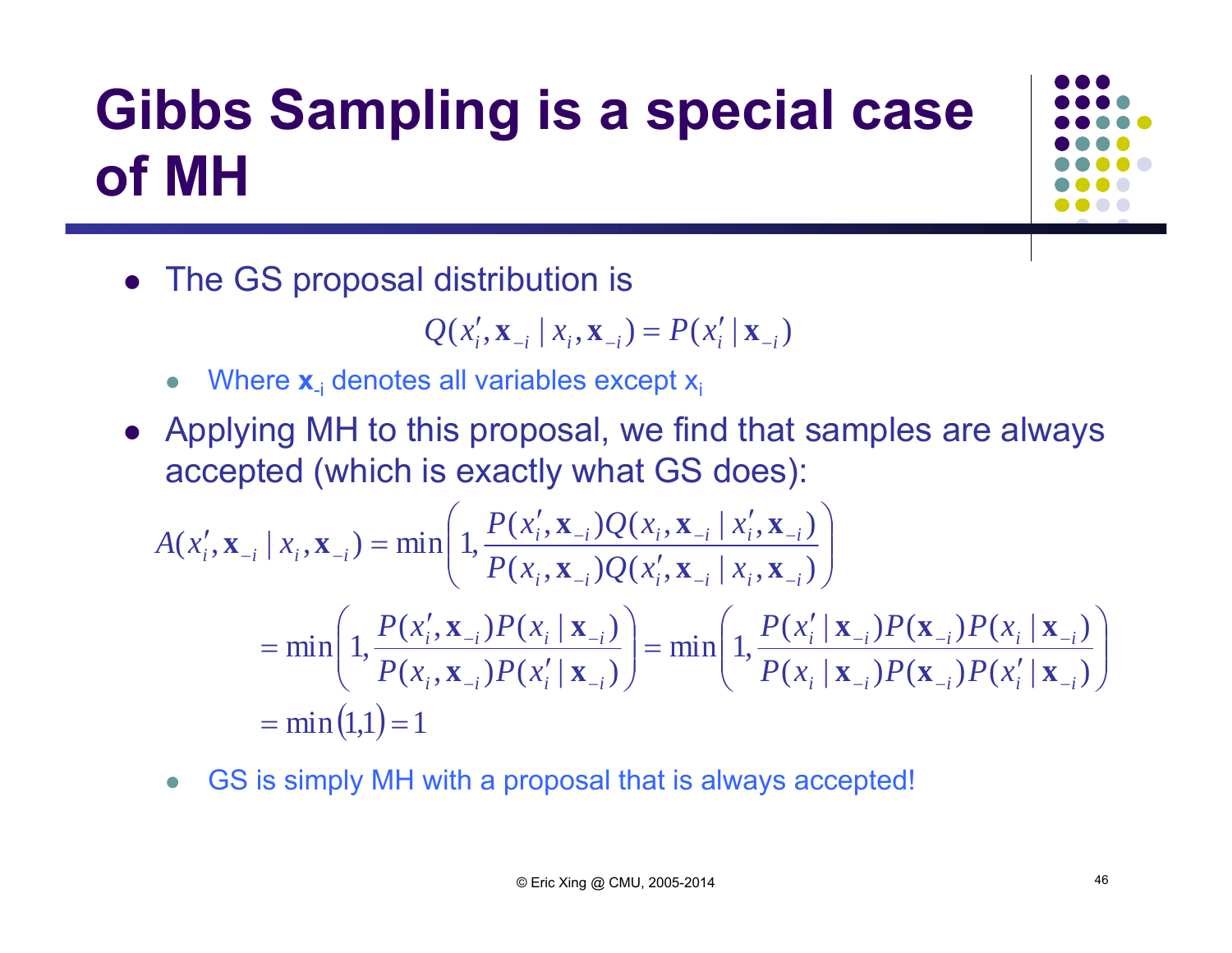#### **Practical Aspects of MCMC**

- How do we know if our proposal Q(x'|x) is any good?
	- $\bullet$ Monitor the acceptance rate
	- $\bullet$ Plot the autocorrelation function
- How do we know when to stop burn-in?
	- $\bullet$ Plot the sample values vs time
	- $\bullet$ Plot the log-likelihood vs time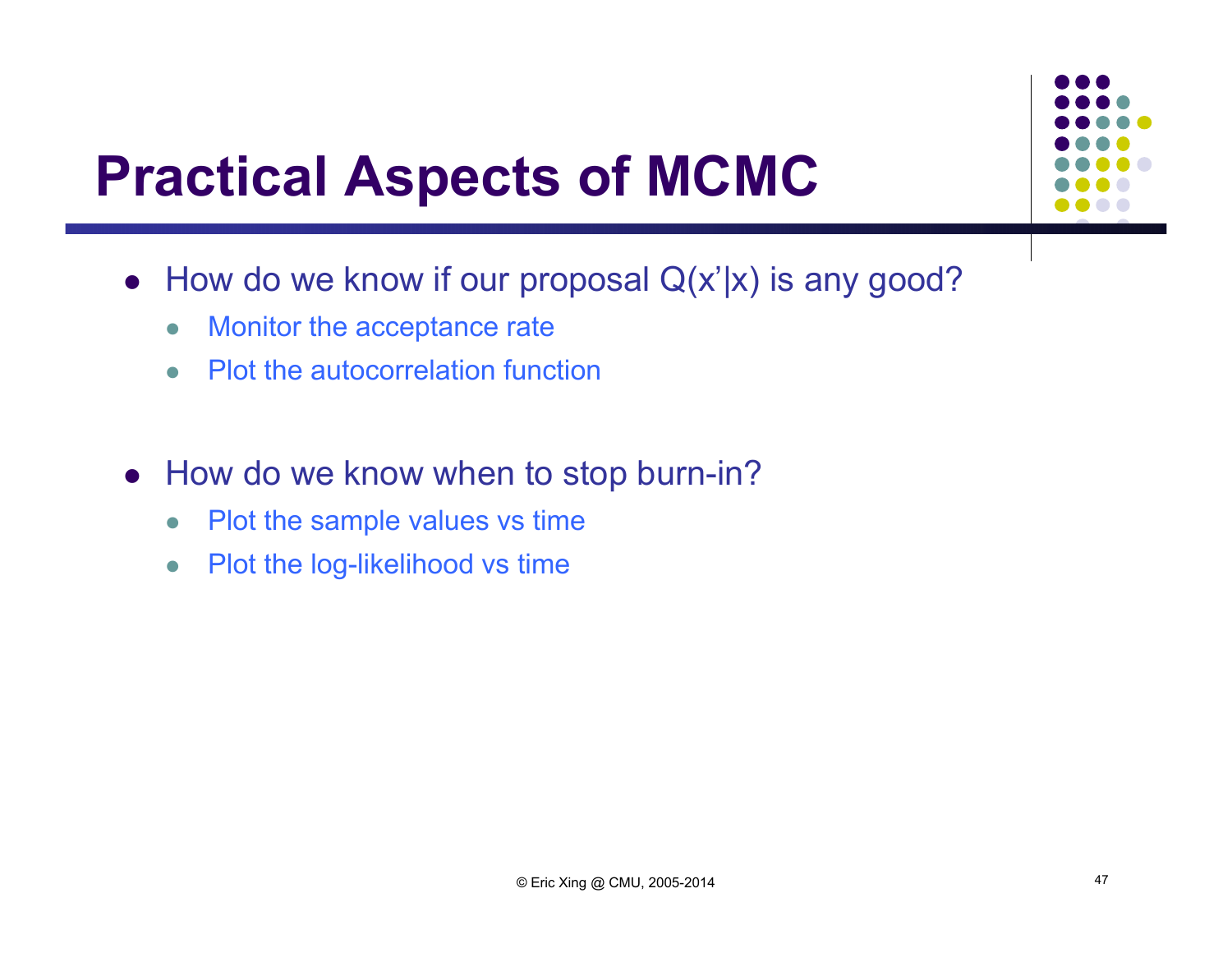

- $\bullet$ Choosing the proposal  $Q(x'|x)$  is a tradeoff:
	- $\bullet$  "Narrow", low-variance proposals have high acceptance, but take many iterations to explore P(x) fully because the proposed x are too close
	- $\bullet$  "Wide", high-variance proposals have the potential to explore much of P(x), but many proposals are rejected which slows down the sampler
- A good  $Q(x'|x)$  proposes distant samples x' with a sufficiently high acceptance rate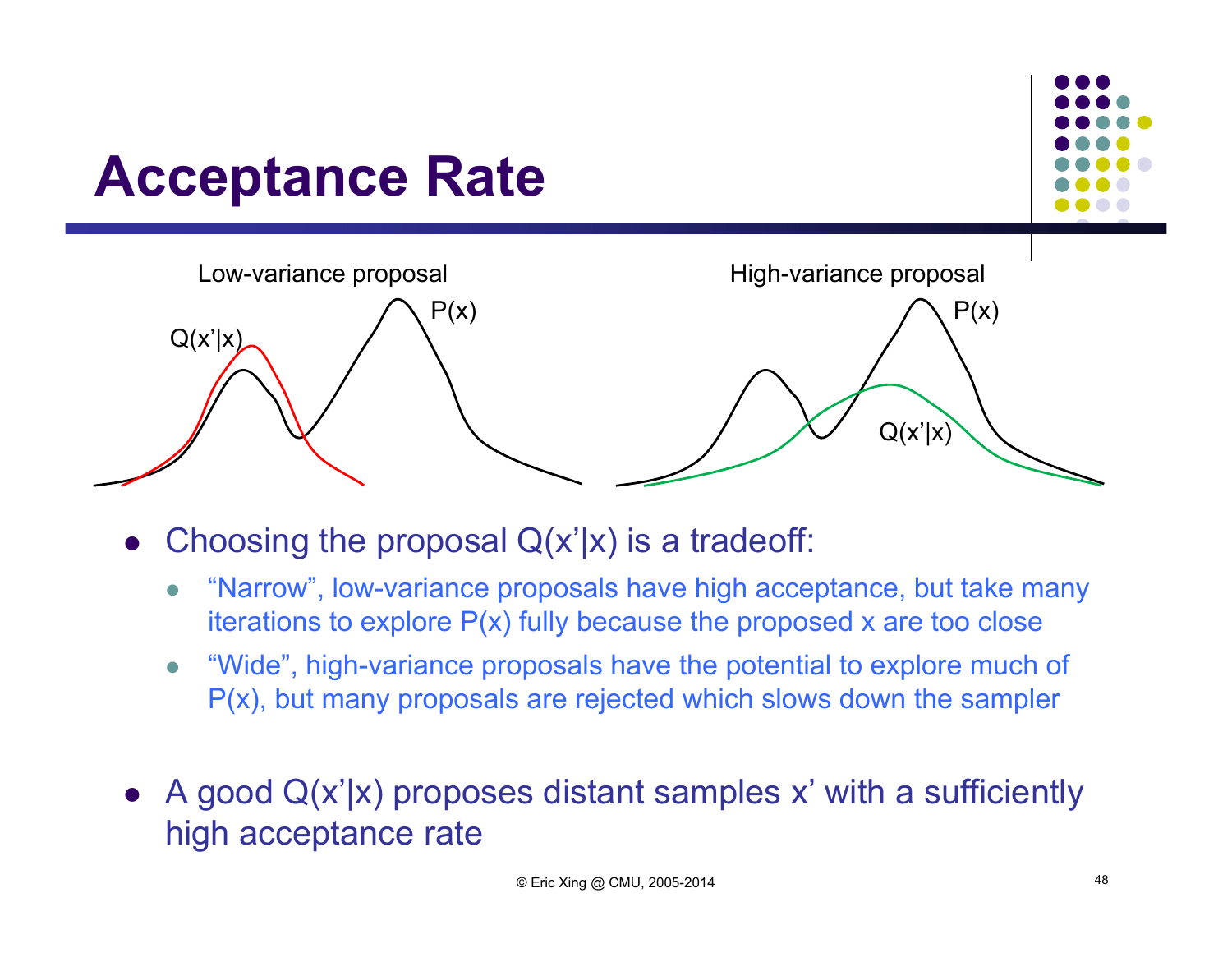

- $\bullet$  Acceptance rate is the fraction of samples that MH accepts.
	- $\bullet$ General guideline: proposals should have ~0.5 acceptance rate [1]
- $\bullet$  Gaussian special case:
	- $\bullet$ If both  $P(x)$  and  $Q(x'|x)$  are Gaussian, the optimal acceptance rate is  $\sim$ 0.45 for D=1 dimension and approaches  $\sim$ 0.23 as D tends to infinity [2]

[1] Muller, P. (1993). "A Generic Approach to Posterior Integration and Gibbs Sampling" [2] Roberts, G.O., Gelman, A., and Gilks, W.R. (1994). "Weak Convergence and Optimal Scaling of Random Walk Metropolis Algorithms"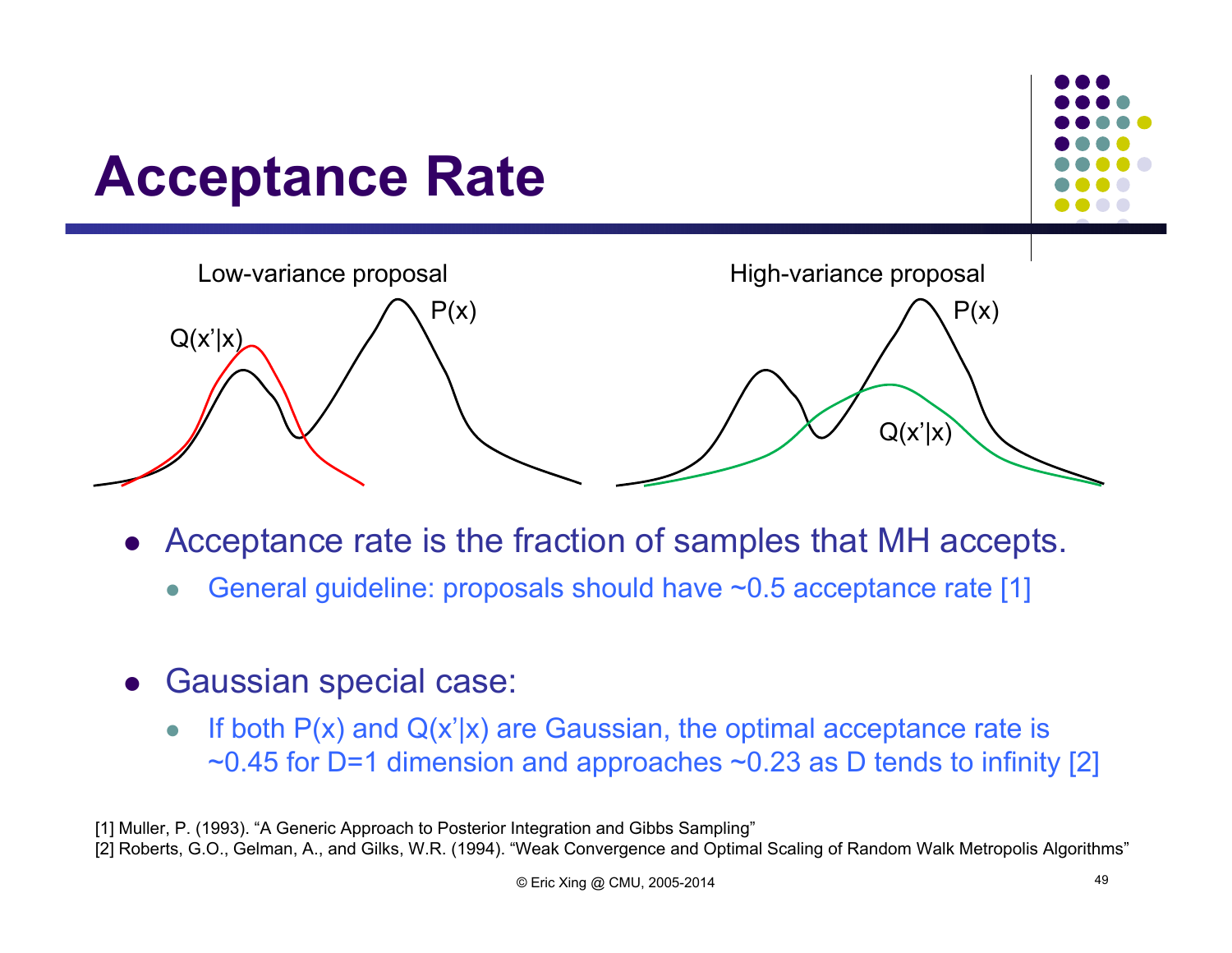

### **Autocorrelation function**



- $\bullet$  MCMC chains always show autocorrelation (AC)
	- $\bullet$ AC means that adjacent samples in time are highly correlated
- $\bullet$ We quantify AC with the autocorrelation function of an r.v. x:

$$
R_{x}(k) = \frac{\sum_{t=1}^{n-k} (x_{t} - \overline{x})(x_{t+k} - \overline{x})}{\sum_{t=1}^{n-k} (x_{t} - \overline{x})^{2}}
$$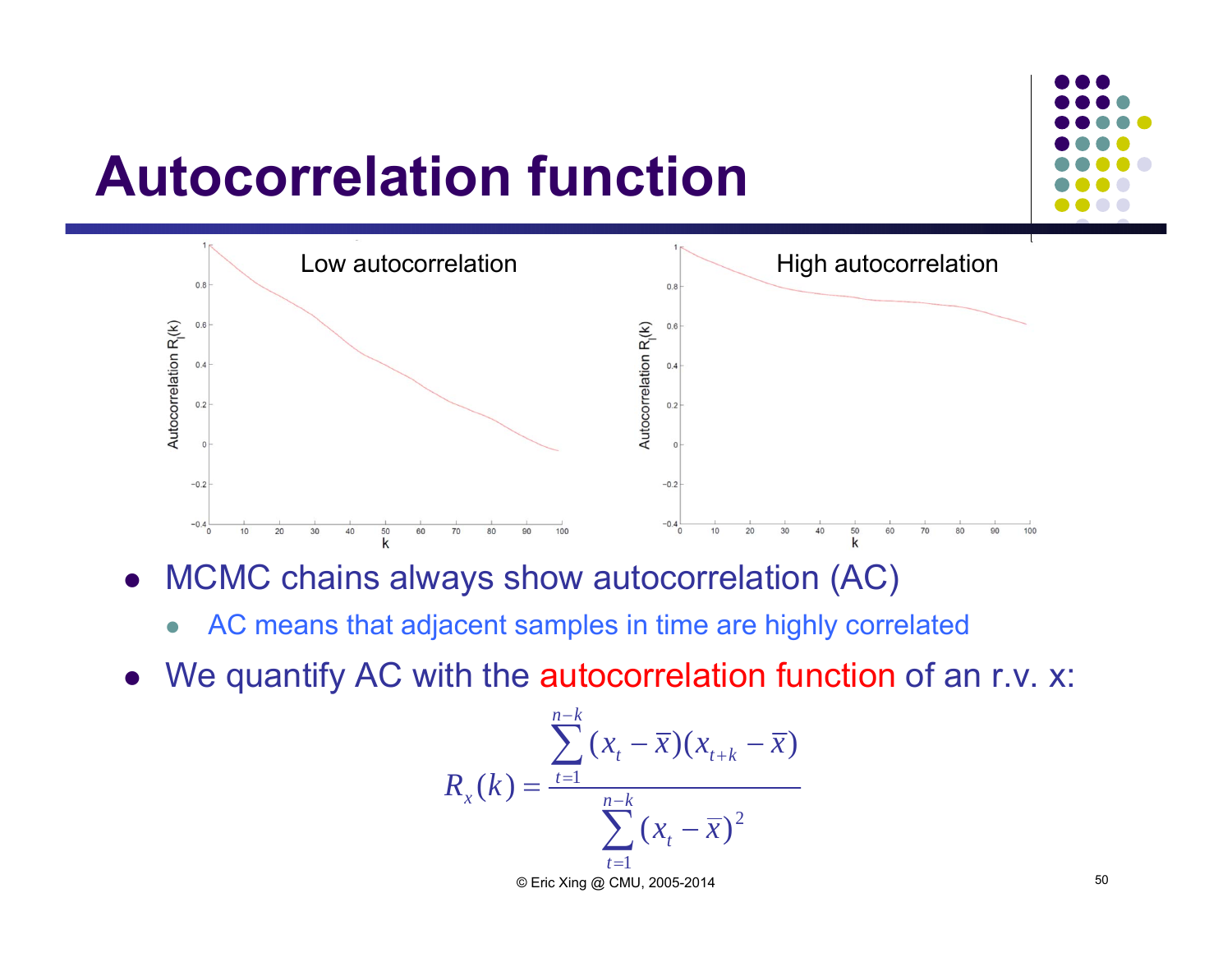![](_page_50_Figure_0.jpeg)

#### **Autocorrelation function**

![](_page_50_Figure_2.jpeg)

• The first-order AC  $R<sub>x</sub>(1)$  can be used to estimate the Sample Size Inflation Factor (SSIF):

$$
s_x = \frac{1 + R_x(1)}{1 - R_x(1)}
$$

- $\bullet$ • If we took n samples with SSIF  $s_{x}$ , then the effective sample size is n/s<sub>x</sub>
- $\bullet$ High autocorrelation leads to smaller effective sample size!
- $\bullet$ We want proposals  $Q(x'|x)$  with low autocorrelation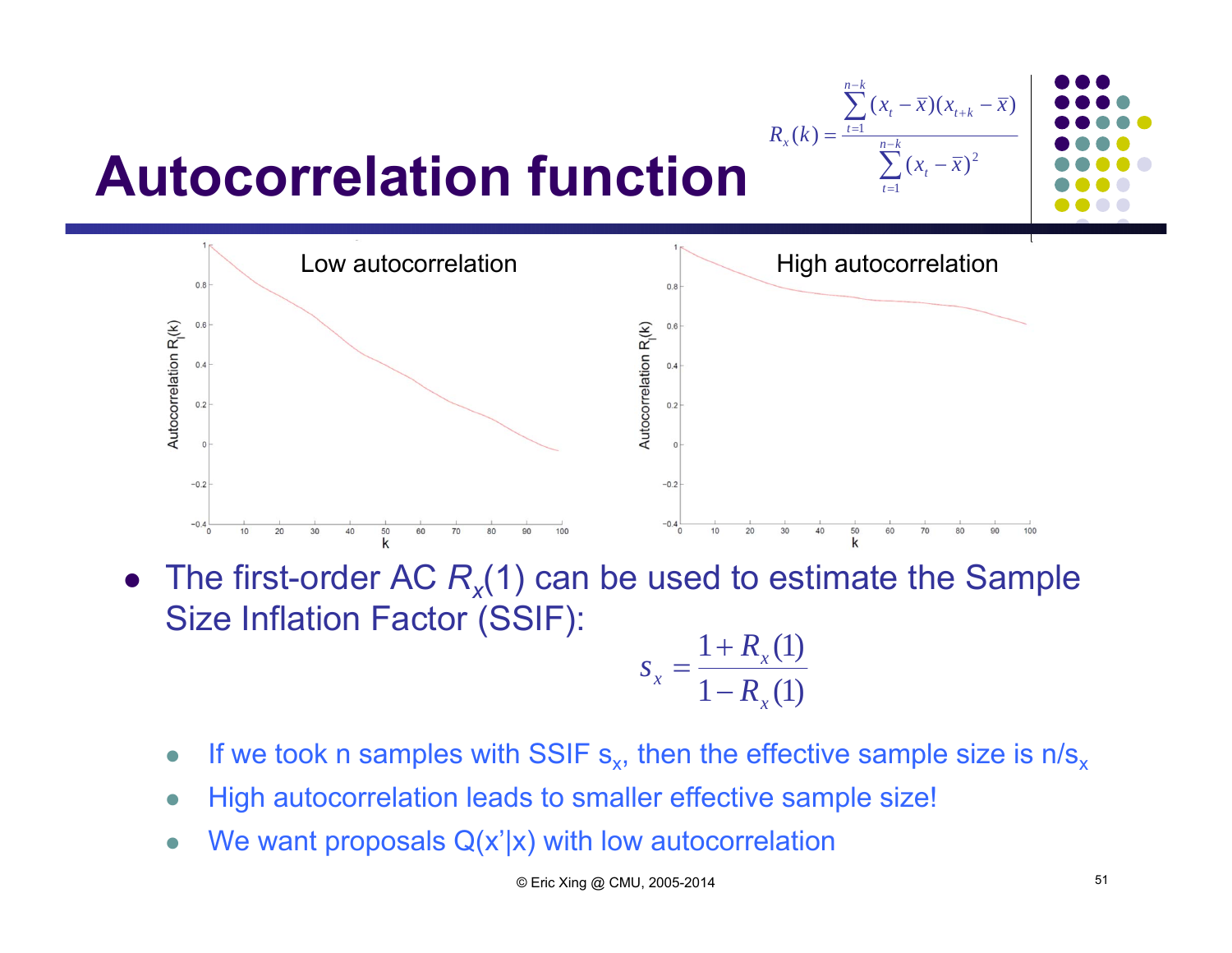![](_page_51_Figure_0.jpeg)

#### **Sample Values vs Time**

![](_page_51_Figure_2.jpeg)

![](_page_51_Figure_3.jpeg)

- $\bullet$  Monitor convergence by plotting samples (of r.v.s) from multiple MH runs (chains)
	- $\bullet$ If the chains are well-mixed (left), they are probably converged
	- $\bullet$ If the chains are poorly-mixed (right), we should continue burn-in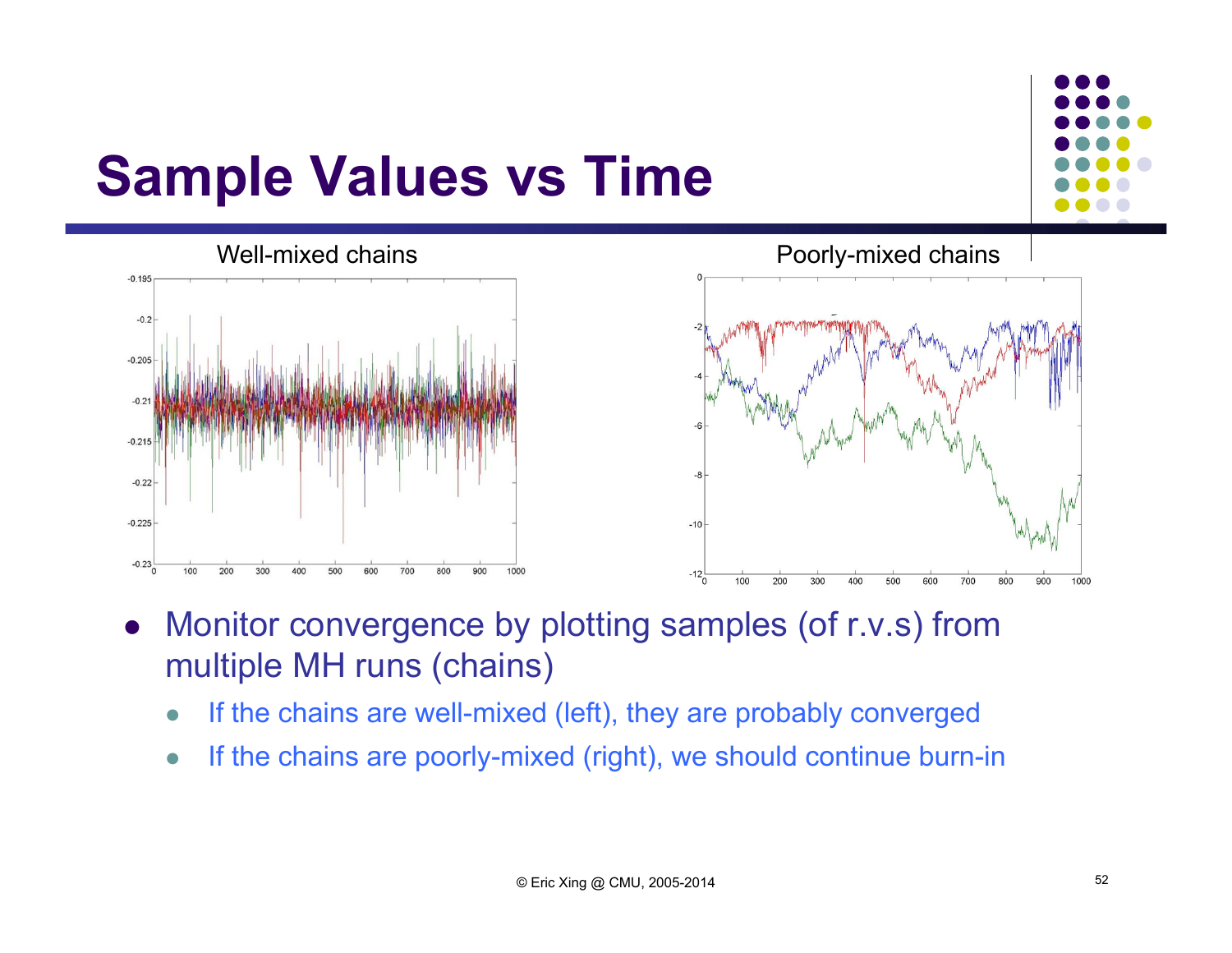# **Log-likelihood vs Time**

![](_page_52_Figure_1.jpeg)

- $\bullet$  Many graphical models are high-dimensional
	- $\bullet$ Hard to visualize all r.v. chains at once
- $\bullet$  Instead, plot the complete log-likelihood vs. time
	- 0 The complete log-likelihood is an r.v. that depends on all model r.v.s
	- $\bullet$ Generally, the log-likelihood will climb, then eventually plateau